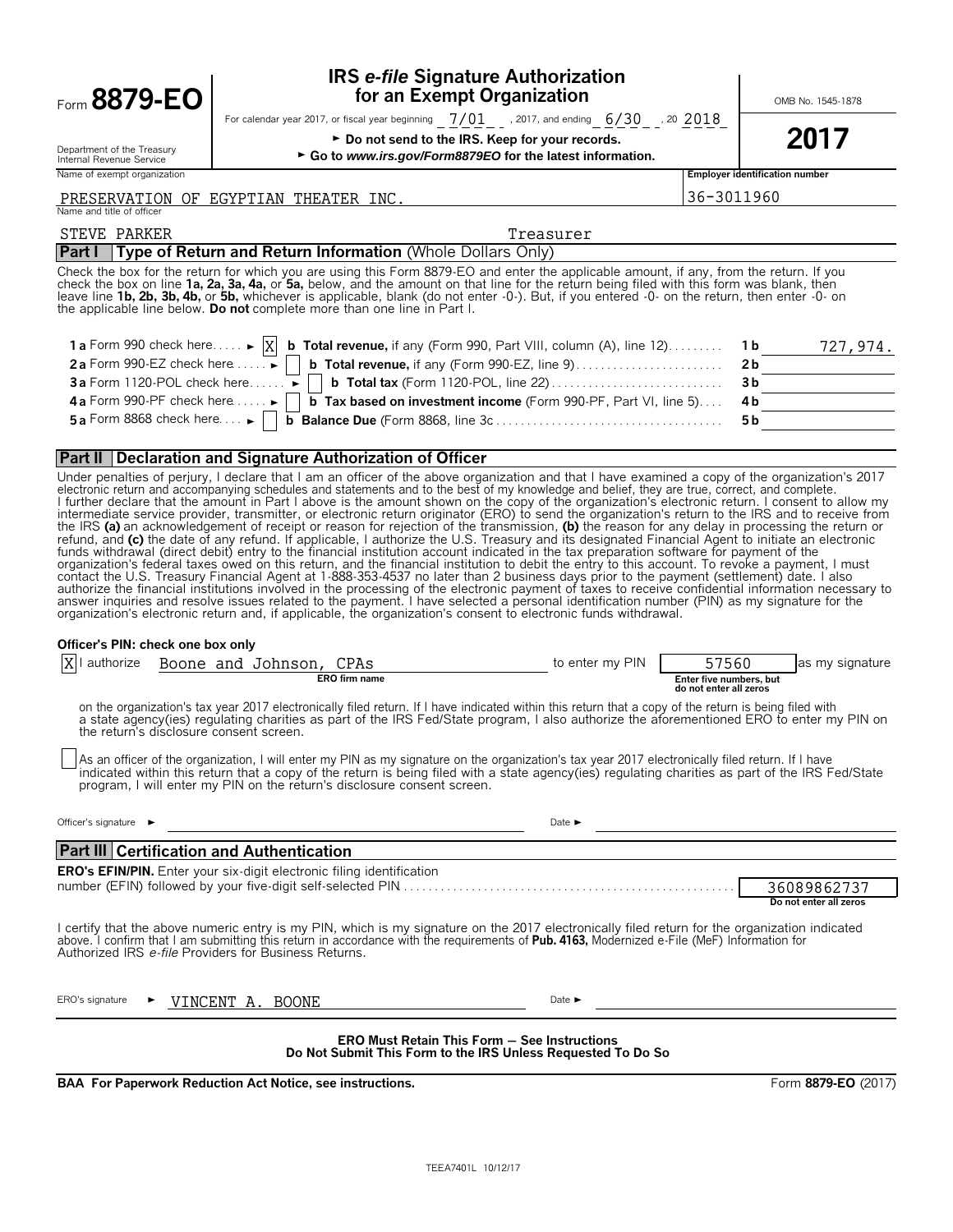Form **990**

| <b>Return of Organization Exempt From Income Tax</b>                                               | 2017 |
|----------------------------------------------------------------------------------------------------|------|
| Under section 501(c), 527, or 4947(a)(1) of the Internal Revenue Code (except private foundations) |      |
|                                                                                                    |      |

Department of the Treasury **and Price in Proper to Public**<br>Internal Revenue Service **Proper to Public Proper to Public**<br>Internal Revenue Service **Propertion > Go to www.irs.gov/Form990 for instructions and the latest in** 

OMB No. 1545-0047

|                         |                      | Internal Revenue Service             |                                                                                                                                                                                                                                   |                         |                         | ► Go to www.irs.gov/Form990 for instructions and the latest information.                        |                           |                    |                                                                                   |      | <b>Inspection</b>                |                               |
|-------------------------|----------------------|--------------------------------------|-----------------------------------------------------------------------------------------------------------------------------------------------------------------------------------------------------------------------------------|-------------------------|-------------------------|-------------------------------------------------------------------------------------------------|---------------------------|--------------------|-----------------------------------------------------------------------------------|------|----------------------------------|-------------------------------|
|                         |                      |                                      | For the 2017 calendar year, or tax year beginning                                                                                                                                                                                 |                         | 7/01                    |                                                                                                 | , 2017, and ending        | 6/30               |                                                                                   |      | , 2018                           |                               |
| в                       |                      | Check if applicable:                 | C                                                                                                                                                                                                                                 |                         |                         |                                                                                                 |                           |                    |                                                                                   |      | D Employer identification number |                               |
|                         |                      | Address change                       | PRESERVATION OF EGYPTIAN THEATER INC.                                                                                                                                                                                             |                         |                         |                                                                                                 |                           |                    | 36-3011960                                                                        |      |                                  |                               |
|                         |                      | Name change                          | 135 N. SECOND ST.                                                                                                                                                                                                                 |                         |                         |                                                                                                 |                           |                    | E Telephone number                                                                |      |                                  |                               |
|                         |                      | Initial return                       | DEKALB, IL 60115                                                                                                                                                                                                                  |                         |                         |                                                                                                 |                           |                    | (815)                                                                             |      | 758-1215                         |                               |
|                         |                      |                                      |                                                                                                                                                                                                                                   |                         |                         |                                                                                                 |                           |                    |                                                                                   |      |                                  |                               |
|                         |                      | Final return/terminated              |                                                                                                                                                                                                                                   |                         |                         |                                                                                                 |                           |                    |                                                                                   |      |                                  |                               |
|                         |                      | Amended return                       |                                                                                                                                                                                                                                   |                         |                         |                                                                                                 |                           |                    | G Gross receipts S                                                                |      |                                  | 727,974.                      |
|                         |                      | Application pending                  | F Name and address of principal officer: STEVE PARKER                                                                                                                                                                             |                         |                         |                                                                                                 |                           |                    | H(a) Is this a group return for subordinates?                                     |      | Yes                              | $\overline{X} _{\mathsf{No}}$ |
|                         |                      |                                      | Same As C Above                                                                                                                                                                                                                   |                         |                         |                                                                                                 |                           |                    | H(b) Are all subordinates included?<br>If 'No,' attach a list. (see instructions) |      | Yes                              | <b>No</b>                     |
|                         |                      | Tax-exempt status                    | $X$ 501(c)(3)                                                                                                                                                                                                                     | $501(c)$ (              | $\sqrt{ }$ (insert no.) | 4947(a)(1) or                                                                                   | 527                       |                    |                                                                                   |      |                                  |                               |
| J                       |                      | Website: $\blacktriangleright$       | eqyptiantheatre.org                                                                                                                                                                                                               |                         |                         |                                                                                                 |                           |                    | $H(c)$ Group exemption number $\blacktriangleright$                               |      |                                  |                               |
| ĸ                       |                      | Form of organization:                | X Corporation                                                                                                                                                                                                                     | Trust                   | Association             | Other                                                                                           | L Year of formation: 1982 |                    |                                                                                   |      | M State of legal domicile: TT,   |                               |
|                         | Part I               | <b>Summary</b>                       |                                                                                                                                                                                                                                   |                         |                         |                                                                                                 |                           |                    |                                                                                   |      |                                  |                               |
|                         | 1                    |                                      | Briefly describe the organization's mission or most significant activities: To maintain, operate and preserve a                                                                                                                   |                         |                         |                                                                                                 |                           |                    |                                                                                   |      |                                  |                               |
|                         |                      |                                      | historical structure, and to provide a forum for cultural and entertainment                                                                                                                                                       |                         |                         |                                                                                                 |                           |                    |                                                                                   |      |                                  |                               |
|                         |                      | events.                              |                                                                                                                                                                                                                                   |                         |                         |                                                                                                 |                           |                    |                                                                                   |      |                                  |                               |
| Governance              |                      |                                      |                                                                                                                                                                                                                                   |                         |                         |                                                                                                 |                           |                    |                                                                                   |      |                                  |                               |
|                         | 2                    | Check this box $\blacktriangleright$ |                                                                                                                                                                                                                                   |                         |                         | if the organization discontinued its operations or disposed of more than 25% of its net assets. |                           |                    |                                                                                   |      |                                  |                               |
|                         | 3                    |                                      | Number of voting members of the governing body (Part VI, line 1a)                                                                                                                                                                 |                         |                         |                                                                                                 |                           |                    |                                                                                   | 3    |                                  | 9                             |
|                         | 4                    |                                      | Number of independent voting members of the governing body (Part VI, line 1b)                                                                                                                                                     |                         |                         |                                                                                                 |                           |                    |                                                                                   | 4    |                                  | 0                             |
| <b>Activities &amp;</b> | 5                    |                                      | Total number of individuals employed in calendar year 2017 (Part V, line 2a)                                                                                                                                                      |                         |                         |                                                                                                 |                           |                    |                                                                                   | 5    |                                  | 9                             |
|                         |                      |                                      |                                                                                                                                                                                                                                   |                         |                         |                                                                                                 |                           |                    |                                                                                   | 6    |                                  | $\mathbf 0$                   |
|                         |                      |                                      |                                                                                                                                                                                                                                   |                         |                         |                                                                                                 |                           |                    |                                                                                   | 7a   |                                  | $\boldsymbol{0}$ .            |
|                         |                      |                                      |                                                                                                                                                                                                                                   |                         |                         |                                                                                                 |                           |                    |                                                                                   | 7b   |                                  | $0$ .                         |
|                         |                      |                                      |                                                                                                                                                                                                                                   |                         |                         |                                                                                                 |                           |                    | <b>Prior Year</b>                                                                 |      | <b>Current Year</b>              |                               |
|                         | 8                    |                                      |                                                                                                                                                                                                                                   |                         |                         |                                                                                                 |                           |                    | 70,718.                                                                           |      |                                  | 123,555.                      |
|                         | 9                    |                                      |                                                                                                                                                                                                                                   |                         |                         |                                                                                                 |                           |                    | 293, 918.                                                                         |      |                                  | 592,836.                      |
| Revenue                 | 10<br>11             |                                      | Investment income (Part VIII, column (A), lines 3, 4, and 7d)<br>Other revenue (Part VIII, column (A), lines 5, 6d, 8c, 9c, 10c, and 11e)                                                                                         |                         |                         |                                                                                                 |                           |                    |                                                                                   | 11   |                                  | 11,583.                       |
|                         | 12                   |                                      | Total revenue - add lines 8 through 11 (must equal Part VIII, column (A), line 12)                                                                                                                                                |                         |                         |                                                                                                 |                           |                    | 25,479.                                                                           |      |                                  |                               |
|                         | 13                   |                                      |                                                                                                                                                                                                                                   |                         |                         |                                                                                                 |                           |                    | 390,126.                                                                          |      |                                  | 727,974.                      |
|                         |                      |                                      |                                                                                                                                                                                                                                   |                         |                         |                                                                                                 |                           |                    |                                                                                   |      |                                  |                               |
|                         | 14                   |                                      | Benefits paid to or for members (Part IX, column (A), line 4)                                                                                                                                                                     |                         |                         |                                                                                                 |                           |                    |                                                                                   |      |                                  |                               |
|                         | 15                   |                                      | Salaries, other compensation, employee benefits (Part IX, column (A), lines 5-10)                                                                                                                                                 |                         |                         |                                                                                                 |                           |                    | 126,605.                                                                          |      |                                  | 191,149.                      |
| <b>Expenses</b>         |                      |                                      |                                                                                                                                                                                                                                   |                         |                         |                                                                                                 |                           |                    |                                                                                   |      |                                  |                               |
|                         |                      |                                      | <b>b</b> Total fundraising expenses (Part IX, column (D), line 25) ►                                                                                                                                                              |                         |                         |                                                                                                 | 71,864.                   |                    |                                                                                   |      |                                  |                               |
|                         | 17                   |                                      |                                                                                                                                                                                                                                   |                         |                         |                                                                                                 |                           |                    | 248,260.                                                                          |      |                                  | 637,993.                      |
|                         | 18                   |                                      | Total expenses. Add lines 13-17 (must equal Part IX, column (A), line 25)                                                                                                                                                         |                         |                         |                                                                                                 |                           |                    | 374,865.                                                                          |      |                                  | 829,142.                      |
|                         | 19                   |                                      | Revenue less expenses. Subtract line 18 from line 12                                                                                                                                                                              |                         |                         |                                                                                                 |                           |                    | 15,261.                                                                           |      | $-101, 168.$                     |                               |
|                         |                      |                                      |                                                                                                                                                                                                                                   |                         |                         |                                                                                                 |                           |                    | <b>Beginning of Current Year</b>                                                  |      | <b>End of Year</b>               |                               |
|                         | 20                   |                                      |                                                                                                                                                                                                                                   |                         |                         |                                                                                                 |                           |                    | 1,276,517.                                                                        |      | 1,293,509.                       |                               |
| Assets or<br>d Balances | 21                   |                                      | Total liabilities (Part X, line 26)                                                                                                                                                                                               |                         |                         |                                                                                                 |                           |                    | 24,911.                                                                           |      |                                  | 97,831.                       |
| <b>Jeep</b>             | 22                   |                                      |                                                                                                                                                                                                                                   |                         |                         |                                                                                                 |                           |                    |                                                                                   |      |                                  |                               |
|                         | Part II              | <b>Signature Block</b>               |                                                                                                                                                                                                                                   |                         |                         |                                                                                                 |                           |                    | 1,251,606                                                                         |      | 1,195,678.                       |                               |
|                         |                      |                                      |                                                                                                                                                                                                                                   |                         |                         |                                                                                                 |                           |                    |                                                                                   |      |                                  |                               |
|                         |                      |                                      | Under penalties of perjury, I declare that I have examined this return, including accompanying schedules and statements, and to the best of my knowledge and belief, it is true, correct, and<br>complete. Declaration of prepare |                         |                         |                                                                                                 |                           |                    |                                                                                   |      |                                  |                               |
|                         |                      |                                      |                                                                                                                                                                                                                                   |                         |                         |                                                                                                 |                           |                    |                                                                                   |      |                                  |                               |
|                         |                      |                                      | Signature of officer                                                                                                                                                                                                              |                         |                         |                                                                                                 |                           | Date               |                                                                                   |      |                                  |                               |
| Sign<br>Here            |                      |                                      |                                                                                                                                                                                                                                   |                         |                         |                                                                                                 |                           |                    |                                                                                   |      |                                  |                               |
|                         |                      |                                      | STEVE PARKER<br>Type or print name and title                                                                                                                                                                                      |                         |                         |                                                                                                 |                           | Treasurer          |                                                                                   |      |                                  |                               |
|                         |                      |                                      | Print/Type preparer's name                                                                                                                                                                                                        |                         | Preparer's signature    |                                                                                                 | Date                      |                    |                                                                                   | X if | PTIN                             |                               |
|                         |                      |                                      |                                                                                                                                                                                                                                   |                         |                         |                                                                                                 |                           |                    | Check                                                                             |      |                                  |                               |
| Paid                    |                      |                                      | VINCENT A. BOONE                                                                                                                                                                                                                  |                         | VINCENT A. BOONE        |                                                                                                 | 3/13/19                   |                    | self-employed                                                                     |      | P00698063                        |                               |
|                         | Preparer<br>Use Only | Firm's name                          |                                                                                                                                                                                                                                   | Boone and Johnson, CPAs |                         |                                                                                                 |                           |                    |                                                                                   |      |                                  |                               |
|                         |                      | Firm's address                       | 128 N.                                                                                                                                                                                                                            | Third Street            |                         |                                                                                                 |                           |                    |                                                                                   |      | Firm's EIN > 363416767           |                               |
|                         |                      |                                      | Dekalb,                                                                                                                                                                                                                           | IL 60115                |                         |                                                                                                 |                           |                    | Phone no.                                                                         |      | 815-756-2737                     |                               |
|                         |                      |                                      | May the IRS discuss this return with the preparer shown above? (see instructions)                                                                                                                                                 |                         |                         |                                                                                                 |                           |                    |                                                                                   |      | X<br>Yes                         | No                            |
|                         |                      |                                      | BAA For Paperwork Reduction Act Notice, see the separate instructions.                                                                                                                                                            |                         |                         |                                                                                                 |                           | TEEA0113L 08/08/17 |                                                                                   |      | Form 990 (2017)                  |                               |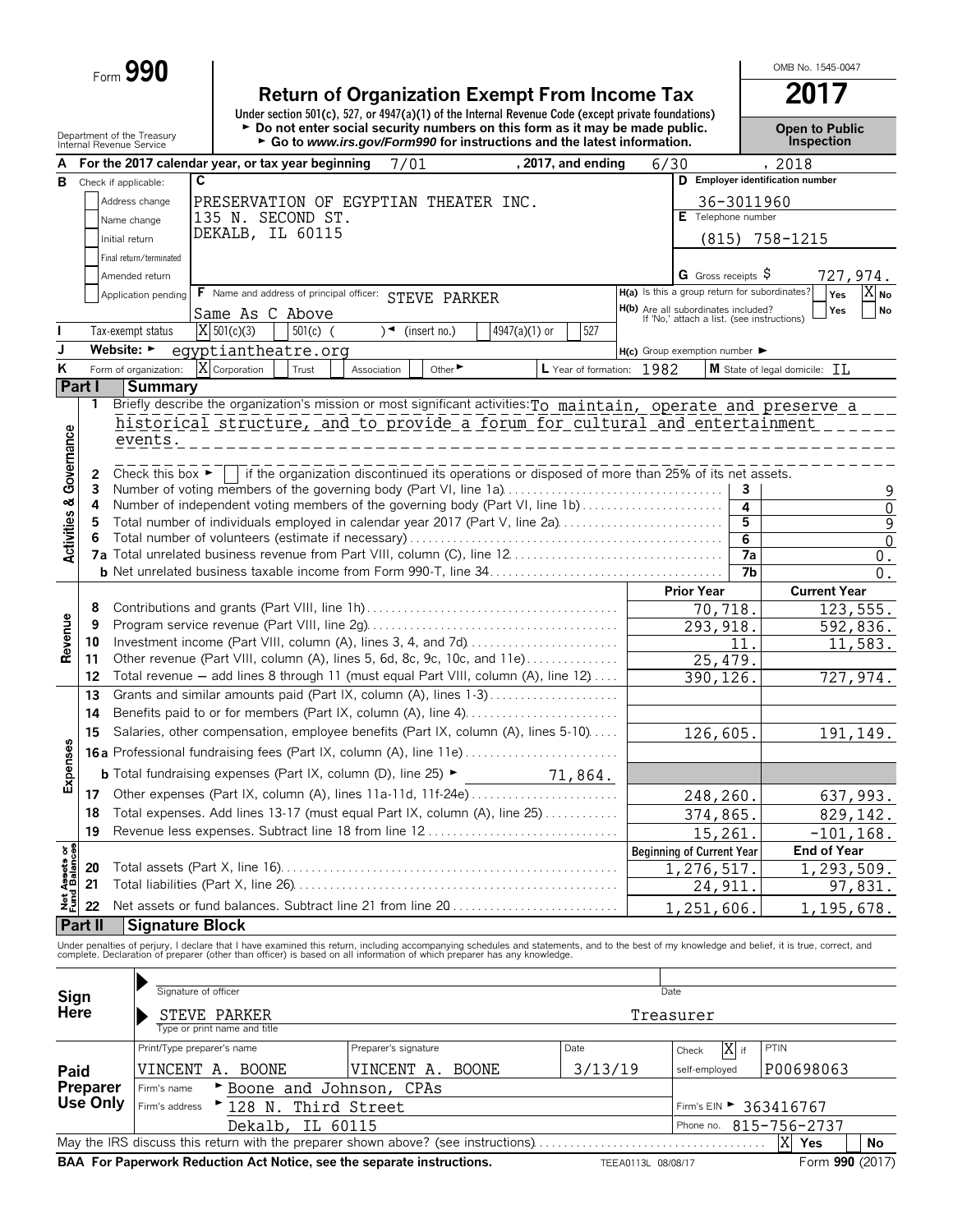|                 | Form 990 (2017)                                      |                | PRESERVATION OF EGYPTIAN THEATER INC.                   |                                   |                                                                                                                                          | 36-3011960    | Page 2          |  |
|-----------------|------------------------------------------------------|----------------|---------------------------------------------------------|-----------------------------------|------------------------------------------------------------------------------------------------------------------------------------------|---------------|-----------------|--|
| <b>Part III</b> |                                                      |                | <b>Statement of Program Service Accomplishments</b>     |                                   |                                                                                                                                          |               |                 |  |
|                 |                                                      |                |                                                         |                                   |                                                                                                                                          |               |                 |  |
| $\mathbf{1}$    | Briefly describe the organization's mission:         |                |                                                         |                                   |                                                                                                                                          |               |                 |  |
|                 |                                                      |                |                                                         |                                   | To maintain, operate and preserve a historical structure, and to provide a forum for                                                     |               |                 |  |
|                 |                                                      |                | cultural and entertainment events.                      |                                   |                                                                                                                                          |               |                 |  |
|                 |                                                      |                |                                                         |                                   |                                                                                                                                          |               |                 |  |
|                 |                                                      |                |                                                         |                                   | 2 Did the organization undertake any significant program services during the year which were not listed on the prior                     |               |                 |  |
|                 | Form 990 or 990-EZ?.                                 |                |                                                         |                                   |                                                                                                                                          |               | ΙX<br>Yes<br>No |  |
|                 | If 'Yes,' describe these new services on Schedule O. |                |                                                         |                                   |                                                                                                                                          |               |                 |  |
| 3               |                                                      |                |                                                         |                                   | Did the organization cease conducting, or make significant changes in how it conducts, any program services?                             |               | Yes<br>No       |  |
|                 | If 'Yes,' describe these changes on Schedule O.      |                |                                                         |                                   |                                                                                                                                          |               |                 |  |
| 4               |                                                      |                |                                                         |                                   | Describe the organization's program service accomplishments for each of its three largest program services, as measured by expenses.     |               |                 |  |
|                 |                                                      |                | and revenue, if any, for each program service reported. |                                   | Section 501(c)(3) and 501(c)(4) organizations are required to report the amount of grants and allocations to others, the total expenses, |               |                 |  |
|                 |                                                      |                |                                                         |                                   |                                                                                                                                          |               |                 |  |
|                 | 4a (Code:                                            | ) (Expenses \$ |                                                         |                                   | $384,986$ . including grants of $\beta$                                                                                                  | ) (Revenue \$ |                 |  |
|                 |                                                      |                |                                                         |                                   | To maintain, operate and preserve a historical structure, and to provide a forum for                                                     |               |                 |  |
|                 |                                                      |                | cultural and entertainment events.                      |                                   |                                                                                                                                          |               |                 |  |
|                 |                                                      |                |                                                         |                                   |                                                                                                                                          |               |                 |  |
|                 |                                                      |                |                                                         |                                   |                                                                                                                                          |               |                 |  |
|                 |                                                      |                |                                                         |                                   |                                                                                                                                          |               |                 |  |
|                 |                                                      |                |                                                         |                                   |                                                                                                                                          |               |                 |  |
|                 |                                                      |                |                                                         |                                   |                                                                                                                                          |               |                 |  |
|                 |                                                      |                |                                                         |                                   |                                                                                                                                          |               |                 |  |
|                 |                                                      |                |                                                         |                                   |                                                                                                                                          |               |                 |  |
|                 |                                                      |                |                                                         |                                   |                                                                                                                                          |               |                 |  |
|                 |                                                      |                |                                                         |                                   |                                                                                                                                          |               |                 |  |
|                 | $4b$ (Code:                                          | ) (Expenses \$ |                                                         | including grants of $\frac{1}{2}$ |                                                                                                                                          | )(Revenue \$  |                 |  |
|                 |                                                      |                |                                                         |                                   |                                                                                                                                          |               |                 |  |
|                 |                                                      |                |                                                         |                                   |                                                                                                                                          |               |                 |  |
|                 |                                                      |                |                                                         |                                   |                                                                                                                                          |               |                 |  |
|                 |                                                      |                |                                                         |                                   |                                                                                                                                          |               |                 |  |
|                 |                                                      |                |                                                         |                                   |                                                                                                                                          |               |                 |  |
|                 |                                                      |                |                                                         |                                   |                                                                                                                                          |               |                 |  |
|                 |                                                      |                |                                                         |                                   |                                                                                                                                          |               |                 |  |
|                 |                                                      |                |                                                         |                                   |                                                                                                                                          |               |                 |  |
|                 |                                                      |                |                                                         |                                   |                                                                                                                                          |               |                 |  |
|                 |                                                      |                |                                                         |                                   |                                                                                                                                          |               |                 |  |
|                 |                                                      |                |                                                         |                                   |                                                                                                                                          |               |                 |  |
|                 | $4c$ (Code:                                          | ) (Expenses \$ |                                                         | including grants of $\phi$        |                                                                                                                                          | ) (Revenue \$ |                 |  |
|                 |                                                      |                |                                                         |                                   |                                                                                                                                          |               |                 |  |
|                 |                                                      |                |                                                         |                                   |                                                                                                                                          |               |                 |  |
|                 |                                                      |                |                                                         |                                   |                                                                                                                                          |               |                 |  |
|                 |                                                      |                |                                                         |                                   |                                                                                                                                          |               |                 |  |
|                 |                                                      |                |                                                         |                                   |                                                                                                                                          |               |                 |  |
|                 |                                                      |                |                                                         |                                   |                                                                                                                                          |               |                 |  |
|                 |                                                      |                |                                                         |                                   |                                                                                                                                          |               |                 |  |
|                 |                                                      |                |                                                         |                                   |                                                                                                                                          |               |                 |  |
|                 |                                                      |                |                                                         |                                   |                                                                                                                                          |               |                 |  |
|                 |                                                      |                |                                                         |                                   |                                                                                                                                          |               |                 |  |
|                 |                                                      |                |                                                         |                                   |                                                                                                                                          |               |                 |  |
|                 | 4d Other program services (Describe in Schedule O.)  |                |                                                         |                                   |                                                                                                                                          |               |                 |  |
|                 | \$<br>(Expenses                                      |                | including grants of $\frac{1}{2}$                       |                                   | ) (Revenue \$                                                                                                                            |               |                 |  |
|                 | <b>4e</b> Total program service expenses             |                |                                                         | 384,986.                          |                                                                                                                                          |               |                 |  |
| <b>BAA</b>      |                                                      |                |                                                         | TEEA0102L 12/05/17                |                                                                                                                                          |               | Form 990 (2017) |  |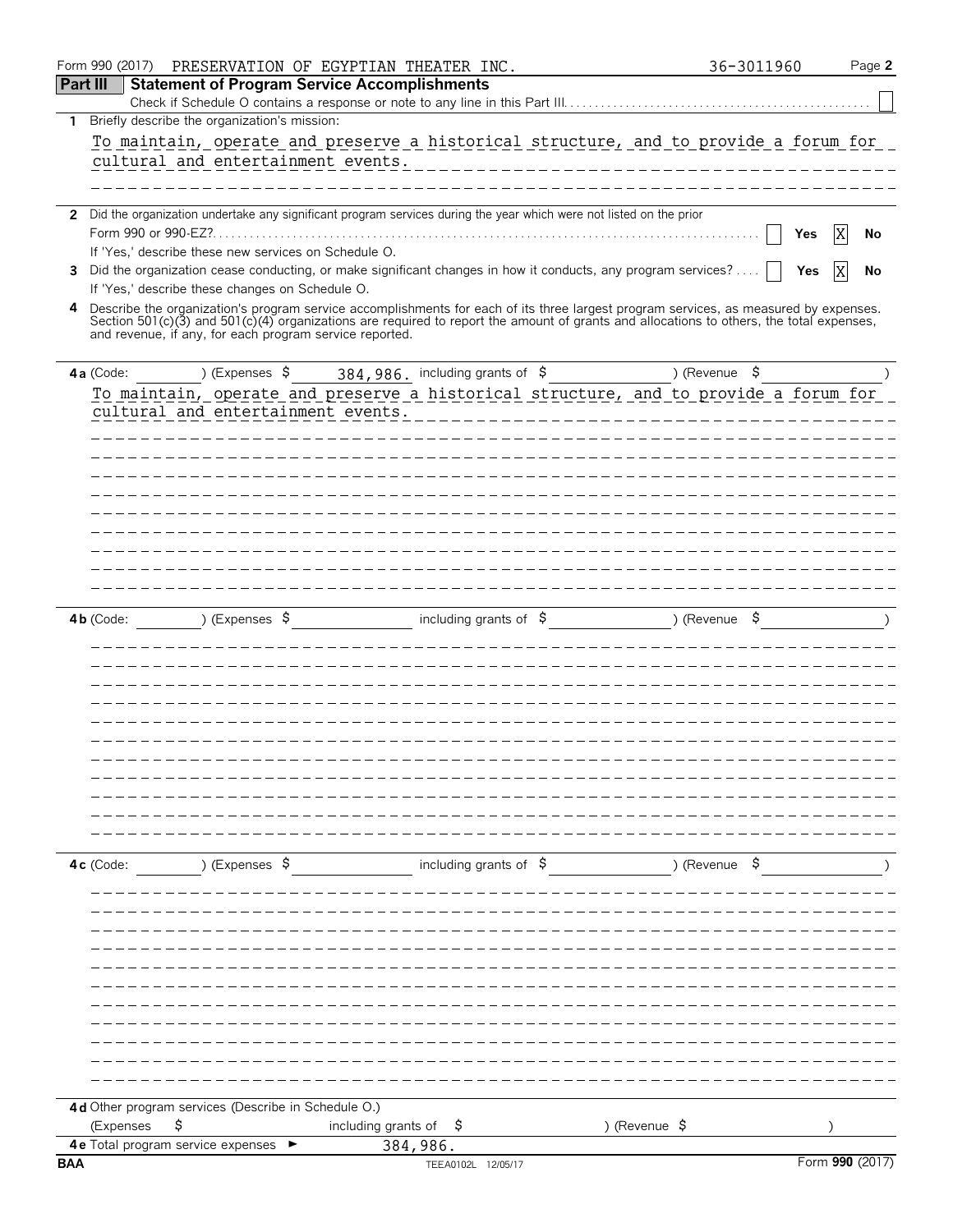### Form 990 (2017) Page **3** PRESERVATION OF EGYPTIAN THEATER INC. 36-3011960

|            | <b>Checklist of Required Schedules</b><br><b>Part IV</b>                                                                                                                                                                                          |                 |            |                 |
|------------|---------------------------------------------------------------------------------------------------------------------------------------------------------------------------------------------------------------------------------------------------|-----------------|------------|-----------------|
|            |                                                                                                                                                                                                                                                   |                 | <b>Yes</b> | No              |
|            | Is the organization described in section 501(c)(3) or 4947(a)(1) (other than a private foundation)? If 'Yes,' complete                                                                                                                            | 1               | X          |                 |
| 2          |                                                                                                                                                                                                                                                   | $\overline{2}$  |            | X               |
| 3          | Did the organization engage in direct or indirect political campaign activities on behalf of or in opposition to candidates                                                                                                                       | 3               |            | X               |
| 4          | Section 501(c)(3) organizations. Did the organization engage in lobbying activities, or have a section 501(h) election<br>in effect during the tax year? If 'Yes,' complete Schedule $\tilde{C}$ , Part $\tilde{R}$ .                             | 4               |            | X               |
| 5          | Is the organization a section 501(c)(4), 501(c)(5), or 501(c)(6) organization that receives membership dues,<br>assessments, or similar amounts as defined in Revenue Procedure 98-19? If 'Yes,' complete Schedule C, Part III                    | 5               |            | X               |
| 6          | Did the organization maintain any donor advised funds or any similar funds or accounts for which donors have the right to provide advice on the distribution or investment of amounts in such funds or accounts? If 'Yes,' com                    | 6               |            | X               |
| 7          | Did the organization receive or hold a conservation easement, including easements to preserve open space, the                                                                                                                                     | $\overline{7}$  |            | X               |
| 8          | Did the organization maintain collections of works of art, historical treasures, or other similar assets? If 'Yes,'                                                                                                                               | 8               |            | X               |
| 9          | Did the organization report an amount in Part X, line 21, for escrow or custodial account liability, serve as a custodian<br>for amounts not listed in Part X; or provide credit counseling, debt management, credit repair, or debt negotiation  | 9               |            | X               |
|            | 10 Did the organization, directly or through a related organization, hold assets in temporarily restricted endowments,<br>permanent endowments, or quasi-endowments? If 'Yes,' complete Schedule D, Part V                                        | 10              |            | X               |
|            | 11 If the organization's answer to any of the following questions is 'Yes', then complete Schedule D, Parts VI, VII, VIII, IX,<br>or X as applicable.                                                                                             |                 |            |                 |
|            | a Did the organization report an amount for land, buildings, and equipment in Part X, line 10? If 'Yes,' complete Schedule                                                                                                                        | 11a             | Χ          |                 |
|            | <b>b</b> Did the organization report an amount for investments - other securities in Part X, line 12 that is 5% or more of its total                                                                                                              | 11 <sub>b</sub> |            | X               |
|            | c Did the organization report an amount for investments - program related in Part X, line 13 that is 5% or more of its total                                                                                                                      | 11c             |            | X               |
|            | d Did the organization report an amount for other assets in Part X, line 15 that is 5% or more of its total assets reported                                                                                                                       | 11d             | X          |                 |
|            | e Did the organization report an amount for other liabilities in Part X, line 25? If 'Yes,' complete Schedule D, Part X                                                                                                                           | 11 e            | X          |                 |
|            | f Did the organization's separate or consolidated financial statements for the tax year include a footnote that addresses<br>the organization's liability for uncertain tax positions under FIN 48 (ASC 740)? If 'Yes,' complete                  | 11f             |            | X               |
|            |                                                                                                                                                                                                                                                   | 12a             |            | X               |
|            | <b>b</b> Was the organization included in consolidated, independent audited financial statements for the tax year? If 'Yes,' and<br>if the organization answered 'No' to line 12a, then completing Schedule D, Parts XI and XII is optional       | 12 <sub>b</sub> |            | Χ               |
|            |                                                                                                                                                                                                                                                   | 13              |            | X               |
|            |                                                                                                                                                                                                                                                   | 14a             |            | X               |
|            | <b>b</b> Did the organization have aggregate revenues or expenses of more than \$10,000 from grantmaking, fundraising,<br>business, investment, and program service activities outside the United States, or aggregate foreign investments valued | 14b             |            | Χ               |
| 15         | Did the organization report on Part IX, column (A), line 3, more than \$5,000 of grants or other assistance to or for any                                                                                                                         | 15              |            | Χ               |
| 16         | Did the organization report on Part IX, column (A), line 3, more than \$5,000 of aggregate grants or other assistance to<br>or for foreign individuals? If 'Yes,' complete Schedule F, Parts III and IV.                                          | 16              |            | Χ               |
| 17         | Did the organization report a total of more than \$15,000 of expenses for professional fundraising services on Part IX,                                                                                                                           | 17              |            | Χ               |
| 18         | Did the organization report more than \$15,000 total of fundraising event gross income and contributions on Part VIII,                                                                                                                            | 18              |            | Χ               |
| 19         | Did the organization report more than \$15,000 of gross income from gaming activities on Part VIII, line 9a? If 'Yes,'                                                                                                                            | 19              |            | X               |
| <b>BAA</b> | TEEA0103L 08/08/17                                                                                                                                                                                                                                |                 |            | Form 990 (2017) |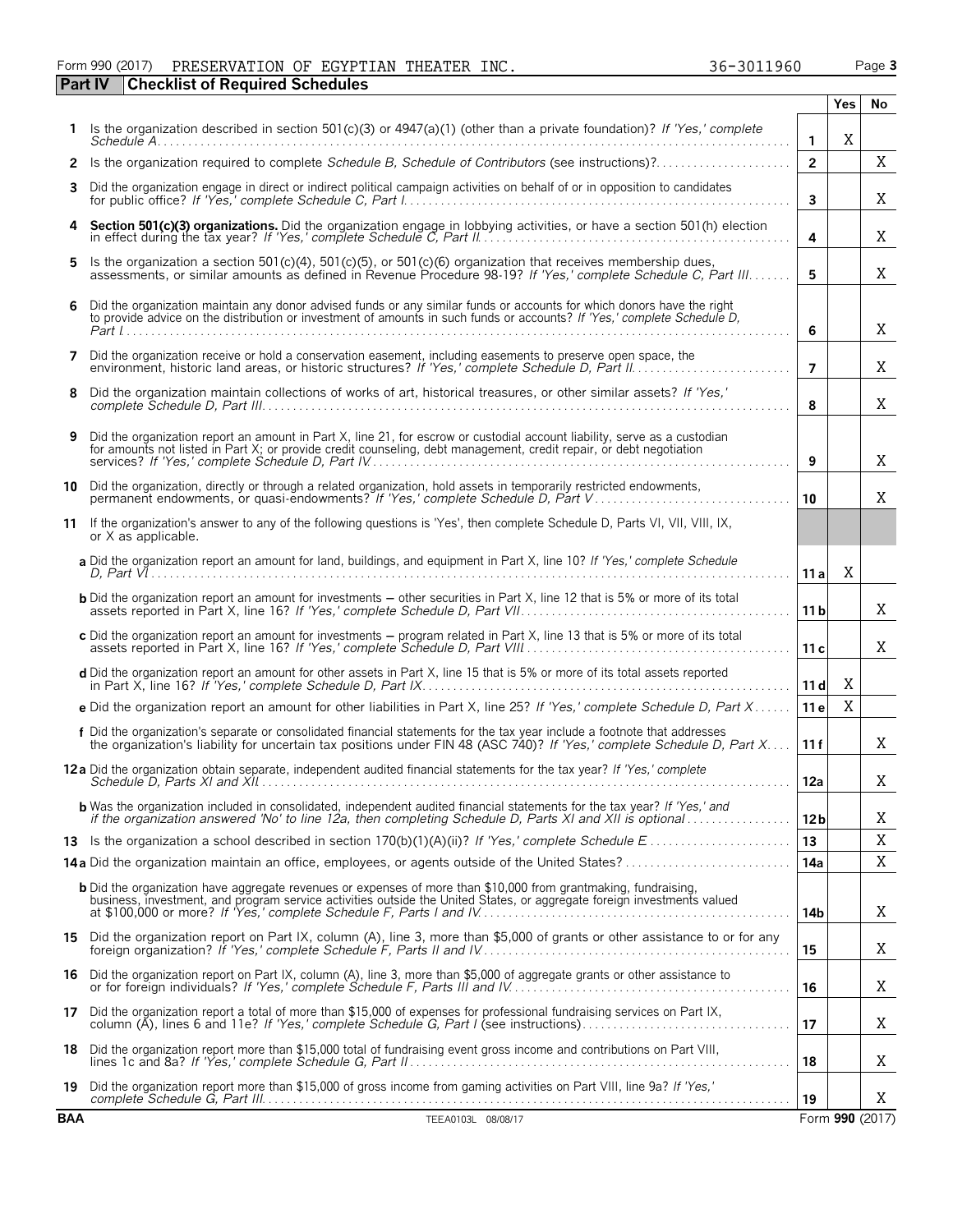Form 990 (2017) Page **4** PRESERVATION OF EGYPTIAN THEATER INC. 36-3011960 **Part IV Checklist of Required Schedules** *(continued)*

|            | <b>GILIV</b><br>Checking of Required Schedules (Continued)                                                                                                                                                                                            |                 |            |                         |
|------------|-------------------------------------------------------------------------------------------------------------------------------------------------------------------------------------------------------------------------------------------------------|-----------------|------------|-------------------------|
|            |                                                                                                                                                                                                                                                       | 20a             | <b>Yes</b> | No<br>X                 |
|            | <b>b</b> If 'Yes' to line 20a, did the organization attach a copy of its audited financial statements to this return?                                                                                                                                 | 20 <sub>b</sub> |            |                         |
|            | 21 Did the organization report more than \$5,000 of grants or other assistance to any domestic organization or                                                                                                                                        | 21              |            | X                       |
| 22         | Did the organization report more than \$5,000 of grants or other assistance to or for domestic individuals on Part IX,                                                                                                                                | 22              |            | Χ                       |
| 23         | Did the organization answer 'Yes' to Part VII. Section A, line 3, 4, or 5 about compensation of the organization's current<br>and former officers, directors, trustees, key employees, and highest compensated employees? If 'Yes,' complete          | 23              |            | Χ                       |
|            | 24 a Did the organization have a tax-exempt bond issue with an outstanding principal amount of more than \$100,000 as of<br>the last day of the year, that was issued after December 31, 2002? If 'Yes,' answer lines 24b through 24d and             | 24a             |            | Χ                       |
|            | <b>b</b> Did the organization invest any proceeds of tax-exempt bonds beyond a temporary period exception?                                                                                                                                            | 24 <sub>b</sub> |            |                         |
|            | c Did the organization maintain an escrow account other than a refunding escrow at any time during the year to defease                                                                                                                                | 24c             |            |                         |
|            | d Did the organization act as an 'on behalf of' issuer for bonds outstanding at any time during the year?                                                                                                                                             | 24d             |            |                         |
|            | 25 a Section 501(c)(3), 501(c)(4), and 501(c)(29) organizations. Did the organization engage in an excess benefit<br>transaction with a disqualified person during the year? If 'Yes,' complete Schedule L, Part I                                    | 25a             |            | X                       |
|            | b Is the organization aware that it engaged in an excess benefit transaction with a disqualified person in a prior year, and<br>that the transaction has not been reported on any of the organization's prior Forms 990 or 990-EZ? If 'Yes,' complete | 25 <sub>b</sub> |            | X                       |
|            | 26 Did the organization report any amount on Part X, line 5, 6, or 22 for receivables from or payables to any current or<br>former officers, directors, trustees, key employees, highest compensated employees, or disqualified persons?              | 26              |            | X                       |
| 27         | Did the organization provide a grant or other assistance to an officer, director, trustee, key employee, substantial<br>contributor or employee thereof, a grant selection committee member, or to a 35% controlled entity or family member           | 27              |            | X                       |
| 28         | Was the organization a party to a business transaction with one of the following parties (see Schedule L, Part IV<br>instructions for applicable filing thresholds, conditions, and exceptions):                                                      |                 |            |                         |
|            | a A current or former officer, director, trustee, or key employee? If 'Yes,' complete Schedule L, Part IV                                                                                                                                             | 28a             |            | X                       |
|            | <b>b</b> A family member of a current or former officer, director, trustee, or key employee? If 'Yes,' complete                                                                                                                                       | 28 <sub>b</sub> |            | X                       |
|            | c An entity of which a current or former officer, director, trustee, or key employee (or a family member thereof) was an<br>officer, director, trustee, or direct or indirect owner? If 'Yes,' complete Schedule L, Part IV.                          | 28c             |            | X                       |
| 29         | Did the organization receive more than \$25,000 in non-cash contributions? If 'Yes,' complete Schedule M                                                                                                                                              | 29              |            | $\overline{X}$          |
| 30         | Did the organization receive contributions of art, historical treasures, or other similar assets, or qualified conservation                                                                                                                           | 30              |            | X                       |
| 31         | Did the organization liquidate, terminate, or dissolve and cease operations? If 'Yes,' complete Schedule N, Part I                                                                                                                                    | 31              |            | $\overline{\mathbf{x}}$ |
|            | 32 Did the organization sell, exchange, dispose of, or transfer more than 25% of its net assets? If 'Yes,' complete                                                                                                                                   | 32 <sub>2</sub> |            | Χ                       |
|            | 33 Did the organization own 100% of an entity disregarded as separate from the organization under Regulations sections                                                                                                                                | 33              |            | X                       |
|            | 34 Was the organization related to any tax-exempt or taxable entity? If 'Yes,' complete Schedule R, Part II, III, or IV,                                                                                                                              | 34              |            | Χ                       |
|            |                                                                                                                                                                                                                                                       | 35a             |            | $\overline{X}$          |
|            | <b>b</b> If 'Yes' to line 35a, did the organization receive any payment from or engage in any transaction with a controlled entity within the meaning of section 512(b)(13)? If 'Yes,' complete Schedule R, Part V, line 2                            | 35 <sub>b</sub> |            |                         |
| 36         | Section 501(c)(3) organizations. Did the organization make any transfers to an exempt non-charitable related                                                                                                                                          | 36              |            | X                       |
| 37         | Did the organization conduct more than 5% of its activities through an entity that is not a related organization and that is                                                                                                                          | 37              |            | X                       |
| 38         | Did the organization complete Schedule O and provide explanations in Schedule O for Part VI, lines 11b and 19?                                                                                                                                        | 38              |            | X                       |
| <b>BAA</b> |                                                                                                                                                                                                                                                       |                 |            | Form 990 (2017)         |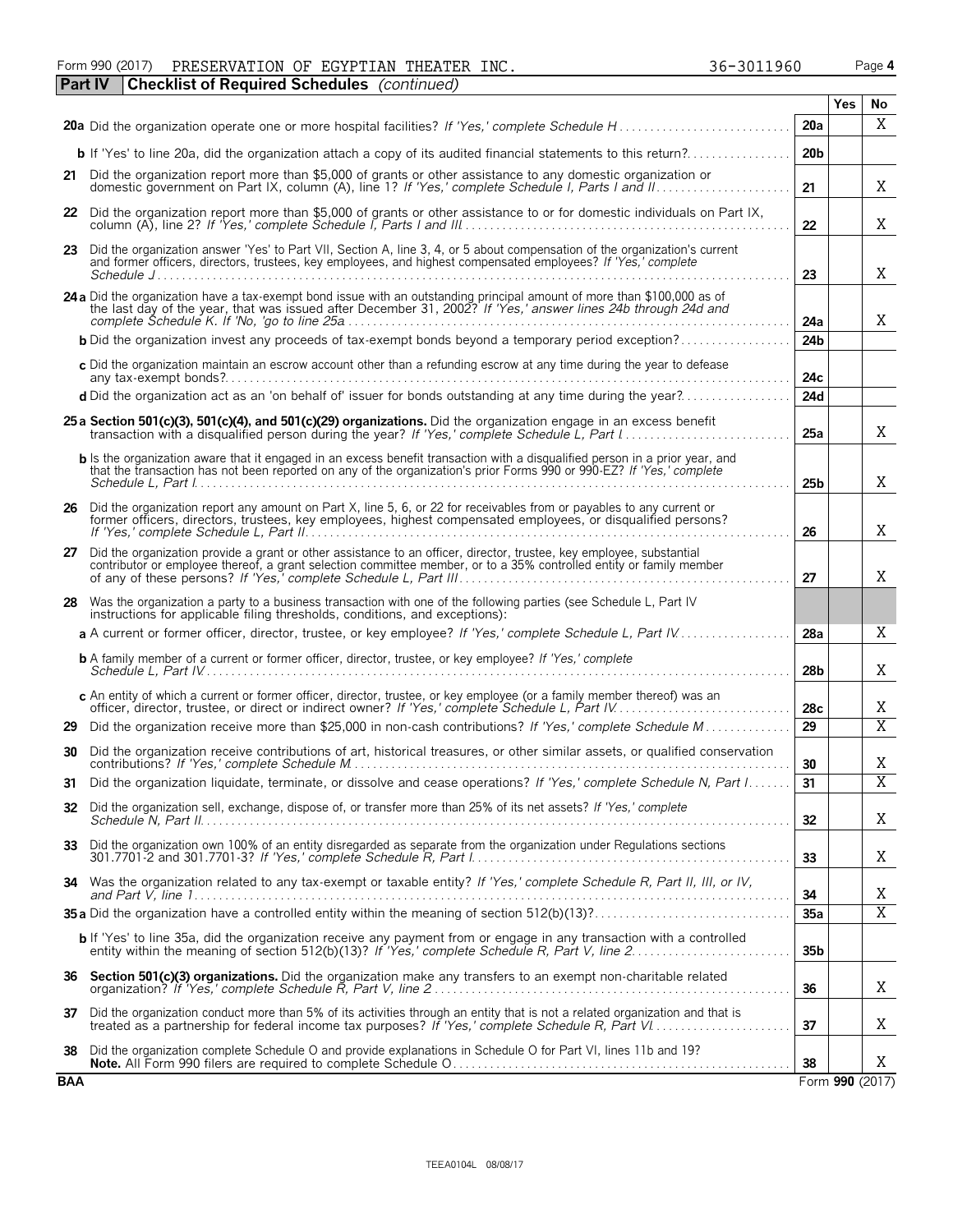|            | Form 990 (2017)<br>PRESERVATION OF EGYPTIAN THEATER INC.                                                                                                                                                                       |                 | 36-3011960 |                |      | Page 5          |
|------------|--------------------------------------------------------------------------------------------------------------------------------------------------------------------------------------------------------------------------------|-----------------|------------|----------------|------|-----------------|
|            | <b>Part V Statements Regarding Other IRS Filings and Tax Compliance</b>                                                                                                                                                        |                 |            |                |      |                 |
|            |                                                                                                                                                                                                                                |                 |            |                |      |                 |
|            |                                                                                                                                                                                                                                |                 |            |                | Yes. | No              |
|            | <b>1a</b> Enter the number reported in Box 3 of Form 1096. Enter -0- if not applicable                                                                                                                                         | 1a              | 23         |                |      |                 |
|            | <b>b</b> Enter the number of Forms W-2G included in line 1a, Enter $-0$ - if not applicable                                                                                                                                    | 1 <sub>b</sub>  | $\Omega$   |                |      |                 |
|            | c Did the organization comply with backup withholding rules for reportable payments to vendors and reportable gaming                                                                                                           |                 |            |                |      |                 |
|            |                                                                                                                                                                                                                                |                 |            | 1 с            | Χ    |                 |
|            | 2a Enter the number of employees reported on Form W-3, Transmittal of Wage and Tax State-                                                                                                                                      |                 |            |                |      |                 |
|            | ments, filed for the calendar year ending with or within the year covered by this return                                                                                                                                       | 2a              | 9          |                |      |                 |
|            | <b>b</b> If at least one is reported on line 2a, did the organization file all required federal employment tax returns?                                                                                                        |                 |            | 2 <sub>b</sub> | Χ    |                 |
|            | Note. If the sum of lines 1a and 2a is greater than 250, you may be required to e-file (see instructions)                                                                                                                      |                 |            |                |      |                 |
|            | 3a Did the organization have unrelated business gross income of \$1,000 or more during the year?                                                                                                                               |                 |            | Зa             |      | Χ               |
|            |                                                                                                                                                                                                                                |                 |            | 3 <sub>b</sub> |      |                 |
|            |                                                                                                                                                                                                                                |                 |            |                |      |                 |
|            | 4 a At any time during the calendar year, did the organization have an interest in, or a signature or other authority over, a financial account in a foreign country (such as a bank account, securities account, or other fin |                 |            | 4a             |      | X               |
|            | <b>b</b> If 'Yes,' enter the name of the foreign country: ►                                                                                                                                                                    |                 |            |                |      |                 |
|            | See instructions for filing requirements for FinCEN Form 114, Report of Foreign Bank and Financial Accounts (FBAR).                                                                                                            |                 |            |                |      |                 |
|            |                                                                                                                                                                                                                                |                 |            |                |      |                 |
|            |                                                                                                                                                                                                                                |                 |            | 5 a            |      | Χ               |
|            | <b>b</b> Did any taxable party notify the organization that it was or is a party to a prohibited tax shelter transaction?                                                                                                      |                 |            | 5 <sub>b</sub> |      | $\overline{X}$  |
|            |                                                                                                                                                                                                                                |                 |            | 5с             |      |                 |
|            | 6 a Does the organization have annual gross receipts that are normally greater than \$100,000, and did the organization                                                                                                        |                 |            |                |      |                 |
|            | solicit any contributions that were not tax deductible as charitable contributions?                                                                                                                                            |                 |            | 6 a            |      | Χ               |
|            | b If 'Yes,' did the organization include with every solicitation an express statement that such contributions or gifts were                                                                                                    |                 |            |                |      |                 |
|            |                                                                                                                                                                                                                                |                 |            | 6b             |      |                 |
|            | 7 Organizations that may receive deductible contributions under section 170(c).                                                                                                                                                |                 |            |                |      |                 |
|            | a Did the organization receive a payment in excess of \$75 made partly as a contribution and partly for goods and                                                                                                              |                 |            |                |      |                 |
|            |                                                                                                                                                                                                                                |                 |            | 7а             |      | Χ               |
|            |                                                                                                                                                                                                                                |                 |            | 7 <sub>b</sub> |      |                 |
|            | c Did the organization sell, exchange, or otherwise dispose of tangible personal property for which it was required to file                                                                                                    |                 |            |                |      |                 |
|            | Form 82827.                                                                                                                                                                                                                    |                 |            | 7 с            |      | Χ               |
|            |                                                                                                                                                                                                                                | - 7 d           |            |                |      |                 |
|            | e Did the organization receive any funds, directly or indirectly, to pay premiums on a personal benefit contract?                                                                                                              |                 |            | 7е             |      | Χ               |
|            | f Did the organization, during the year, pay premiums, directly or indirectly, on a personal benefit contract?                                                                                                                 |                 |            | 7f             |      | Χ               |
|            | q If the organization received a contribution of qualified intellectual property, did the organization file Form 8899                                                                                                          |                 |            |                |      |                 |
|            |                                                                                                                                                                                                                                |                 |            | 7 <sub>g</sub> |      |                 |
|            | h If the organization received a contribution of cars, boats, airplanes, or other vehicles, did the organization file a                                                                                                        |                 |            |                |      |                 |
|            | Form 1098-C?.                                                                                                                                                                                                                  |                 |            | 7 h            |      |                 |
|            | Sponsoring organizations maintaining donor advised funds. Did a donor advised fund maintained by the sponsoring                                                                                                                |                 |            |                |      |                 |
|            |                                                                                                                                                                                                                                |                 |            | 8              |      |                 |
|            | Sponsoring organizations maintaining donor advised funds.                                                                                                                                                                      |                 |            |                |      |                 |
|            |                                                                                                                                                                                                                                |                 |            | 9 a            |      |                 |
|            | b Did the sponsoring organization make a distribution to a donor, donor advisor, or related person?                                                                                                                            |                 |            | 9 b            |      |                 |
|            | 10 Section 501(c)(7) organizations. Enter:                                                                                                                                                                                     |                 |            |                |      |                 |
|            |                                                                                                                                                                                                                                | 10a             |            |                |      |                 |
|            | <b>b</b> Gross receipts, included on Form 990, Part VIII, line 12, for public use of club facilities                                                                                                                           | 10 <sub>b</sub> |            |                |      |                 |
|            | 11 Section 501(c)(12) organizations. Enter:                                                                                                                                                                                    |                 |            |                |      |                 |
|            |                                                                                                                                                                                                                                | 11a             |            |                |      |                 |
|            | <b>b</b> Gross income from other sources (Do not net amounts due or paid to other sources                                                                                                                                      |                 |            |                |      |                 |
|            |                                                                                                                                                                                                                                | 11 <sub>b</sub> |            |                |      |                 |
|            | 12a Section 4947(a)(1) non-exempt charitable trusts. Is the organization filing Form 990 in lieu of Form 1041?                                                                                                                 |                 |            | 12a            |      |                 |
|            | <b>b</b> If 'Yes,' enter the amount of tax-exempt interest received or accrued during the year                                                                                                                                 | 12 <sub>b</sub> |            |                |      |                 |
|            | 13 Section 501(c)(29) qualified nonprofit health insurance issuers.                                                                                                                                                            |                 |            |                |      |                 |
|            |                                                                                                                                                                                                                                |                 |            | 13a            |      |                 |
|            |                                                                                                                                                                                                                                |                 |            |                |      |                 |
|            | Note. See the instructions for additional information the organization must report on Schedule O.                                                                                                                              |                 |            |                |      |                 |
|            | <b>b</b> Enter the amount of reserves the organization is required to maintain by the states in<br>which the organization is licensed to issue qualified health plans                                                          | 13 <sub>b</sub> |            |                |      |                 |
|            |                                                                                                                                                                                                                                | 13c             |            |                |      |                 |
|            |                                                                                                                                                                                                                                |                 |            |                |      | Χ               |
|            |                                                                                                                                                                                                                                |                 |            | 14 a           |      |                 |
|            | <b>b</b> If 'Yes,' has it filed a Form 720 to report these payments? If 'No,' provide an explanation in Schedule O.                                                                                                            |                 |            | 14 b           |      |                 |
| <b>BAA</b> | TEEA0105L 08/08/17                                                                                                                                                                                                             |                 |            |                |      | Form 990 (2017) |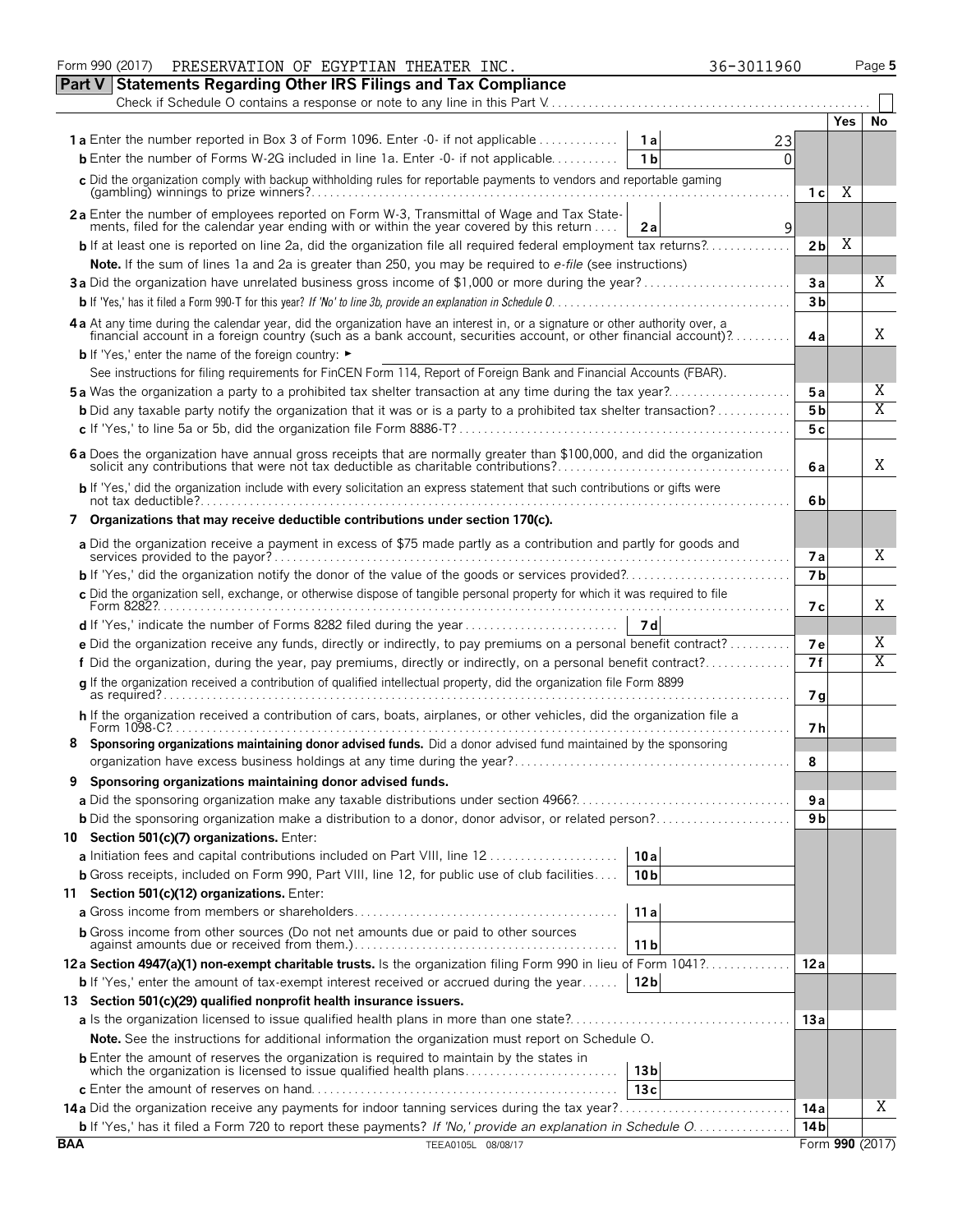**Part VI Governance, Management, and Disclosure** *For each 'Yes' response to lines 2 through 7b below, and for a 'No' response to line 8a, 8b, or 10b below, describe the circumstances, processes, or changes in Schedule O. See instructions.* X

|  |  | $\sim$ $\sim$ |  |  |  |
|--|--|---------------|--|--|--|
|--|--|---------------|--|--|--|

| <b>Section A. Governing Body and Management</b>                                                                                                                                                                           |                 |            |                                  |
|---------------------------------------------------------------------------------------------------------------------------------------------------------------------------------------------------------------------------|-----------------|------------|----------------------------------|
|                                                                                                                                                                                                                           |                 | <b>Yes</b> | No                               |
| 1 a Enter the number of voting members of the governing body at the end of the tax year<br>1 a<br>9                                                                                                                       |                 |            |                                  |
| If there are material differences in voting rights among members<br>of the governing body, or if the governing body delegated broad<br>authority to an executive committee or similar committee, explain in Schedule O.   |                 |            |                                  |
|                                                                                                                                                                                                                           |                 |            |                                  |
| <b>b</b> Enter the number of voting members included in line 1a, above, who are independent   1b                                                                                                                          |                 |            |                                  |
| 2 Did any officer, director, trustee, or key employee have a family relationship or a business relationship with any other                                                                                                | 2               |            | Χ                                |
| 3 Did the organization delegate control over management duties customarily performed by or under the direct supervision                                                                                                   |                 |            |                                  |
|                                                                                                                                                                                                                           | 3               |            | Χ                                |
| 4 Did the organization make any significant changes to its governing documents                                                                                                                                            |                 |            |                                  |
|                                                                                                                                                                                                                           | 4               |            | Χ                                |
| Did the organization become aware during the year of a significant diversion of the organization's assets?<br>5.                                                                                                          | 5<br>6          |            | $\overline{X}$<br>$\overline{X}$ |
| 6.<br>7 a Did the organization have members, stockholders, or other persons who had the power to elect or appoint one or more                                                                                             |                 |            |                                  |
|                                                                                                                                                                                                                           | 7 a             |            | X                                |
| <b>b</b> Are any governance decisions of the organization reserved to (or subject to approval by) members,                                                                                                                |                 |            |                                  |
|                                                                                                                                                                                                                           | 7 b             |            | X                                |
| 8 Did the organization contemporaneously document the meetings held or written actions undertaken during the year by<br>the following:                                                                                    |                 |            |                                  |
|                                                                                                                                                                                                                           | 8 a             |            | Χ                                |
|                                                                                                                                                                                                                           | 8b              |            | $\overline{X}$                   |
| 9 Is there any officer, director, trustee, or key employee listed in Part VII, Section A, who cannot be reached at the                                                                                                    |                 |            |                                  |
| organization's mailing address? If 'Yes,' provide the names and addresses in Schedule O                                                                                                                                   | 9               |            | Χ                                |
| <b>Section B. Policies</b> (This Section B requests information about policies not required by the Internal Revenue Code.)                                                                                                |                 |            |                                  |
|                                                                                                                                                                                                                           |                 | <b>Yes</b> | No                               |
|                                                                                                                                                                                                                           | 10a             |            | X                                |
| b If 'Yes,' did the organization have written policies and procedures governing the activities of such chapters, affiliates, and branches to ensure their                                                                 | 10 <sub>b</sub> |            |                                  |
|                                                                                                                                                                                                                           | 11a             |            | Χ                                |
| <b>b</b> Describe in Schedule O the process, if any, used by the organization to review this Form 990. See Schedule O                                                                                                     |                 |            |                                  |
|                                                                                                                                                                                                                           | 12a             |            | X                                |
| <b>b</b> Were officers, directors, or trustees, and key employees required to disclose annually interests that could give rise                                                                                            | 12 <sub>b</sub> |            |                                  |
| c Did the organization regularly and consistently monitor and enforce compliance with the policy? If 'Yes,' describe in                                                                                                   | 12c             |            |                                  |
|                                                                                                                                                                                                                           | 13              |            | X                                |
| 14                                                                                                                                                                                                                        | 14              |            | X                                |
| 15 Did the process for determining compensation of the following persons include a review and approval by independent                                                                                                     |                 |            |                                  |
| persons, comparability data, and contemporaneous substantiation of the deliberation and decision?                                                                                                                         |                 |            |                                  |
|                                                                                                                                                                                                                           | 15 a            |            | Χ                                |
|                                                                                                                                                                                                                           | 15 b            |            | $\overline{X}$                   |
| If 'Yes' to line 15a or 15b, describe the process in Schedule O (see instructions).                                                                                                                                       |                 |            |                                  |
| 16 a Did the organization invest in, contribute assets to, or participate in a joint venture or similar arrangement with a                                                                                                | 16 a            |            | Χ                                |
| b If 'Yes,' did the organization follow a written policy or procedure requiring the organization to evaluate its                                                                                                          |                 |            |                                  |
| participation in joint venture arrangements under applicable federal tax law, and take steps to safeguard the                                                                                                             | 16 <sub>b</sub> |            |                                  |
| <b>Section C. Disclosure</b>                                                                                                                                                                                              |                 |            |                                  |
| 17 List the states with which a copy of this Form 990 is required to be filed $\blacktriangleright$<br>None                                                                                                               |                 |            |                                  |
| 18 Section 6104 requires an organization to make its Forms 1023 (or 1024 if applicable), 990, and 990-T (Section 501(c)(3)s only) available                                                                               |                 |            |                                  |
| for public inspection. Indicate how you made these available. Check all that apply.                                                                                                                                       |                 |            |                                  |
| Other (explain in Schedule O)<br>Own website<br>Another's website<br>Upon request                                                                                                                                         |                 |            |                                  |
| 19 Describe in Schedule O whether (and if so, how) the organization made its governing documents, conflict of interest policy, and financial statements available to<br>the public during the tax year.<br>See Schedule O |                 |            |                                  |
| 20 State the name address and telephone number of the person who possesses the organization's books and records                                                                                                           |                 |            |                                  |

|  |  | 20 State the name, address, and telephone number of the person who possesses the organization's books and records: |  |
|--|--|--------------------------------------------------------------------------------------------------------------------|--|
|  |  | BOONE & JOHNSON CPAS 128 N. THIRD ST DEKALB IL 60115 815-756-2737                                                  |  |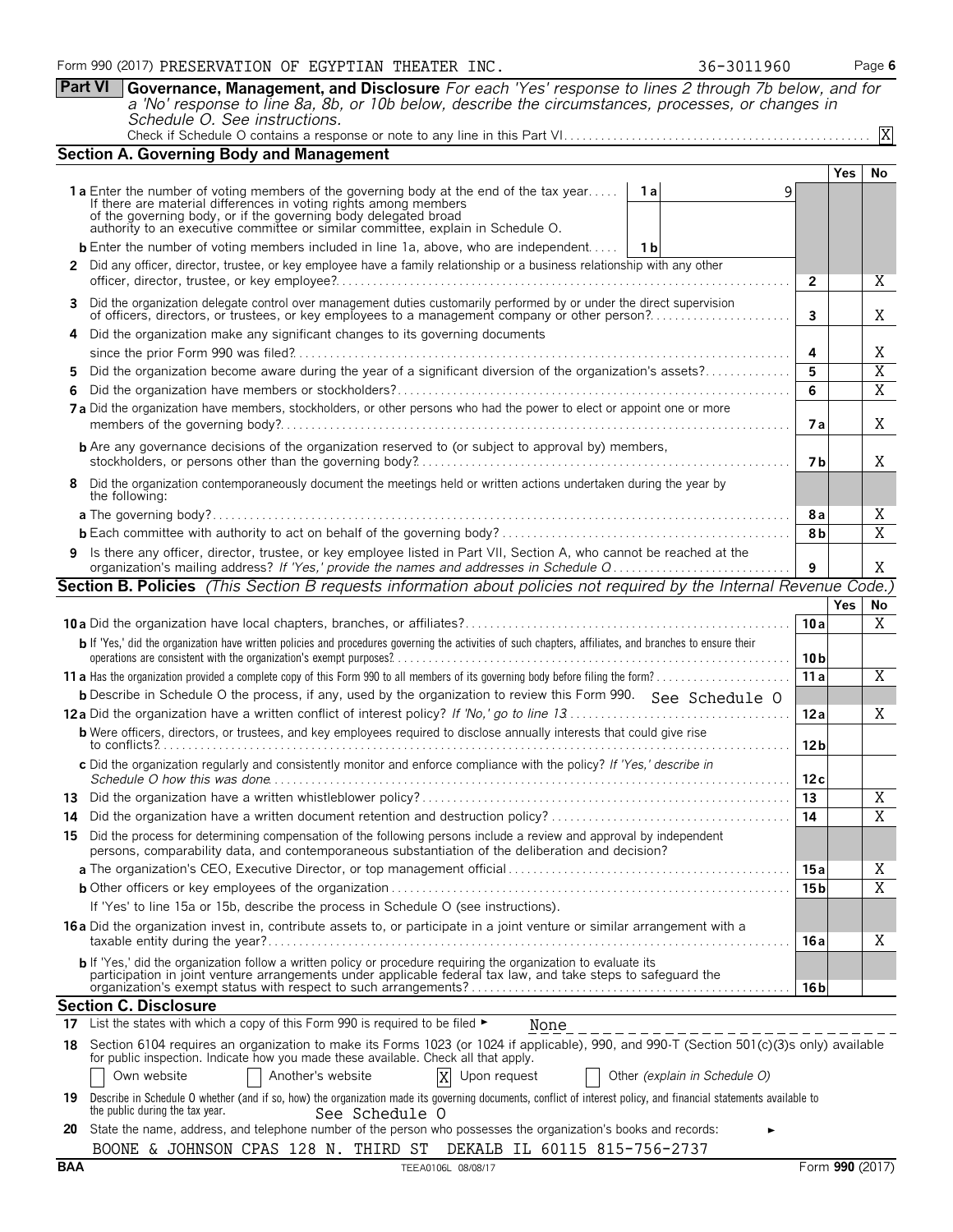| Form 990 (2017)<br>PRESERVATION OF EGYPTIAN THEATER INC.                                                                                                                                                                                                                                                                                                                                                                                | 36-3011960 | Page 7 |
|-----------------------------------------------------------------------------------------------------------------------------------------------------------------------------------------------------------------------------------------------------------------------------------------------------------------------------------------------------------------------------------------------------------------------------------------|------------|--------|
| Compensation of Officers, Directors, Trustees, Key Employees, Highest Compensated Employees, and<br><b>Part VII</b><br><b>Independent Contractors</b>                                                                                                                                                                                                                                                                                   |            |        |
|                                                                                                                                                                                                                                                                                                                                                                                                                                         |            |        |
| Section A. Officers, Directors, Trustees, Key Employees, and Highest Compensated Employees                                                                                                                                                                                                                                                                                                                                              |            |        |
| 1 a Complete this table for all persons required to be listed. Report compensation for the calendar year ending with or within the<br>organization's tax year.<br>• List all of the organization's <b>current</b> officers, directors, trustees (whether individuals or organizations), regardless of amount of<br>compensation. Enter -0- in columns (D), (E), and (F) if no compensation was paid.                                    |            |        |
| • List all of the organization's <b>current</b> key employees, if any. See instructions for definition of 'key employee.'<br>• List the organization's five current highest compensated employees (other than an officer, director, trustee, or key employee)<br>who received reportable compensation (Box 5 of Form W-2 and/or Box 7 of Form 1099-MISC) of more than \$100,000 from the<br>organization and any related organizations. |            |        |

? List all of the organization's **former** officers, key employees, and highest compensated employees who received more than \$100,000 of reportable compensation from the organization and any related organizations.

? List all of the organization's **former directors or trustees** that received, in the capacity as a former director or trustee of the

organization, more than \$10,000 of reportable compensation from the organization and any related organizations.

List persons in the following order: individual trustees or directors; institutional trustees; officers; key employees; highest compensated employees; and former such persons.

Check this box if neither the organization nor any related organization compensated any current officer, director, or trustee.

|                         |                                                                                             | (C)                                                                                                         |                       |         |              |                                            |                                                            |                                          |                                                          |  |
|-------------------------|---------------------------------------------------------------------------------------------|-------------------------------------------------------------------------------------------------------------|-----------------------|---------|--------------|--------------------------------------------|------------------------------------------------------------|------------------------------------------|----------------------------------------------------------|--|
| (A)<br>Name and Title   | (B)<br>Average<br>hours<br>per                                                              | Position (do not check more<br>than one box, unless person<br>is both an officer and a<br>director/trustee) |                       |         |              |                                            | (D)<br>Reportable<br>compensation from<br>the organization | (E)<br>Reportable<br>compensation from   | (F)<br>Estimated<br>amount of other<br>compensation      |  |
|                         | week<br>(list any<br>hours for<br>related<br>organiza-<br>tions<br>below<br>dotted<br>line) | Individual trustee<br>direct<br>భ                                                                           | Institutional trustee | Officer | Key employee | Former<br>Highest compensated<br> employee | (W-2/1099-MISC)                                            | related organizations<br>(W-2/1099-MISC) | from the<br>organization<br>and related<br>organizations |  |
| (1) JAY RIIPPI          | $\mathbf 1$                                                                                 |                                                                                                             |                       |         |              |                                            |                                                            |                                          |                                                          |  |
| Director                | 0                                                                                           | X                                                                                                           |                       |         |              |                                            | 0                                                          | $\mathbf 0$                              | $\boldsymbol{0}$ .                                       |  |
| (2) ROSA BALLI          | $\mathbf{1}$                                                                                |                                                                                                             |                       |         |              |                                            |                                                            |                                          |                                                          |  |
| Director                | $\mathbf{0}$                                                                                | $\mathbf X$                                                                                                 |                       |         |              |                                            | $\mathbf{0}$                                               | $\mathbf 0$                              | 0.                                                       |  |
| (3) AMY DOLL            | $\mathbf{1}$                                                                                |                                                                                                             |                       |         |              |                                            |                                                            |                                          |                                                          |  |
| Director                | $\Omega$                                                                                    | $\mathbf X$                                                                                                 |                       |         |              |                                            | 0                                                          | $\mathbf 0$                              | 0.                                                       |  |
| (4) PAUL KASSEL         | $\mathbf{1}$                                                                                |                                                                                                             |                       |         |              |                                            |                                                            |                                          |                                                          |  |
| Vice President          | $\mathbf{0}$                                                                                | X                                                                                                           |                       |         |              |                                            | 0                                                          | $\pmb{0}$                                | 0.                                                       |  |
| (5) DAN SCHEWE          | $\overline{4}$                                                                              |                                                                                                             |                       |         |              |                                            |                                                            |                                          |                                                          |  |
| President               | 0                                                                                           | X                                                                                                           |                       |         |              |                                            | 0                                                          | 0                                        | 0.                                                       |  |
| (6) DENISE WEIMANN      | $\mathbf{1}$                                                                                |                                                                                                             |                       |         |              |                                            |                                                            |                                          |                                                          |  |
| Secretary               | $\Omega$                                                                                    | $\mathbf X$                                                                                                 |                       |         |              |                                            | 0                                                          | 0                                        | 0.                                                       |  |
| (7) ALEX NERAD          | 40                                                                                          |                                                                                                             |                       |         |              |                                            |                                                            |                                          |                                                          |  |
| Executive Dir.          | $\mathbf{0}$                                                                                |                                                                                                             |                       | X       |              |                                            | 61,740                                                     | $\mathbf 0$                              | $\boldsymbol{0}$ .                                       |  |
| (8) JUSTYNA PALASIEWICZ | $\mathbf{1}$                                                                                |                                                                                                             |                       |         |              |                                            |                                                            |                                          |                                                          |  |
| Director                | 0                                                                                           |                                                                                                             |                       | X       |              |                                            | 0                                                          | $\mathbf{0}$                             | 0.                                                       |  |
| (9) STEVE PARKER        | 4                                                                                           |                                                                                                             |                       |         |              |                                            |                                                            |                                          |                                                          |  |
| Treasurer               | $\Omega$                                                                                    |                                                                                                             |                       | X       |              |                                            | $\mathbf 0$                                                | $\mathbf{0}$                             | $0$ .                                                    |  |
| (10)                    |                                                                                             |                                                                                                             |                       |         |              |                                            |                                                            |                                          |                                                          |  |
| (11)                    |                                                                                             |                                                                                                             |                       |         |              |                                            |                                                            |                                          |                                                          |  |
| (12)                    |                                                                                             |                                                                                                             |                       |         |              |                                            |                                                            |                                          |                                                          |  |
| (13)                    |                                                                                             |                                                                                                             |                       |         |              |                                            |                                                            |                                          |                                                          |  |
|                         |                                                                                             |                                                                                                             |                       |         |              |                                            |                                                            |                                          |                                                          |  |
| (14)                    |                                                                                             |                                                                                                             |                       |         |              |                                            |                                                            |                                          |                                                          |  |
| <b>BAA</b>              | TEEA0107L 08/08/17                                                                          |                                                                                                             |                       |         |              |                                            |                                                            |                                          | Form 990 (2017)                                          |  |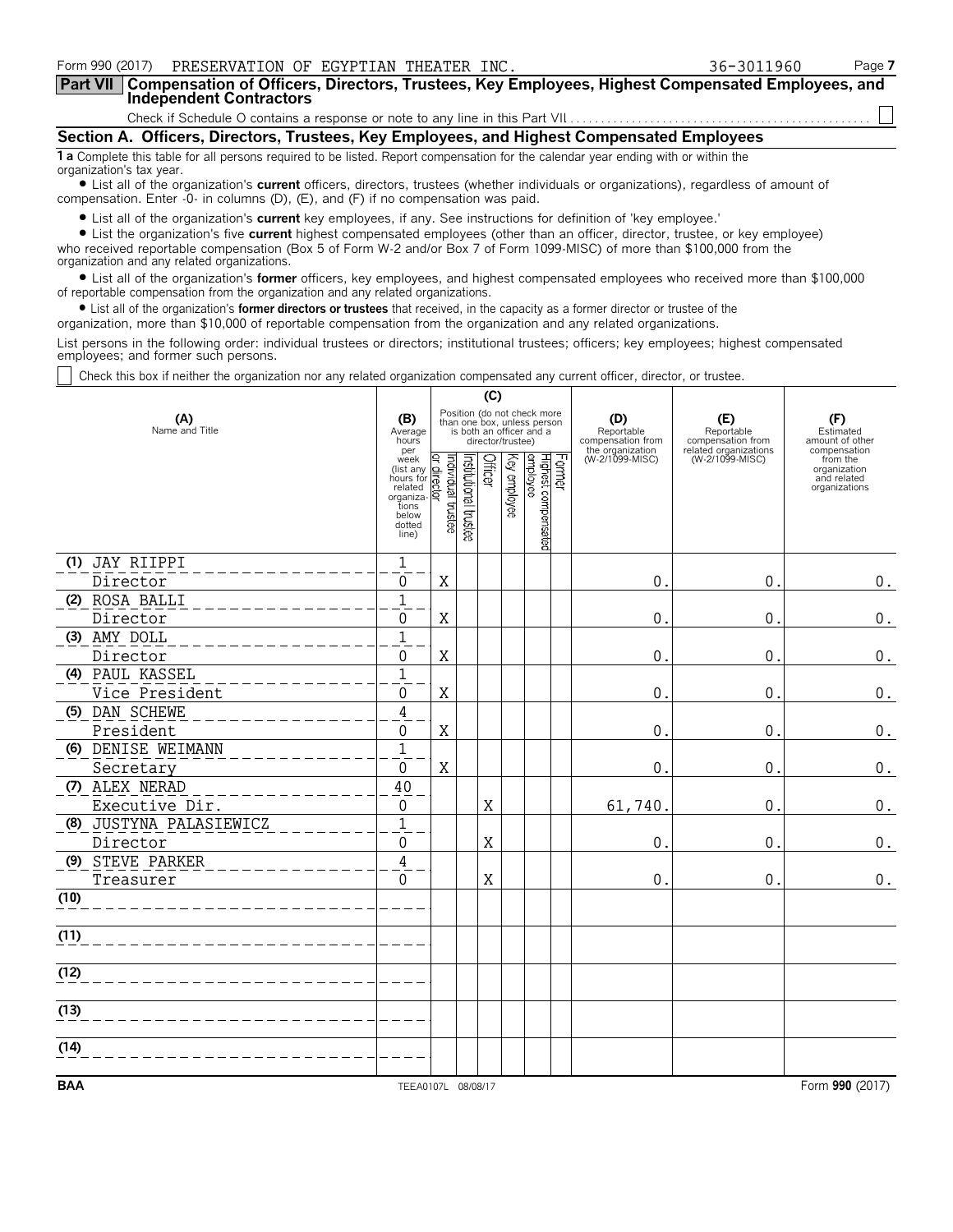#### Form 990 (2017) PRESERVATION OF EGYPTIAN THEATER INC.  $36-3011960$  Page 8

|  | Par |
|--|-----|
|  |     |

|      | Part VII Section A. Officers, Directors, Trustees, Key Employees, and Highest Compensated Employees (continued)                                                                                              |                                                                                         |                                          |                      |         |              |                                                                                                             |                                                                               |                                                                                    |                     |                                                                 |                                          |
|------|--------------------------------------------------------------------------------------------------------------------------------------------------------------------------------------------------------------|-----------------------------------------------------------------------------------------|------------------------------------------|----------------------|---------|--------------|-------------------------------------------------------------------------------------------------------------|-------------------------------------------------------------------------------|------------------------------------------------------------------------------------|---------------------|-----------------------------------------------------------------|------------------------------------------|
|      |                                                                                                                                                                                                              | (B)                                                                                     |                                          |                      | (C)     |              |                                                                                                             |                                                                               |                                                                                    |                     |                                                                 |                                          |
|      | (A)<br>Name and title                                                                                                                                                                                        | Average<br>hours<br>per<br>week<br>(list any                                            |                                          |                      |         |              | Position<br>(do not check more than one<br>box, unless person is both an<br>officer and a director/trustee) | (D)<br>Reportable<br>compensation from<br>the organization<br>(W-2/1099-MISC) | (E)<br>Reportable<br>compensation from<br>related organizations<br>(W-2/1099-MISC) |                     | (F)<br>Estimated<br>amount of other<br>compensation<br>from the |                                          |
|      |                                                                                                                                                                                                              | hours <sup>7</sup><br>for<br>related<br>organiza<br>- tions<br>below<br>dotted<br>line) | <u>or director</u><br>Individual trustee | nstitutional trustee | Officer | Key employee | Former<br> Highest compensated<br> employee                                                                 |                                                                               |                                                                                    |                     | organization<br>and related<br>organizations                    |                                          |
| (15) |                                                                                                                                                                                                              |                                                                                         |                                          |                      |         |              |                                                                                                             |                                                                               |                                                                                    |                     |                                                                 |                                          |
| (16) |                                                                                                                                                                                                              |                                                                                         |                                          |                      |         |              |                                                                                                             |                                                                               |                                                                                    |                     |                                                                 |                                          |
| (17) |                                                                                                                                                                                                              |                                                                                         |                                          |                      |         |              |                                                                                                             |                                                                               |                                                                                    |                     |                                                                 |                                          |
| (18) |                                                                                                                                                                                                              |                                                                                         |                                          |                      |         |              |                                                                                                             |                                                                               |                                                                                    |                     |                                                                 |                                          |
| (19) |                                                                                                                                                                                                              |                                                                                         |                                          |                      |         |              |                                                                                                             |                                                                               |                                                                                    |                     |                                                                 |                                          |
| (20) |                                                                                                                                                                                                              |                                                                                         |                                          |                      |         |              |                                                                                                             |                                                                               |                                                                                    |                     |                                                                 |                                          |
| (21) |                                                                                                                                                                                                              |                                                                                         |                                          |                      |         |              |                                                                                                             |                                                                               |                                                                                    |                     |                                                                 |                                          |
| (22) |                                                                                                                                                                                                              |                                                                                         |                                          |                      |         |              |                                                                                                             |                                                                               |                                                                                    |                     |                                                                 |                                          |
| (23) |                                                                                                                                                                                                              |                                                                                         |                                          |                      |         |              |                                                                                                             |                                                                               |                                                                                    |                     |                                                                 |                                          |
| (24) |                                                                                                                                                                                                              |                                                                                         |                                          |                      |         |              |                                                                                                             |                                                                               |                                                                                    |                     |                                                                 |                                          |
| (25) |                                                                                                                                                                                                              |                                                                                         |                                          |                      |         |              |                                                                                                             |                                                                               |                                                                                    |                     |                                                                 |                                          |
|      | 1 b Sub-total.                                                                                                                                                                                               |                                                                                         |                                          |                      |         |              |                                                                                                             | 61,740.                                                                       | 0.                                                                                 |                     |                                                                 | 0.                                       |
|      | c Total from continuation sheets to Part VII, Section A                                                                                                                                                      |                                                                                         |                                          |                      |         |              |                                                                                                             | 0.<br>61,740.                                                                 | 0.<br>0.                                                                           |                     |                                                                 | $\boldsymbol{0}$ .<br>$\boldsymbol{0}$ . |
|      | 2 Total number of individuals (including but not limited to those listed above) who received more than \$100,000 of reportable compensation<br>from the organization $\blacktriangleright$<br>0              |                                                                                         |                                          |                      |         |              |                                                                                                             |                                                                               |                                                                                    |                     |                                                                 |                                          |
|      |                                                                                                                                                                                                              |                                                                                         |                                          |                      |         |              |                                                                                                             |                                                                               |                                                                                    |                     | <b>Yes</b>                                                      | No                                       |
| 3    | Did the organization list any former officer, director, or trustee, key employee, or highest compensated employee                                                                                            |                                                                                         |                                          |                      |         |              |                                                                                                             |                                                                               |                                                                                    | 3                   |                                                                 | Χ                                        |
| 4    | For any individual listed on line 1a, is the sum of reportable compensation and other compensation from the organization and related organizations greater than \$150,000? If 'Yes,' complete Schedule J for |                                                                                         |                                          |                      |         |              |                                                                                                             |                                                                               |                                                                                    | 4                   |                                                                 | Χ                                        |
| 5    | Did any person listed on line 1a receive or accrue compensation from any unrelated organization or individual                                                                                                |                                                                                         |                                          |                      |         |              |                                                                                                             |                                                                               |                                                                                    | 5                   |                                                                 | Χ                                        |
|      | <b>Section B. Independent Contractors</b><br>Complete this table for your five highest compensated independent contractors that received more than \$100,000 of                                              |                                                                                         |                                          |                      |         |              |                                                                                                             |                                                                               |                                                                                    |                     |                                                                 |                                          |
|      | compensation from the organization. Report compensation for the calendar year ending with or within the organization's tax year.                                                                             |                                                                                         |                                          |                      |         |              |                                                                                                             |                                                                               |                                                                                    |                     |                                                                 |                                          |
|      | (A)<br>Name and business address                                                                                                                                                                             |                                                                                         |                                          |                      |         |              |                                                                                                             | (B)<br>Description of services                                                |                                                                                    | (C)<br>Compensation |                                                                 |                                          |
|      |                                                                                                                                                                                                              |                                                                                         |                                          |                      |         |              |                                                                                                             |                                                                               |                                                                                    |                     |                                                                 |                                          |
|      |                                                                                                                                                                                                              |                                                                                         |                                          |                      |         |              |                                                                                                             |                                                                               |                                                                                    |                     |                                                                 |                                          |
|      | 2 Total number of independent contractors (including but not limited to those listed above) who received more than                                                                                           |                                                                                         |                                          |                      |         |              |                                                                                                             |                                                                               |                                                                                    |                     |                                                                 |                                          |
|      | \$100,000 of compensation from the organization ▶ 0                                                                                                                                                          |                                                                                         |                                          |                      |         |              |                                                                                                             |                                                                               |                                                                                    |                     |                                                                 |                                          |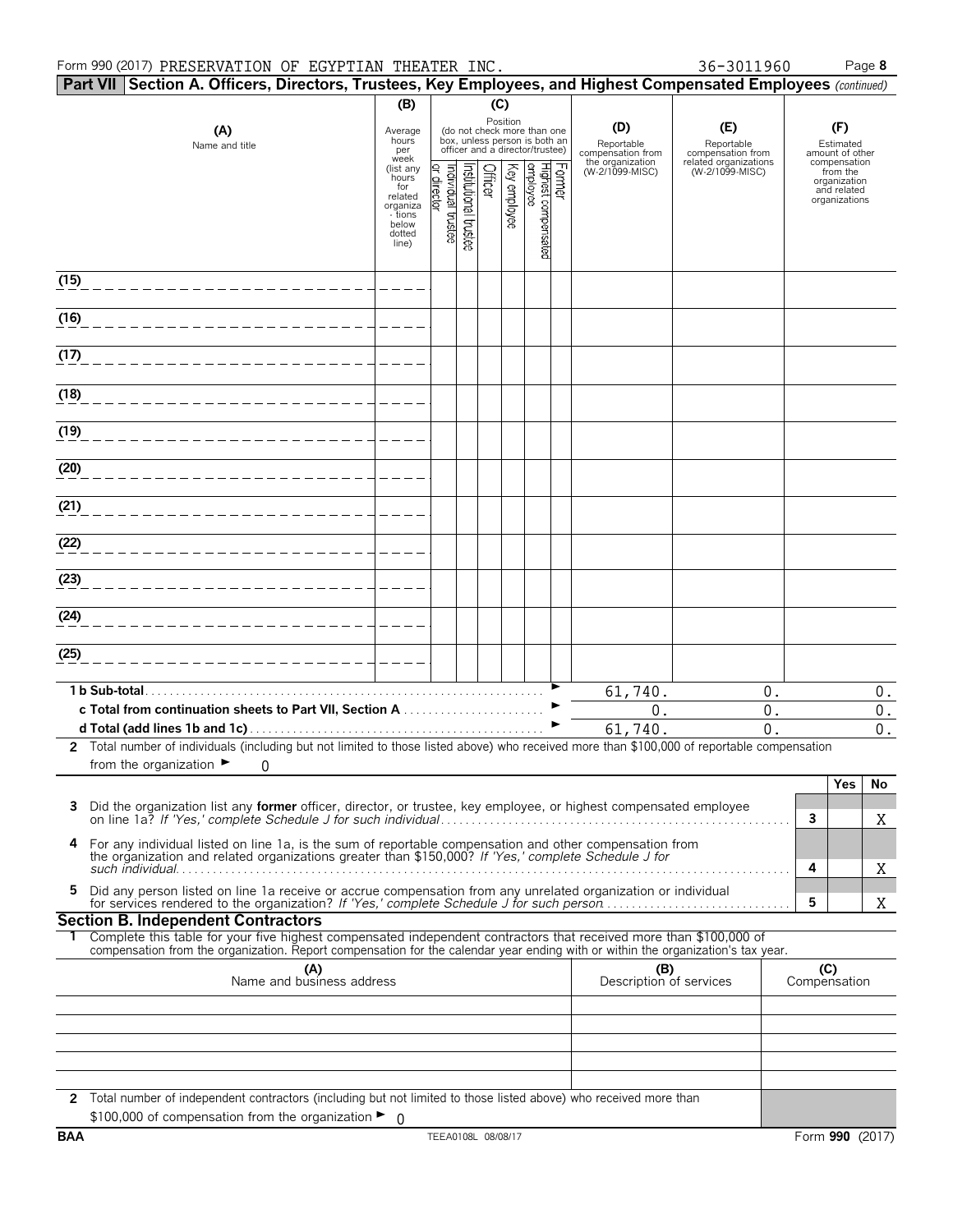### **Part VIII Statement of Revenue**

Check if Schedule O contains a response or note to any line in this P

|                      | ine in this Part VIII                              |                                         |                                                                  |
|----------------------|----------------------------------------------------|-----------------------------------------|------------------------------------------------------------------|
| (A)<br>Total revenue | (B)<br>Related or<br>exempt<br>function<br>revenue | (C)<br>Unrelated<br>business<br>revenue | (D)<br>Revenue<br>excluded from tax<br>under sections<br>512-514 |
|                      |                                                    |                                         |                                                                  |
|                      |                                                    |                                         |                                                                  |
|                      |                                                    |                                         |                                                                  |
|                      |                                                    |                                         |                                                                  |

|                                                           | 1a Federated campaigns<br>1 a                                                              |                      |           |           |    |       |
|-----------------------------------------------------------|--------------------------------------------------------------------------------------------|----------------------|-----------|-----------|----|-------|
|                                                           | <b>b</b> Membership dues $\ldots$<br>1 <sub>b</sub>                                        | 7,225.               |           |           |    |       |
|                                                           | c Fundraising events<br>1 <sub>c</sub>                                                     |                      |           |           |    |       |
|                                                           | d Related organizations<br>1 <sub>d</sub>                                                  |                      |           |           |    |       |
|                                                           | <b>e</b> Government grants (contributions). $\ldots$<br>1 e                                |                      |           |           |    |       |
|                                                           |                                                                                            |                      |           |           |    |       |
|                                                           | f All other contributions, gifts, grants, and<br>similar amounts not included above<br>1 f | 116,330.             |           |           |    |       |
| Contributions, Gifts, Grants<br>and Other Similar Amounts | g Noncash contributions included in lines 1a-1f: \$                                        |                      |           |           |    |       |
|                                                           |                                                                                            |                      | 123, 555. |           |    |       |
|                                                           |                                                                                            | <b>Business Code</b> |           |           |    |       |
|                                                           | 2a THEATER EVENTS<br>$- - - - - - -$                                                       |                      | 592,836.  | 592,836.  |    |       |
|                                                           | b<br>______________                                                                        |                      |           |           |    |       |
|                                                           | c<br>_______________                                                                       |                      |           |           |    |       |
|                                                           | d<br>_______________                                                                       |                      |           |           |    |       |
|                                                           | е                                                                                          |                      |           |           |    |       |
|                                                           | All other program service revenue                                                          |                      |           |           |    |       |
| Program Service Revenue                                   |                                                                                            |                      | 592,836.  |           |    |       |
|                                                           | Investment income (including dividends, interest and<br>3                                  |                      |           |           |    |       |
|                                                           |                                                                                            |                      | 11,583.   | 11,583.   |    |       |
|                                                           | Income from investment of tax-exempt bond proceeds. .•<br>4                                |                      |           |           |    |       |
|                                                           | 5                                                                                          |                      |           |           |    |       |
|                                                           | (i) Real                                                                                   | (ii) Personal        |           |           |    |       |
|                                                           | 6a Gross rents                                                                             |                      |           |           |    |       |
|                                                           | <b>b</b> Less: rental expenses                                                             |                      |           |           |    |       |
|                                                           | <b>c</b> Rental income or (loss)                                                           |                      |           |           |    |       |
|                                                           | d Net rental income or (loss)                                                              |                      |           |           |    |       |
|                                                           | (i) Securities<br>7 a Gross amount from sales of                                           | (ii) Other           |           |           |    |       |
|                                                           | assets other than inventory                                                                |                      |           |           |    |       |
|                                                           | <b>b</b> Less: cost or other basis                                                         |                      |           |           |    |       |
|                                                           | and sales expenses.                                                                        |                      |           |           |    |       |
|                                                           | c Gain or (loss)                                                                           |                      |           |           |    |       |
|                                                           |                                                                                            |                      |           |           |    |       |
|                                                           | 8a Gross income from fundraising events                                                    |                      |           |           |    |       |
|                                                           | (not including $s$<br>of contributions reported on line 1c).                               |                      |           |           |    |       |
|                                                           |                                                                                            |                      |           |           |    |       |
|                                                           | See Part IV, line 18  a                                                                    |                      |           |           |    |       |
| <b>Other Revenue</b>                                      | <b>b</b> Less: direct expenses <b>b</b>                                                    |                      |           |           |    |       |
|                                                           | c Net income or (loss) from fundraising events                                             |                      |           |           |    |       |
|                                                           | 9 a Gross income from gaming activities.                                                   |                      |           |           |    |       |
|                                                           | <b>b</b> Less: direct expenses <b>b</b>                                                    |                      |           |           |    |       |
|                                                           | c Net income or (loss) from gaming activities                                              |                      |           |           |    |       |
|                                                           |                                                                                            |                      |           |           |    |       |
|                                                           | 10a Gross sales of inventory, less returns<br>and allowances a                             |                      |           |           |    |       |
|                                                           | <b>b</b> Less: cost of goods sold <b>b</b>                                                 |                      |           |           |    |       |
|                                                           | c Net income or (loss) from sales of inventory $\dots\dots\dots$                           |                      |           |           |    |       |
|                                                           | Miscellaneous Revenue                                                                      | <b>Business Code</b> |           |           |    |       |
|                                                           | 11 a                                                                                       |                      |           |           |    |       |
|                                                           | b                                                                                          |                      |           |           |    |       |
|                                                           |                                                                                            |                      |           |           |    |       |
|                                                           | d All other revenue                                                                        |                      |           |           |    |       |
|                                                           | <b>e Total.</b> Add lines 11a-11d                                                          |                      |           |           |    |       |
|                                                           | 12 Total revenue. See instructions                                                         |                      | 727,974.  | 604, 419. | 0. | $0$ . |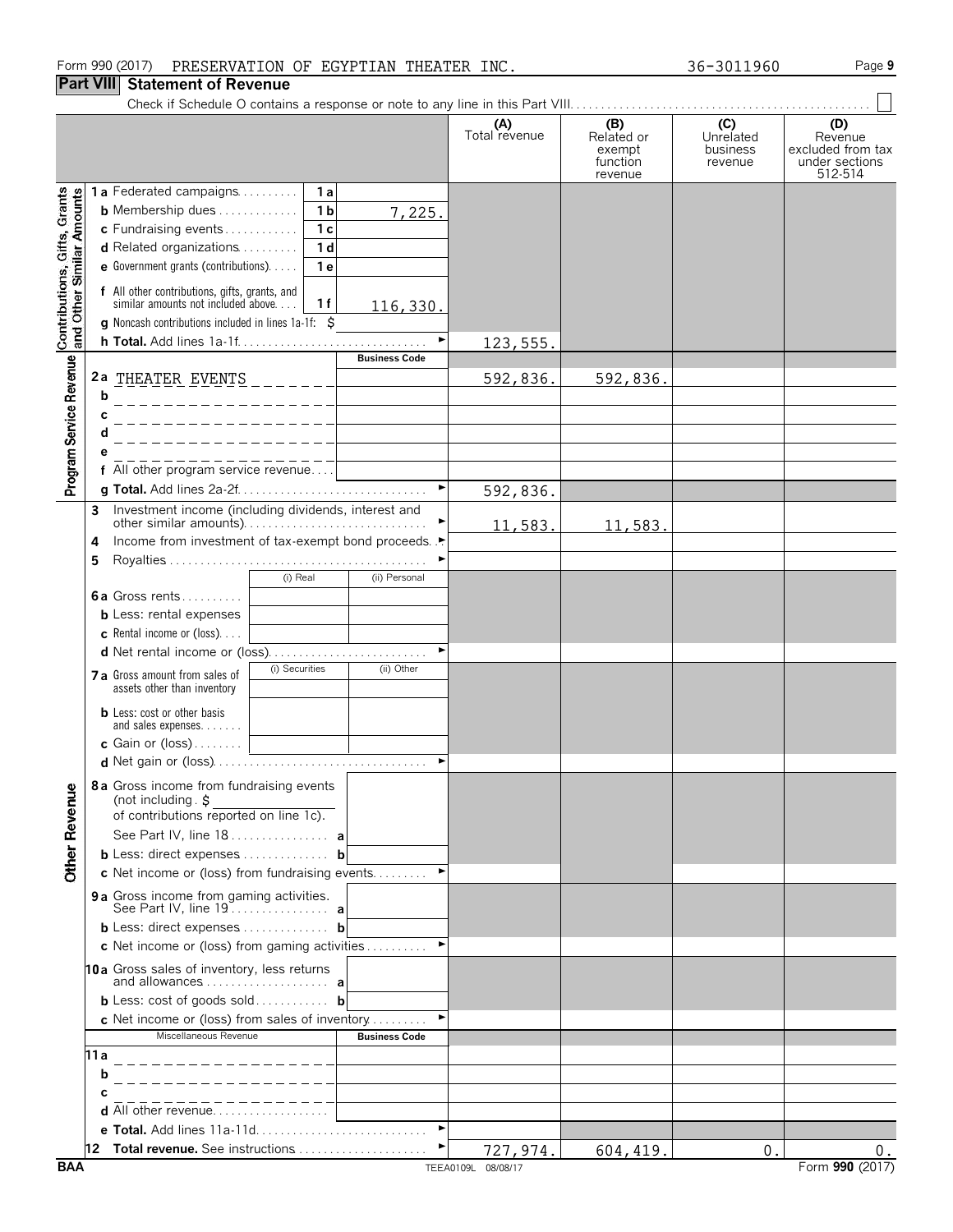| 1.             | Grants and other assistance to domestic<br>organizations and domestic governments.<br>See Part IV, line 21                                                                                                                                            |          |          |               |          |
|----------------|-------------------------------------------------------------------------------------------------------------------------------------------------------------------------------------------------------------------------------------------------------|----------|----------|---------------|----------|
| $\overline{2}$ | Grants and other assistance to domestic<br>individuals. See Part IV, line 22.                                                                                                                                                                         |          |          |               |          |
|                | 3 Grants and other assistance to foreign<br>organizations, foreign governments, and for-<br>eign individuals. See Part IV, lines 15 and 16                                                                                                            |          |          |               |          |
| 4              | Benefits paid to or for members                                                                                                                                                                                                                       |          |          |               |          |
| 5              | Compensation of current officers, directors,                                                                                                                                                                                                          |          |          |               |          |
| 6              | trustees, and key employees<br>Compensation not included above, to<br>disqualified persons (as defined under<br>section $4958(f)(1)$ and persons described                                                                                            | 63,504.  | 0.       | 63,504.       | $0$ .    |
|                |                                                                                                                                                                                                                                                       | $\Omega$ | 0.       | $\mathbf 0$ . | 0.       |
|                | 7 Other salaries and wages                                                                                                                                                                                                                            | 109,250. |          | 66,061        | 43,189.  |
| 8              | Pension plan accruals and contributions<br>(include section $401(k)$ and $403(b)$                                                                                                                                                                     |          |          |               |          |
| 9              | Other employee benefits                                                                                                                                                                                                                               | 5,910.   |          | 5,910         |          |
| 10             | Payroll taxes                                                                                                                                                                                                                                         | 12,485.  |          | 9,364.        | 3,121.   |
|                | 11 Fees for services (non-employees):                                                                                                                                                                                                                 |          |          |               |          |
|                |                                                                                                                                                                                                                                                       |          |          |               |          |
|                |                                                                                                                                                                                                                                                       |          |          |               |          |
|                |                                                                                                                                                                                                                                                       | 7,669.   |          | 7,669.        |          |
|                |                                                                                                                                                                                                                                                       |          |          |               |          |
|                | e Professional fundraising services. See Part IV, line 17                                                                                                                                                                                             |          |          |               |          |
|                | f Investment management fees                                                                                                                                                                                                                          |          |          |               |          |
|                | <b>g</b> Other. (If line 11g amount exceeds 10% of line 25, column<br>(A) amount, list line 11g expenses on Schedule $0.$ )                                                                                                                           |          |          |               |          |
|                | 12 Advertising and promotion                                                                                                                                                                                                                          | 86,253.  |          | 63,128.       | 23, 125. |
|                | 13 Office expenses                                                                                                                                                                                                                                    | 5,917.   | 2,958.   | 2,959.        |          |
|                | 14 Information technology                                                                                                                                                                                                                             |          |          |               |          |
| 15             |                                                                                                                                                                                                                                                       |          |          |               |          |
| 16             | Occupancy                                                                                                                                                                                                                                             |          |          |               |          |
| 17             |                                                                                                                                                                                                                                                       |          |          |               |          |
| 18             | Payments of travel or entertainment<br>expenses for any federal, state, or local                                                                                                                                                                      |          |          |               |          |
| 19.            | Conferences, conventions, and meetings                                                                                                                                                                                                                | 8,629.   |          | 6,903.        | 1,726.   |
| 20             | $Interest \dots \dots \dots \dots \dots \dots \dots \dots \dots \dots \dots \dots \dots \dots$                                                                                                                                                        |          |          |               |          |
| 21             | Payments to affiliates                                                                                                                                                                                                                                |          |          |               |          |
|                | 22 Depreciation, depletion, and amortization                                                                                                                                                                                                          | 108,573. | 32,572.  | 76,001        |          |
| 23             | $Insurance \ldots \ldots \ldots \ldots \ldots \ldots \ldots \ldots$                                                                                                                                                                                   | 18,114.  | 17,208.  | 906.          |          |
|                | 24 Other expenses. Itemize expenses not<br>covered above (List miscellaneous expenses<br>in line 24e. If line 24e amount exceeds 10%<br>of line 25, column (A) amount, list line 24e<br>expenses on Schedule O.)                                      |          |          |               |          |
|                | a Production and event costs                                                                                                                                                                                                                          | 275,402  | 275,402. |               |          |
|                | <b>b</b> Utilities and occupancy costs _ _ _ .                                                                                                                                                                                                        | 26,628.  | 5,326.   | 21,302        |          |
| с              | $ticket System-exparse _$                                                                                                                                                                                                                             | 24,656.  | 24,656.  |               |          |
|                | Credit card fees<br>.                                                                                                                                                                                                                                 | 20,038.  |          | 20,038.       |          |
|                | e All other expenses                                                                                                                                                                                                                                  | 56,114.  | 26,864.  | 28,547.       | 703.     |
| 25             | Total functional expenses. Add lines 1 through 24e                                                                                                                                                                                                    | 829,142. | 384,986. | 372,292.      | 71,864.  |
| 26             | Joint costs. Complete this line only if<br>the organization reported in column (B)<br>joint costs from a combined educational<br>campaign and fundraising solicitation.<br>if following<br>Check here $\blacktriangleright$<br>SOP 98-2 (ASC 958-720) |          |          |               |          |

#### Form 990 (2017) Page **10** PRESERVATION OF EGYPTIAN THEATER INC. 36-3011960 **Part IX Statement of Functional Expenses**

**Do not include amounts reported on lines** (A) (A) (B) (C) (C) and the amounts reported on lines (A) Total expenses Program service Management and expenses expenses expenses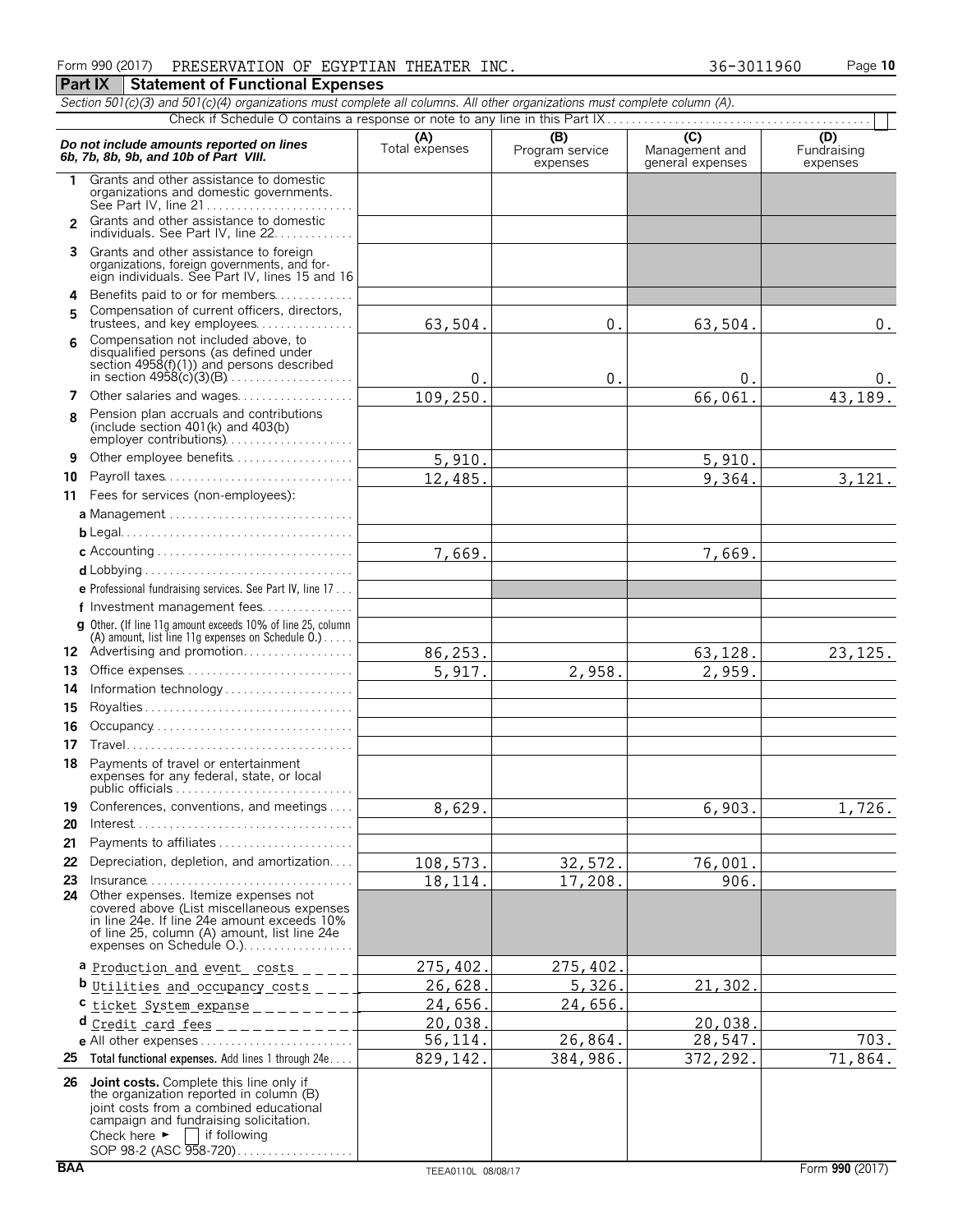#### Form 990 (2017) Page **11** PRESERVATION OF EGYPTIAN THEATER INC. 36-3011960

|                             | <b>Part X</b> | <b>Balance Sheet</b>                                                                                                                                                                                                                                                                                                  |         |                             |                          |                 |                    |
|-----------------------------|---------------|-----------------------------------------------------------------------------------------------------------------------------------------------------------------------------------------------------------------------------------------------------------------------------------------------------------------------|---------|-----------------------------|--------------------------|-----------------|--------------------|
|                             |               |                                                                                                                                                                                                                                                                                                                       |         |                             |                          |                 |                    |
|                             |               |                                                                                                                                                                                                                                                                                                                       |         |                             | (A)<br>Beginning of year |                 | (B)<br>End of year |
|                             | 1             |                                                                                                                                                                                                                                                                                                                       |         |                             | 101,056.                 | 1               | 97,880.            |
|                             | 2             |                                                                                                                                                                                                                                                                                                                       |         | $\overline{2}$              |                          |                 |                    |
|                             | 3             |                                                                                                                                                                                                                                                                                                                       |         | 3                           |                          |                 |                    |
|                             | 4             |                                                                                                                                                                                                                                                                                                                       |         |                             |                          | 4               |                    |
|                             | 5             | Loans and other receivables from current and former officers, directors,<br>trustees, key employees, and highest compensated employees. Complete                                                                                                                                                                      |         |                             | 5                        |                 |                    |
|                             | 6             | Loans and other receivables from other disqualified persons (as defined under<br>section 4958(f)(1)), persons described in section 4958(c)(3)(B), and contributing<br>employers and sponsoring organizations of section 501(c)(9) voluntary employees'<br>beneficiary organizations (see instructions). Complete Part |         |                             |                          | 6               |                    |
|                             | 7             |                                                                                                                                                                                                                                                                                                                       |         |                             |                          | $\overline{7}$  |                    |
| Assets                      | 8             |                                                                                                                                                                                                                                                                                                                       |         |                             |                          | 8               |                    |
|                             | 9             |                                                                                                                                                                                                                                                                                                                       |         |                             |                          | 9               |                    |
|                             |               |                                                                                                                                                                                                                                                                                                                       |         |                             |                          |                 |                    |
|                             |               |                                                                                                                                                                                                                                                                                                                       |         | 1,029,522.                  | 1,072,171.               | 10c             | 1,008,847.         |
|                             | 11            |                                                                                                                                                                                                                                                                                                                       |         |                             |                          | 11              |                    |
|                             | 12            | Investments - other securities. See Part IV, line 11                                                                                                                                                                                                                                                                  |         |                             |                          | 12              |                    |
|                             | 13            |                                                                                                                                                                                                                                                                                                                       |         |                             |                          | 13              |                    |
|                             | 14            |                                                                                                                                                                                                                                                                                                                       |         | 14                          |                          |                 |                    |
|                             | 15            |                                                                                                                                                                                                                                                                                                                       | 103,290 | 15                          | 186,782.                 |                 |                    |
|                             | 16            | Total assets. Add lines 1 through 15 (must equal line 34)                                                                                                                                                                                                                                                             |         |                             | 1,276,517.               | 16              | 1,293,509.         |
|                             | 17            |                                                                                                                                                                                                                                                                                                                       |         | 17                          | 1,995.                   |                 |                    |
|                             | 18            |                                                                                                                                                                                                                                                                                                                       |         |                             |                          | 18              |                    |
|                             | 19            |                                                                                                                                                                                                                                                                                                                       |         |                             |                          | $\overline{19}$ | 76,243.            |
|                             | 20            |                                                                                                                                                                                                                                                                                                                       |         |                             |                          | 20              |                    |
|                             | 21            | Escrow or custodial account liability. Complete Part IV of Schedule D.                                                                                                                                                                                                                                                |         |                             |                          | 21              |                    |
| Liabilities                 | 22            | Loans and other payables to current and former officers, directors, trustees,<br>key employees, highest compensated employees, and disqualified persons.                                                                                                                                                              |         |                             |                          | 22              |                    |
|                             | 23            | Secured mortgages and notes payable to unrelated third parties                                                                                                                                                                                                                                                        |         |                             |                          | 23              |                    |
|                             | 24            | Unsecured notes and loans payable to unrelated third parties                                                                                                                                                                                                                                                          |         |                             |                          | 24              |                    |
|                             | 25            |                                                                                                                                                                                                                                                                                                                       |         |                             |                          |                 |                    |
|                             |               | Other liabilities (including federal income tax, payables to related third parties, and other liabilities not included on lines 17-24). Complete Part X of Schedule D.                                                                                                                                                |         |                             | 24,911.                  | 25              | 19,593.            |
|                             | 26            |                                                                                                                                                                                                                                                                                                                       |         |                             | 24,911                   | 26              | 97,831.            |
|                             |               | Organizations that follow SFAS 117 (ASC 958), check here ►<br>lines 27 through 29, and lines 33 and 34.                                                                                                                                                                                                               |         | $\overline{X}$ and complete |                          |                 |                    |
|                             | 27            |                                                                                                                                                                                                                                                                                                                       |         |                             | 1,120,779.               | 27              | 1,067,524.         |
|                             | 28            |                                                                                                                                                                                                                                                                                                                       |         |                             | 27,539.                  | 28              | 21,820.            |
|                             | 29            |                                                                                                                                                                                                                                                                                                                       |         |                             | 103,288.                 | 29              | 106,334.           |
| Net Assets or Fund Balances |               | Organizations that do not follow SFAS 117 (ASC 958), check here ►<br>and complete lines 30 through 34.                                                                                                                                                                                                                |         |                             |                          |                 |                    |
|                             | 30            |                                                                                                                                                                                                                                                                                                                       |         |                             |                          | 30              |                    |
|                             | 31            | Paid-in or capital surplus, or land, building, or equipment fund                                                                                                                                                                                                                                                      |         |                             |                          | 31              |                    |
|                             | 32            | Retained earnings, endowment, accumulated income, or other funds                                                                                                                                                                                                                                                      |         |                             |                          | 32              |                    |
|                             | 33            |                                                                                                                                                                                                                                                                                                                       |         |                             | 1,251,606                | 33              | 1, 195, 678.       |
|                             | 34            | Total liabilities and net assets/fund balances                                                                                                                                                                                                                                                                        |         |                             | 1,276,517.               | 34              | 1, 293, 509.       |
| <b>BAA</b>                  |               |                                                                                                                                                                                                                                                                                                                       |         |                             |                          |                 | Form 990 (2017)    |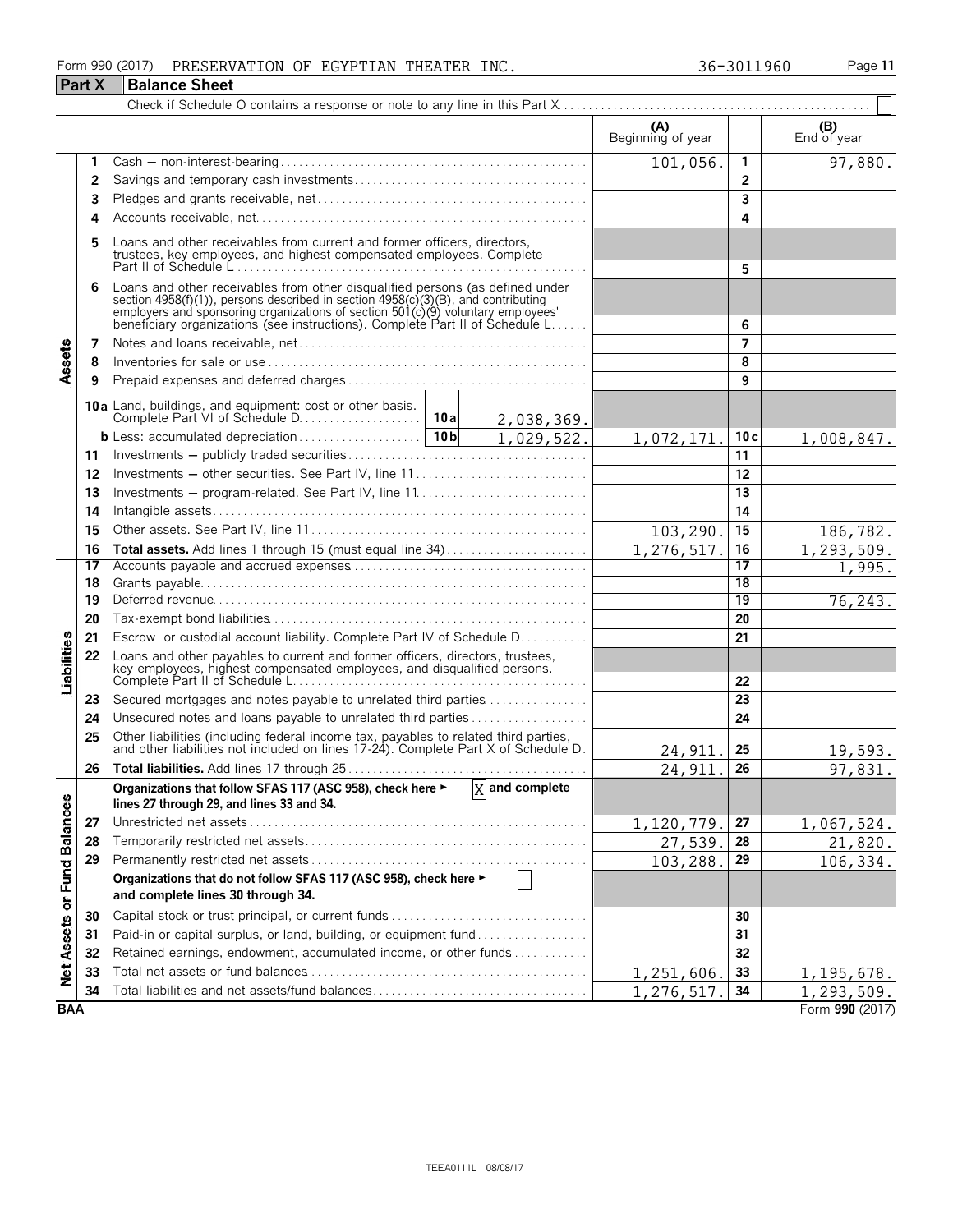|            | Form 990 (2017)<br>PRESERVATION OF EGYPTIAN THEATER INC.                                                                                                                                                                                             | 36-3011960     |                | Page 12         |
|------------|------------------------------------------------------------------------------------------------------------------------------------------------------------------------------------------------------------------------------------------------------|----------------|----------------|-----------------|
|            | <b>Part XI</b><br>Reconciliation of Net Assets                                                                                                                                                                                                       |                |                |                 |
|            |                                                                                                                                                                                                                                                      |                |                |                 |
| 1          |                                                                                                                                                                                                                                                      | $\mathbf{1}$   |                | 727,974.        |
| 2          |                                                                                                                                                                                                                                                      | $\overline{2}$ |                | 829,142.        |
| 3          |                                                                                                                                                                                                                                                      | $\overline{3}$ |                | $-101, 168.$    |
| 4          | Net assets or fund balances at beginning of year (must equal Part X, line 33, column (A))                                                                                                                                                            | 4              |                | 1,251,606.      |
| 5          |                                                                                                                                                                                                                                                      | 5              |                |                 |
| 6          |                                                                                                                                                                                                                                                      | 6              |                |                 |
| 7          |                                                                                                                                                                                                                                                      | 7              |                |                 |
| 8          |                                                                                                                                                                                                                                                      | 8              |                |                 |
| 9          | Other changes in net assets or fund balances (explain in Schedule O). See Schedule O                                                                                                                                                                 | 9              |                | 45,240.         |
| 10         | Net assets or fund balances at end of year. Combine lines 3 through 9 (must equal Part X, line 33,                                                                                                                                                   | 10             |                | 1,195,678.      |
|            | <b>Part XII</b> Financial Statements and Reporting                                                                                                                                                                                                   |                |                |                 |
|            |                                                                                                                                                                                                                                                      |                |                |                 |
|            |                                                                                                                                                                                                                                                      |                |                | No<br>Yes.      |
|            | 1 Accounting method used to prepare the Form 990:   Cash<br>X Accrual<br>Other                                                                                                                                                                       |                |                |                 |
|            | If the organization changed its method of accounting from a prior year or checked 'Other,' explain<br>in Schedule O.                                                                                                                                 |                |                |                 |
|            |                                                                                                                                                                                                                                                      |                | 2a             | X               |
|            | If 'Yes,' check a box below to indicate whether the financial statements for the year were compiled or reviewed on a<br>separate basis, consolidated basis, or both:<br>Separate basis<br>Consolidated basis<br>Both consolidated and separate basis |                |                |                 |
|            |                                                                                                                                                                                                                                                      |                |                | Χ               |
|            | <b>b</b> Were the organization's financial statements audited by an independent accountant?                                                                                                                                                          |                | 2 <sub>b</sub> |                 |
|            | If 'Yes,' check a box below to indicate whether the financial statements for the year were audited on a separate<br>basis, consolidated basis, or both:<br>Consolidated basis<br>Both consolidated and separate basis<br>Separate basis              |                |                |                 |
|            | c If 'Yes' to line 2a or 2b, does the organization have a committee that assumes responsibility for oversight of the audit,<br>review, or compilation of its financial statements and selection of an independent accountant?                        |                | 2c             |                 |
|            | If the organization changed either its oversight process or selection process during the tax year, explain<br>in Schedule O.                                                                                                                         |                |                |                 |
|            | 3a As a result of a federal award, was the organization required to undergo an audit or audits as set forth in the Single<br>Audit Act and OMB Circular A-133?                                                                                       |                | 3a             | X               |
|            | b If 'Yes,' did the organization undergo the required audit or audits? If the organization did not undergo the required audit<br>or audits, explain why in Schedule O and describe any steps taken to undergo such audits                            |                | 3 <sub>b</sub> |                 |
| <b>BAA</b> |                                                                                                                                                                                                                                                      |                |                | Form 990 (2017) |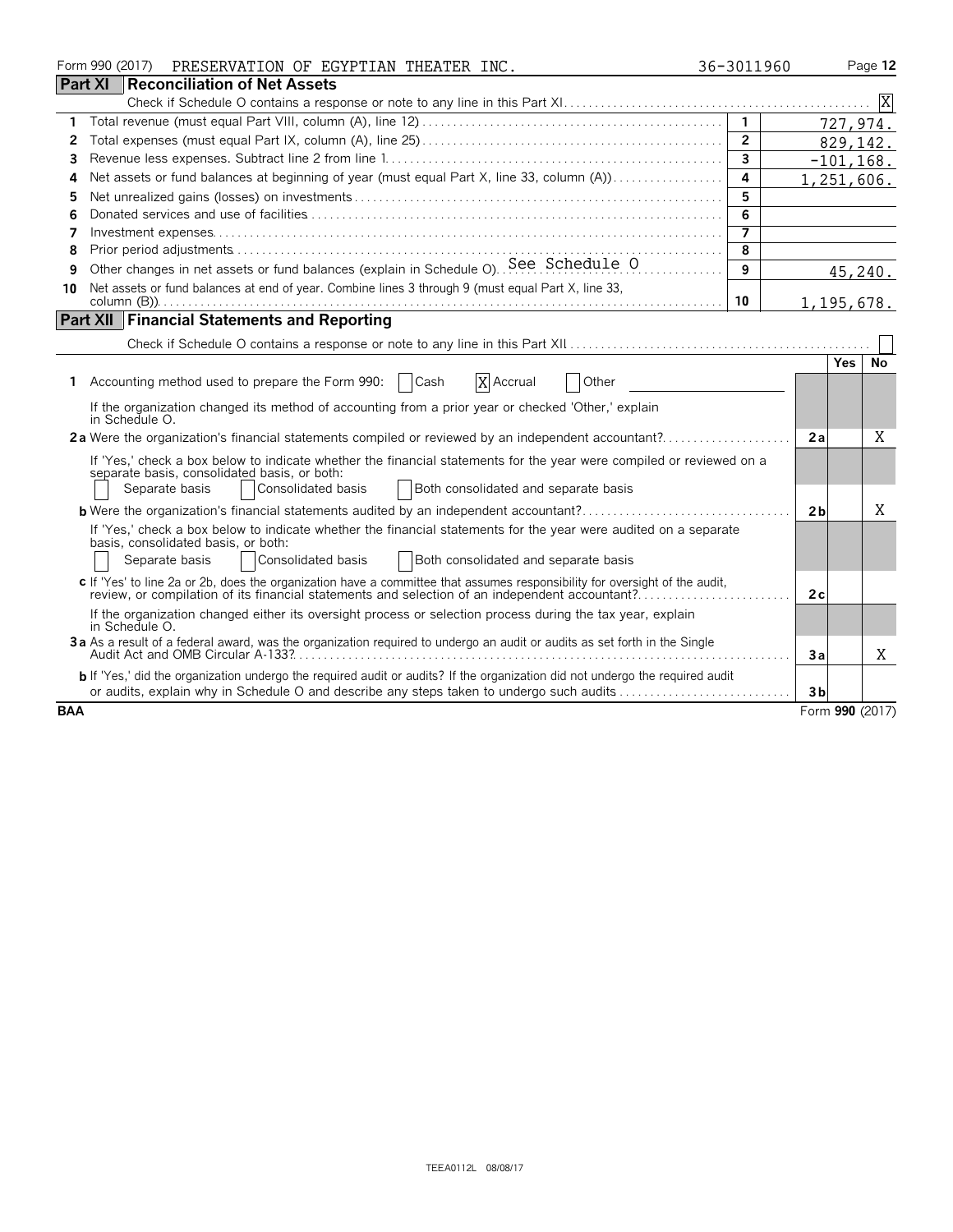| <b>SCHEDULE A</b>                                     |  |
|-------------------------------------------------------|--|
| $(T_{\alpha\mu m}$ QQN $_{\alpha\nu}$ QQN $_{\rm E7}$ |  |

# **Public Charity Status and Public Support**<br>Lete if the organization is a section 501(c)(3) organization or a section **2017**

**COMPOUTE A**<br>(Form 990 or 990-EZ) Complete if the organization is a section 501(c)(3) organization or a section<br>4947(a)(1) nonexempt charitable trust.

Attach to Form 990 or Form 990-EZ.

| OMB No. 1545-0047 |
|-------------------|
|                   |

|  | <b>Open to Public</b> |
|--|-----------------------|
|  | <b>Inspection</b>     |

|              | Open to Public<br>Department of the Treasury<br>Internal Revenue Service<br>Inspection<br>► Go to www.irs.gov/Form990 for instructions and the latest information.         |                                          |                                                                          |                                                                                                                                                                                                                                                                                                                                                                                                                    |                                                       |               |                                                      |                                                    |
|--------------|----------------------------------------------------------------------------------------------------------------------------------------------------------------------------|------------------------------------------|--------------------------------------------------------------------------|--------------------------------------------------------------------------------------------------------------------------------------------------------------------------------------------------------------------------------------------------------------------------------------------------------------------------------------------------------------------------------------------------------------------|-------------------------------------------------------|---------------|------------------------------------------------------|----------------------------------------------------|
|              | Name of the organization                                                                                                                                                   |                                          |                                                                          |                                                                                                                                                                                                                                                                                                                                                                                                                    |                                                       |               | Employer identification number                       |                                                    |
|              |                                                                                                                                                                            |                                          | PRESERVATION OF EGYPTIAN THEATER INC.                                    |                                                                                                                                                                                                                                                                                                                                                                                                                    |                                                       |               | 36-3011960                                           |                                                    |
| Part I       |                                                                                                                                                                            |                                          |                                                                          | <b>Reason for Public Charity Status (All organizations must complete this part.) See instructions.</b>                                                                                                                                                                                                                                                                                                             |                                                       |               |                                                      |                                                    |
|              |                                                                                                                                                                            |                                          |                                                                          | The organization is not a private foundation because it is: (For lines 1 through 12, check only one box.)                                                                                                                                                                                                                                                                                                          |                                                       |               |                                                      |                                                    |
| 1            | A church, convention of churches, or association of churches described in section 170(b)(1)(A)(i).                                                                         |                                          |                                                                          |                                                                                                                                                                                                                                                                                                                                                                                                                    |                                                       |               |                                                      |                                                    |
| 2            | A school described in section 170(b)(1)(A)(ii). (Attach Schedule E (Form 990 or 990-EZ).)                                                                                  |                                          |                                                                          |                                                                                                                                                                                                                                                                                                                                                                                                                    |                                                       |               |                                                      |                                                    |
| 3            |                                                                                                                                                                            |                                          |                                                                          | A hospital or a cooperative hospital service organization described in section 170(b)(1)(A)(iii).                                                                                                                                                                                                                                                                                                                  |                                                       |               |                                                      |                                                    |
| 4            |                                                                                                                                                                            |                                          |                                                                          | A medical research organization operated in conjunction with a hospital described in section 170(b)(1)(A)(iii). Enter the hospital's                                                                                                                                                                                                                                                                               |                                                       |               |                                                      |                                                    |
|              | name, city, and state:<br>__________________                                                                                                                               |                                          |                                                                          |                                                                                                                                                                                                                                                                                                                                                                                                                    |                                                       |               |                                                      |                                                    |
| 5            | An organization operated for the benefit of a college or university owned or operated by a governmental unit described in<br>section 170(b)(1)(A)(iv). (Complete Part II.) |                                          |                                                                          |                                                                                                                                                                                                                                                                                                                                                                                                                    |                                                       |               |                                                      |                                                    |
| 6            |                                                                                                                                                                            |                                          |                                                                          | A federal, state, or local government or governmental unit described in section 170(b)(1)(A)(v).                                                                                                                                                                                                                                                                                                                   |                                                       |               |                                                      |                                                    |
| 7            |                                                                                                                                                                            |                                          | in section 170(b)(1)(A)(vi). (Complete Part II.)                         | An organization that normally receives a substantial part of its support from a governmental unit or from the general public described                                                                                                                                                                                                                                                                             |                                                       |               |                                                      |                                                    |
| 8            |                                                                                                                                                                            |                                          |                                                                          | A community trust described in section 170(b)(1)(A)(vi). (Complete Part II.)                                                                                                                                                                                                                                                                                                                                       |                                                       |               |                                                      |                                                    |
| 9            |                                                                                                                                                                            |                                          |                                                                          | An agricultural research organization described in <b>section 170(b)(1)(A)(ix)</b> operated in conjunction with a land-grant college                                                                                                                                                                                                                                                                               |                                                       |               |                                                      |                                                    |
|              | university:                                                                                                                                                                |                                          |                                                                          | or university or a non-land-grant college of agriculture (see instructions). Enter the name, city, and state of the college or                                                                                                                                                                                                                                                                                     |                                                       |               |                                                      |                                                    |
| X<br>10      |                                                                                                                                                                            |                                          | June 30, 1975. See section 509(a)(2). (Complete Part III.)               | An organization that normally receives: (1) more than 33-1/3% of its support from contributions, membership fees, and gross receipts<br>from activities related to its exempt functions—subject to certain exceptions, and (2) no more than 33-1/3% of its support from gross<br>investment income and unrelated business taxable income (less section 511 tax) from businesses acquired by the organization after |                                                       |               |                                                      |                                                    |
| 11           |                                                                                                                                                                            |                                          |                                                                          | An organization organized and operated exclusively to test for public safety. See section 509(a)(4).                                                                                                                                                                                                                                                                                                               |                                                       |               |                                                      |                                                    |
| 12           |                                                                                                                                                                            |                                          |                                                                          | An organization organized and operated exclusively for the benefit of, to perform the functions of, or to carry out the purposes of one<br>or more publicly supported organizations described in section 509(a)(1) or section 509(a)(2). See section 509(a)(3). Check the box in<br>lines 12a through 12d that describes the type of supporting organization and complete lines 12e, 12f, and 12g.                 |                                                       |               |                                                      |                                                    |
| a            |                                                                                                                                                                            | complete Part IV, Sections A and B.      |                                                                          | Type I. A supporting organization operated, supervised, or controlled by its supported organization(s), typically by giving the supported<br>organization(s) the power to regularly appoint or elect a majority of the directors or trustees of the supporting organization. You must                                                                                                                              |                                                       |               |                                                      |                                                    |
| b            |                                                                                                                                                                            | must complete Part IV, Sections A and C. |                                                                          | Type II. A supporting organization supervised or controlled in connection with its supported organization(s), by having control or<br>management of the supporting organization vested in the same persons that control or manage the supported organization(s). You                                                                                                                                               |                                                       |               |                                                      |                                                    |
| с            |                                                                                                                                                                            |                                          |                                                                          | Type III functionally integrated. A supporting organization operated in connection with, and functionally integrated with, its supported organization(s) (see instructions). You must complete Part IV, Sections A, D, and E.                                                                                                                                                                                      |                                                       |               |                                                      |                                                    |
| d            |                                                                                                                                                                            |                                          |                                                                          | Type III non-functionally integrated. A supporting organization operated in connection with its supported organization(s) that is not<br>functionally integrated. The organization generally must satisfy a distribution requirement and an attentiveness requirement (see<br>instructions). You must complete Part IV, Sections A and D, and Part V.                                                              |                                                       |               |                                                      |                                                    |
| е            |                                                                                                                                                                            |                                          |                                                                          | Check this box if the organization received a written determination from the IRS that it is a Type I, Type II, Type III functionally<br>integrated, or Type III non-functionally integrated supporting organization.                                                                                                                                                                                               |                                                       |               |                                                      |                                                    |
|              |                                                                                                                                                                            |                                          |                                                                          |                                                                                                                                                                                                                                                                                                                                                                                                                    |                                                       |               |                                                      |                                                    |
|              |                                                                                                                                                                            |                                          | g Provide the following information about the supported organization(s). |                                                                                                                                                                                                                                                                                                                                                                                                                    |                                                       |               |                                                      |                                                    |
|              | (i) Name of supported organization                                                                                                                                         |                                          | (ii) EIN                                                                 | (iii) Type of organization<br>(described on lines 1-10<br>above (see instructions))                                                                                                                                                                                                                                                                                                                                | organization listed<br>in your governing<br>document? | $(iv)$ is the | (v) Amount of monetary<br>support (see instructions) | (vi) Amount of other<br>support (see instructions) |
|              |                                                                                                                                                                            |                                          |                                                                          |                                                                                                                                                                                                                                                                                                                                                                                                                    | Yes                                                   | No            |                                                      |                                                    |
|              |                                                                                                                                                                            |                                          |                                                                          |                                                                                                                                                                                                                                                                                                                                                                                                                    |                                                       |               |                                                      |                                                    |
| (A)          |                                                                                                                                                                            |                                          |                                                                          |                                                                                                                                                                                                                                                                                                                                                                                                                    |                                                       |               |                                                      |                                                    |
| (B)          |                                                                                                                                                                            |                                          |                                                                          |                                                                                                                                                                                                                                                                                                                                                                                                                    |                                                       |               |                                                      |                                                    |
| (C)          |                                                                                                                                                                            |                                          |                                                                          |                                                                                                                                                                                                                                                                                                                                                                                                                    |                                                       |               |                                                      |                                                    |
| (D)          |                                                                                                                                                                            |                                          |                                                                          |                                                                                                                                                                                                                                                                                                                                                                                                                    |                                                       |               |                                                      |                                                    |
| (E)          |                                                                                                                                                                            |                                          |                                                                          |                                                                                                                                                                                                                                                                                                                                                                                                                    |                                                       |               |                                                      |                                                    |
| <b>Total</b> |                                                                                                                                                                            |                                          |                                                                          |                                                                                                                                                                                                                                                                                                                                                                                                                    |                                                       |               |                                                      |                                                    |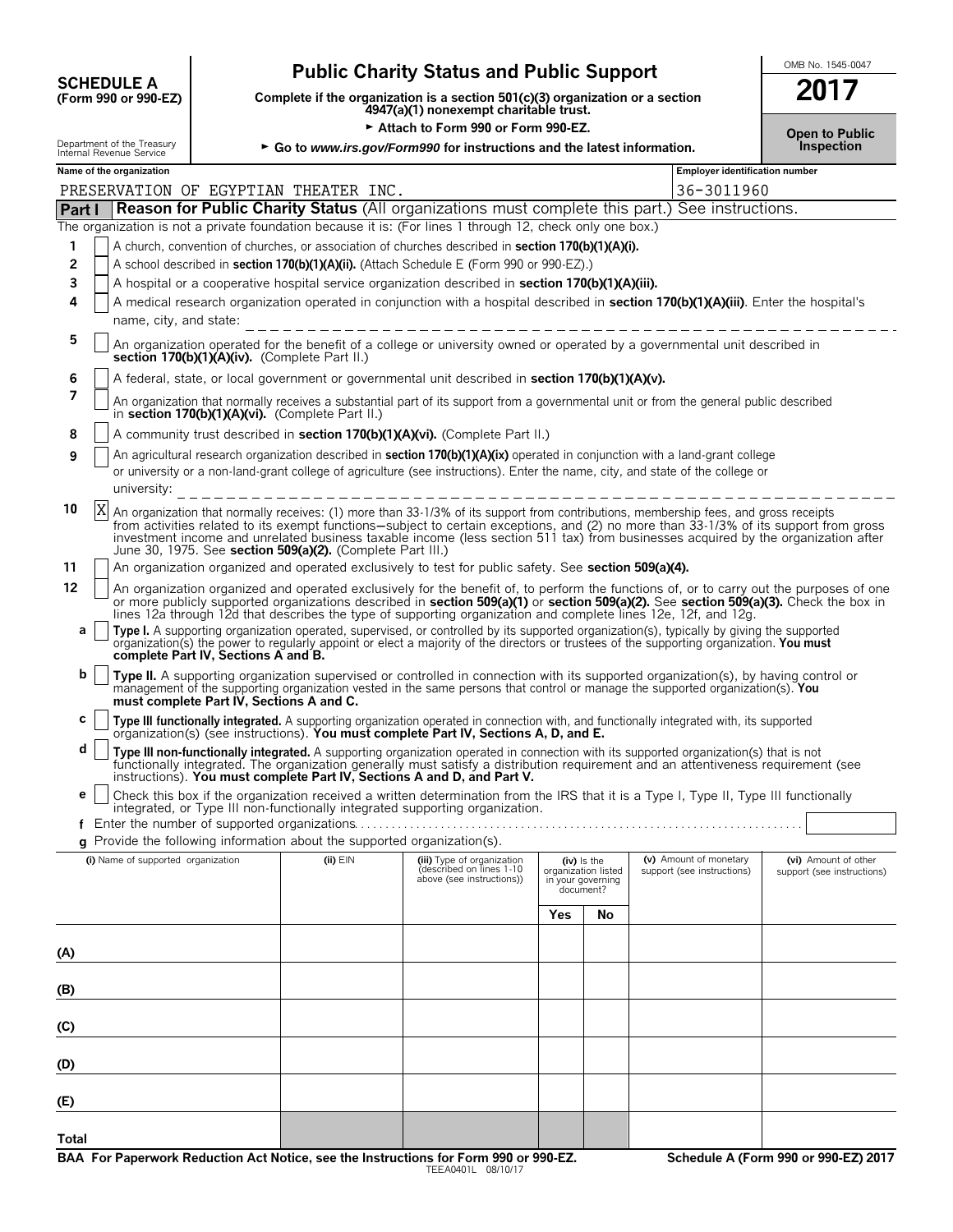| Schedule A (Form 990 or 990-EZ) 2017 | PRESERVATION OF EGYPTIAN THEATER |  | INC. | 36-3011960 | Page 2 |
|--------------------------------------|----------------------------------|--|------|------------|--------|
|                                      |                                  |  |      |            |        |

**Part II Support Schedule for Organizations Described in Sections 170(b)(1)(A)(iv) and 170(b)(1)(A)(vi)** (Complete only if you checked the box on line 5, 7, or 8 of Part I or if the organization failed to qualify under Part III. If the organization fails to qualify under the tests listed below, please complete Part III.)

#### **Section A. Public Support**

|    | Calendar year (or fiscal year<br>beginning in) ►                                                                                                                                                                                                                                                                                                                                                          | (a) $2013$ | (b) $2014$ | $(c)$ 2015 | $(d)$ 2016 | (e) $2017$ |    | (f) Total |
|----|-----------------------------------------------------------------------------------------------------------------------------------------------------------------------------------------------------------------------------------------------------------------------------------------------------------------------------------------------------------------------------------------------------------|------------|------------|------------|------------|------------|----|-----------|
| 1. | Gifts, grants, contributions, and<br>membership fees received. (Do not<br>include any 'unusual grants.')                                                                                                                                                                                                                                                                                                  |            |            |            |            |            |    |           |
|    | <b>2</b> Tax revenues levied for the<br>organization's benefit and<br>either paid to or expended<br>on its behalf                                                                                                                                                                                                                                                                                         |            |            |            |            |            |    |           |
| 3. | The value of services or<br>facilities furnished by a<br>governmental unit to the<br>organization without charge                                                                                                                                                                                                                                                                                          |            |            |            |            |            |    |           |
|    | Total. Add lines 1 through 3                                                                                                                                                                                                                                                                                                                                                                              |            |            |            |            |            |    |           |
|    | The portion of total<br>contributions by each person<br>(other than a governmental<br>unit or publicly supported<br>organization) included on line 1<br>that exceeds 2% of the amount<br>shown on line 11, column $(f)$                                                                                                                                                                                   |            |            |            |            |            |    |           |
|    | 6 Public support. Subtract line 5                                                                                                                                                                                                                                                                                                                                                                         |            |            |            |            |            |    |           |
|    | <b>Section B. Total Support</b>                                                                                                                                                                                                                                                                                                                                                                           |            |            |            |            |            |    |           |
|    | Calendar year (or fiscal year<br>beginning in) $\rightarrow$                                                                                                                                                                                                                                                                                                                                              | (a) $2013$ | (b) $2014$ | $(c)$ 2015 | $(d)$ 2016 | (e) $2017$ |    | (f) Total |
|    | <b>7</b> Amounts from line $4$                                                                                                                                                                                                                                                                                                                                                                            |            |            |            |            |            |    |           |
| 8  | Gross income from interest,<br>dividends, payments received<br>on securities loans, rents,<br>royalties, and income from<br>similar sources                                                                                                                                                                                                                                                               |            |            |            |            |            |    |           |
| 9  | Net income from unrelated<br>business activities, whether or<br>not the business is regularly                                                                                                                                                                                                                                                                                                             |            |            |            |            |            |    |           |
| 10 | Other income. Do not include<br>gain or loss from the sale of<br>capital assets (Explain in                                                                                                                                                                                                                                                                                                               |            |            |            |            |            |    |           |
|    | 11 Total support. Add lines 7<br>through $10. \ldots \ldots \ldots \ldots \ldots$                                                                                                                                                                                                                                                                                                                         |            |            |            |            |            |    |           |
| 12 |                                                                                                                                                                                                                                                                                                                                                                                                           |            |            |            |            |            | 12 |           |
|    | 13 First five years. If the Form 990 is for the organization's first, second, third, fourth, or fifth tax year as a section 501(c)(3)                                                                                                                                                                                                                                                                     |            |            |            |            |            |    |           |
|    | <b>Section C. Computation of Public Support Percentage</b>                                                                                                                                                                                                                                                                                                                                                |            |            |            |            |            |    |           |
|    |                                                                                                                                                                                                                                                                                                                                                                                                           |            |            |            |            | 14         | 15 | %<br>%    |
|    | 16a 33-1/3% support test-2017. If the organization did not check the box on line 13, and line 14 is 33-1/3% or more, check this box                                                                                                                                                                                                                                                                       |            |            |            |            |            |    |           |
|    | <b>b 33-1/3% support test-2016.</b> If the organization did not check a box on line 13 or 16a, and line 15 is 33-1/3% or more, check this box                                                                                                                                                                                                                                                             |            |            |            |            |            |    |           |
|    | 17a 10%-facts-and-circumstances test-2017. If the organization did not check a box on line 13, 16a, or 16b, and line 14 is 10%<br>or more, and if the organization meets the 'facts-and-circumstances' test, check this box and stop here. Explain in Part VI how<br>the organization meets the 'facts-and-circumstances' test. The organization qualifies as a publicly supported organization           |            |            |            |            |            |    |           |
|    | <b>b 10%-facts-and-circumstances test-2016.</b> If the organization did not check a box on line 13, 16a, 16b, or 17a, and line 15 is 10%<br>or more, and if the organization meets the 'facts-and-circumstances' test, check this box and stop here. Explain in Part VI how the<br>organization meets the 'facts-and-circumstances' test. The organization qualifies as a publicly supported organization |            |            |            |            |            |    |           |
|    | 18 Private foundation. If the organization did not check a box on line 13, 16a, 16b, 17a, or 17b, check this box and see instructions                                                                                                                                                                                                                                                                     |            |            |            |            |            |    |           |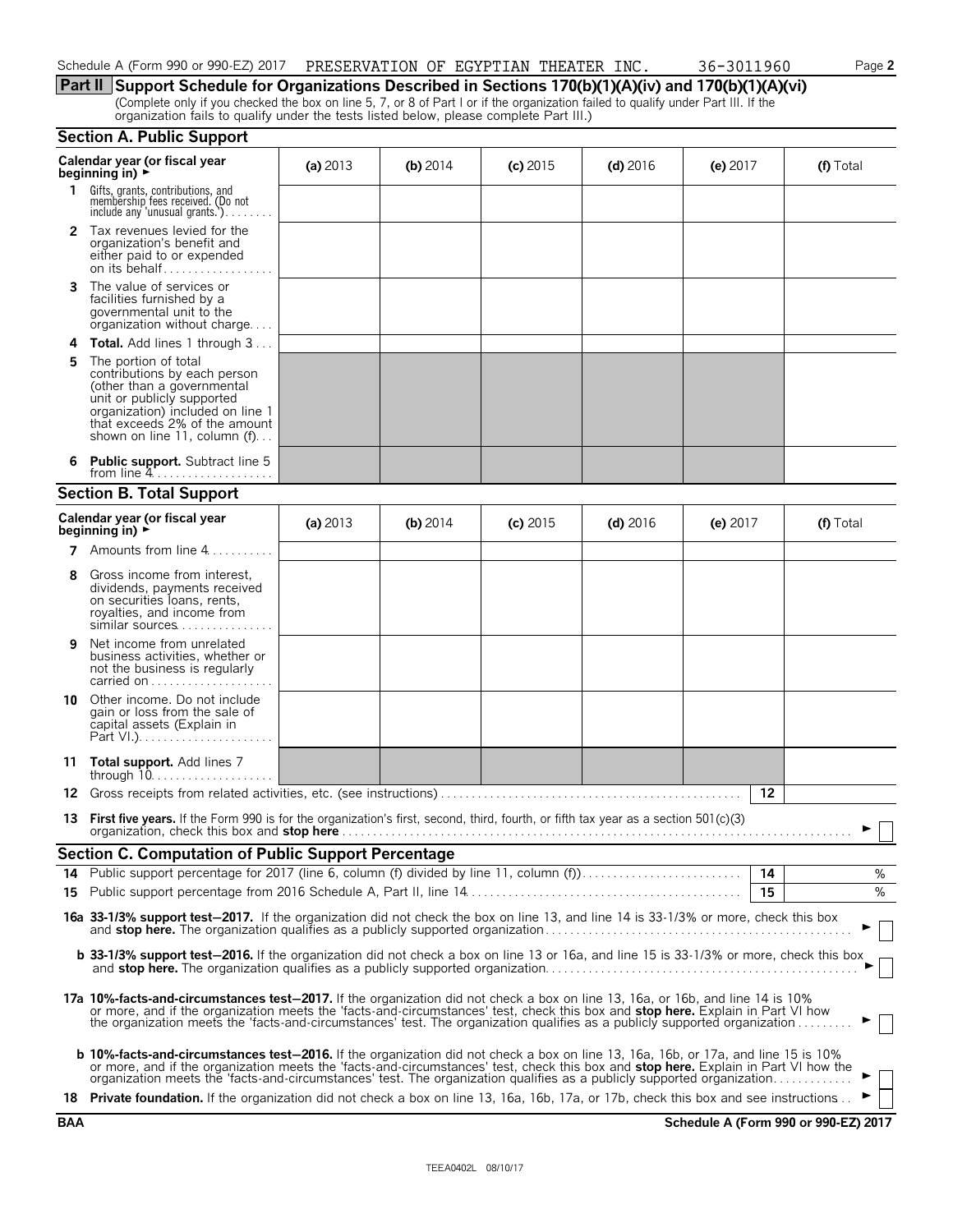#### Schedule A (Form 990 or 990-EZ) 2017 Page **3** PRESERVATION OF EGYPTIAN THEATER INC. 36-3011960

### **Part III Support Schedule for Organizations Described in Section 509(a)(2)**

(Complete only if you checked the box on line 10 of Part I or if the organization failed to qualify under Part II. If the organization fails to qualify under the tests listed below, please complete Part II.)

|     | <b>Section A. Public Support</b>                                                                                                                                                                                                                                      |               |                 |                |             |           |                      |  |  |  |
|-----|-----------------------------------------------------------------------------------------------------------------------------------------------------------------------------------------------------------------------------------------------------------------------|---------------|-----------------|----------------|-------------|-----------|----------------------|--|--|--|
|     | Calendar year (or fiscal year beginning in) ►                                                                                                                                                                                                                         | (a) 2013      | (b) $2014$      | $(c)$ 2015     | (d) $2016$  | (e) 2017  | (f) Total            |  |  |  |
|     | 1 Gifts, grants, contributions,                                                                                                                                                                                                                                       |               |                 |                |             |           |                      |  |  |  |
|     | and membership fees<br>received. (Do not include                                                                                                                                                                                                                      |               |                 |                |             |           |                      |  |  |  |
|     | any 'unusual grants.') $\ldots \ldots$<br>2 Gross receipts from admissions,                                                                                                                                                                                           | 41, 912.      | 25,641.         | 22,630.        | 70,718.     | 123,555.  | 284,456.             |  |  |  |
|     | merchandise sold or services                                                                                                                                                                                                                                          |               |                 |                |             |           |                      |  |  |  |
|     | performed, or facilities                                                                                                                                                                                                                                              |               |                 |                |             |           |                      |  |  |  |
|     | furnished in any activity that is<br>related to the organization's                                                                                                                                                                                                    |               |                 |                |             |           |                      |  |  |  |
|     | $tax\text{-}exempt$ purpose                                                                                                                                                                                                                                           | 324,675.      | 273, 127.       | 326,554.       | 328,002.    |           | 1, 252, 358.         |  |  |  |
| 3   | Gross receipts from activities<br>that are not an unrelated trade                                                                                                                                                                                                     |               |                 |                |             |           |                      |  |  |  |
|     | or business under section 513.                                                                                                                                                                                                                                        |               |                 |                |             |           | $0_{.}$              |  |  |  |
|     | 4 Tax revenues levied for the                                                                                                                                                                                                                                         |               |                 |                |             |           |                      |  |  |  |
|     | organization's benefit and<br>either paid to or expended on                                                                                                                                                                                                           |               |                 |                |             |           |                      |  |  |  |
|     |                                                                                                                                                                                                                                                                       |               |                 |                |             |           | 0.                   |  |  |  |
|     | 5 The value of services or                                                                                                                                                                                                                                            |               |                 |                |             |           |                      |  |  |  |
|     | facilities furnished by a<br>governmental unit to the                                                                                                                                                                                                                 |               |                 |                |             |           |                      |  |  |  |
|     | organization without charge                                                                                                                                                                                                                                           |               |                 |                |             |           | $0$ .                |  |  |  |
|     | 6 Total. Add lines 1 through 5                                                                                                                                                                                                                                        | 366,587.      | 298,768.        | 349,184.       | 398,720.    | 123, 555. | 1,536,814.           |  |  |  |
|     | <b>7a</b> Amounts included on lines 1,<br>2, and 3 received from                                                                                                                                                                                                      |               |                 |                |             |           |                      |  |  |  |
|     | disqualified persons                                                                                                                                                                                                                                                  | 0.            | $\mathbf 0$ .   | $\mathbf 0$ .  | $\mathbf 0$ | 0.        | $0$ .                |  |  |  |
|     | <b>b</b> Amounts included on lines 2                                                                                                                                                                                                                                  |               |                 |                |             |           |                      |  |  |  |
|     | and 3 received from other than<br>disqualified persons that                                                                                                                                                                                                           |               |                 |                |             |           |                      |  |  |  |
|     | exceed the greater of \$5,000 or                                                                                                                                                                                                                                      |               |                 |                |             |           |                      |  |  |  |
|     | 1% of the amount on line 13<br>for the year                                                                                                                                                                                                                           |               |                 |                |             |           |                      |  |  |  |
|     | c Add lines $7a$ and $7b$                                                                                                                                                                                                                                             | 0.            | 0.              | 0.             | 0.          | 0.        | 0.                   |  |  |  |
| 8   | Public support. (Subtract line                                                                                                                                                                                                                                        | $\mathbf 0$ . | $\mathbf{0}$ .  | $\mathbf{0}$ . | 0           | 0.        | 0.                   |  |  |  |
|     | 7c from line 6.)                                                                                                                                                                                                                                                      |               |                 |                |             |           | 1,536,814.           |  |  |  |
|     | <b>Section B. Total Support</b>                                                                                                                                                                                                                                       |               |                 |                |             |           |                      |  |  |  |
|     | Calendar year (or fiscal year beginning in) ►                                                                                                                                                                                                                         | (a) 2013      | (b) 2014        | $(c)$ 2015     | (d) $2016$  | (e) 2017  | (f) Total            |  |  |  |
|     | <b>9</b> Amounts from line $6, \ldots, \ldots$                                                                                                                                                                                                                        | 366,587.      | 298,768.        | 349,184.       | 398,720.    | 123,555.  | 1,536,814.           |  |  |  |
|     | <b>10a</b> Gross income from interest, dividends,                                                                                                                                                                                                                     |               |                 |                |             |           |                      |  |  |  |
|     | payments received on securities loans,<br>rents, royalties, and income from                                                                                                                                                                                           |               |                 |                |             |           |                      |  |  |  |
|     |                                                                                                                                                                                                                                                                       | 9.            | 15.             | 14.            | 11.         |           | 49.                  |  |  |  |
|     | <b>b</b> Unrelated business taxable<br>income (less section 511)                                                                                                                                                                                                      |               |                 |                |             |           |                      |  |  |  |
|     | taxes) from businesses                                                                                                                                                                                                                                                |               |                 |                |             |           |                      |  |  |  |
|     | acquired after June 30, 1975                                                                                                                                                                                                                                          |               |                 |                |             |           | 0.                   |  |  |  |
|     | c Add lines $10a$ and $10b$<br><b>11</b> Net income from unrelated business                                                                                                                                                                                           | 9.            | $\overline{15}$ | 14.            | 11          | 0.        | 49.                  |  |  |  |
|     | activities not included in line 10b,                                                                                                                                                                                                                                  |               |                 |                |             |           |                      |  |  |  |
|     | whether or not the business is<br>regularly carried on $\dots\dots\dots\dots$                                                                                                                                                                                         |               |                 |                |             |           |                      |  |  |  |
|     | 12 Other income. Do not include                                                                                                                                                                                                                                       |               |                 |                |             |           | $0$ .                |  |  |  |
|     | gain or loss from the sale of                                                                                                                                                                                                                                         |               |                 |                |             |           |                      |  |  |  |
|     | capital assets (Explain in                                                                                                                                                                                                                                            |               |                 |                |             |           | $0$ .                |  |  |  |
|     | 13 Total support. (Add lines 9,                                                                                                                                                                                                                                       |               |                 |                |             |           |                      |  |  |  |
|     | 10c, 11, and $12.$ )                                                                                                                                                                                                                                                  | 366,596.      | 298,783.        | 349,198.       | 398,731.    | 123,555.  | 1,536,863.           |  |  |  |
|     | 14 First five years. If the Form 990 is for the organization's first, second, third, fourth, or fifth tax year as a section 501(c)(3)<br>organization, check this box and stop here                                                                                   |               |                 |                |             |           |                      |  |  |  |
|     | <b>Section C. Computation of Public Support Percentage</b>                                                                                                                                                                                                            |               |                 |                |             |           |                      |  |  |  |
| 15  | Public support percentage for 2017 (line 8, column (f) divided by line 13, column (f)                                                                                                                                                                                 |               |                 |                |             | 15        | $100.00$ %           |  |  |  |
| 16. |                                                                                                                                                                                                                                                                       |               |                 |                |             | 16        | $100.00$ %           |  |  |  |
|     | Section D. Computation of Investment Income Percentage                                                                                                                                                                                                                |               |                 |                |             |           |                      |  |  |  |
| 17  | Investment income percentage for 2017 (line 10c, column (f) divided by line 13, column (f)                                                                                                                                                                            |               |                 |                |             | 17        | $0.00$ $\frac{8}{3}$ |  |  |  |
| 18  |                                                                                                                                                                                                                                                                       |               |                 |                |             | 18        | $0.00\frac{2}{3}$    |  |  |  |
|     | 19a 33-1/3% support tests-2017. If the organization did not check the box on line 14, and line 15 is more than 33-1/3%, and line 17                                                                                                                                   |               |                 |                |             |           |                      |  |  |  |
|     | is not more than 33-1/3%, check this box and stop here. The organization qualifies as a publicly supported organization<br><b>b</b> 33-1/3% support tests-2016. If the organization did not check a box on line 14 or line 19a, and line 16 is more than 33-1/3%, and |               |                 |                |             |           | X                    |  |  |  |
|     |                                                                                                                                                                                                                                                                       |               |                 |                |             |           |                      |  |  |  |
|     | line 18 is not more than 33-1/3%, check this box and stop here. The organization qualifies as a publicly supported organization<br>20 Private foundation. If the organization did not check a box on line 14, 19a, or 19b, check this box and see instructions        |               |                 |                |             |           |                      |  |  |  |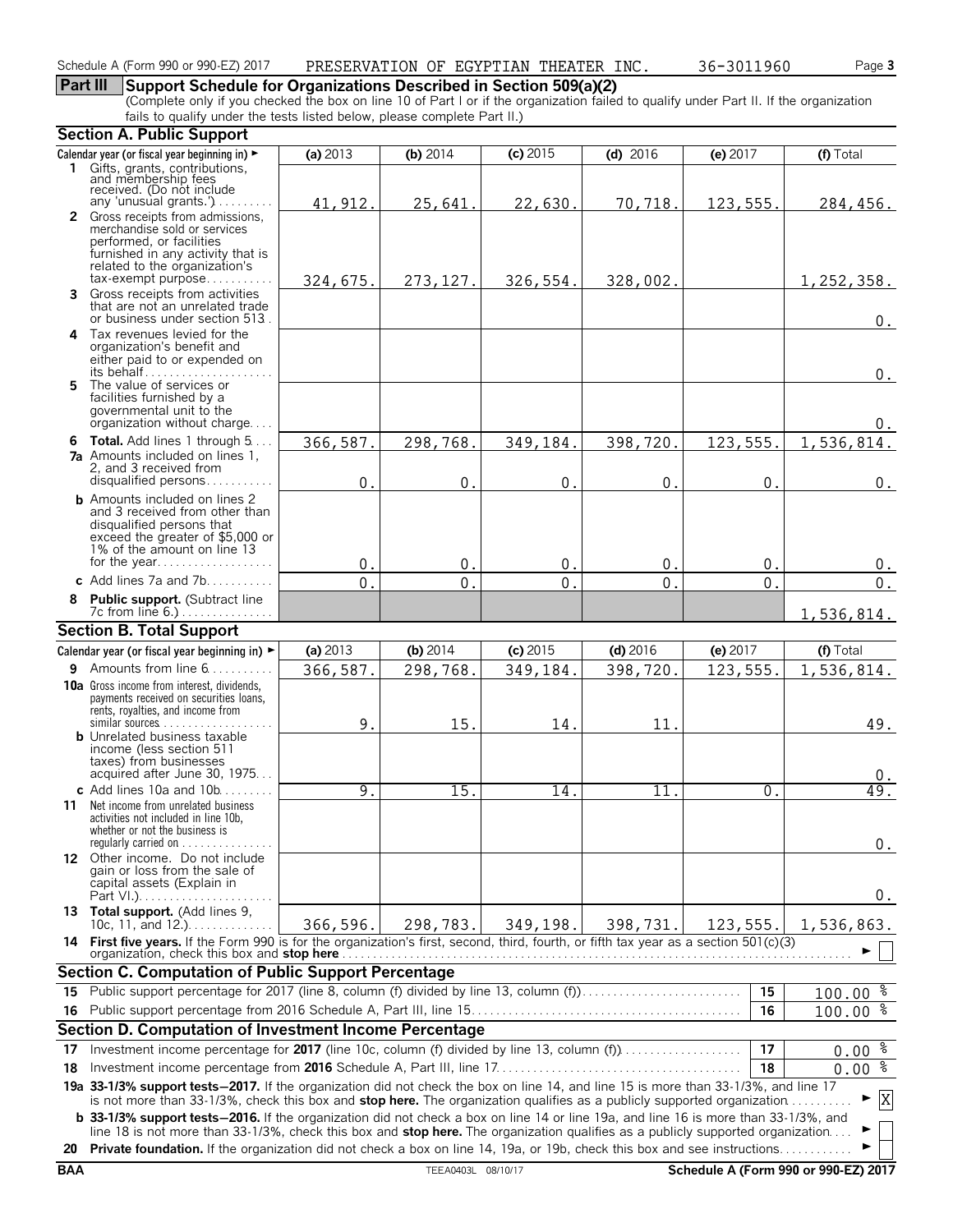#### **Part IV Supporting Organizations**

(Complete only if you checked a box in line 12 on Part I. If you checked 12a of Part I, complete Sections A and B. If you checked 12b of Part I, complete Sections A and C. If you checked 12c of Part I, complete Sections A, D, and E. If you checked 12d of Part I, complete Sections A and D, and complete Part V.)

### **Section A. All Supporting Organizations**

**Yes No 1** Are all of the organization's supported organizations listed by name in the organization's governing documents? *If 'No,' describe in Part VI how the supported organizations are designated. If designated by class or purpose, describe the designation. If historic and continuing relationship, explain.* **1 2** Did the organization have any supported organization that does not have an IRS determination of status under section 509(a)(1) or (2)? *If 'Yes,' explain in Part VI how the organization determined that the supported organization was described in section 509(a)(1) or (2).* **2 3a** Did the organization have a supported organization described in section 501(c)(4), (5), or (6)? *If 'Yes,' answer (b) and (c) below.* **3a b** Did the organization confirm that each supported organization qualified under section 501(c)(4), (5), or (6) and satisfied the public support tests under section 509(a)(2)? *If 'Yes,' describe in Part VI when and how the organization made the determination.* **3b c** Did the organization ensure that all support to such organizations was used exclusively for section 170(c)(2)(B) purposes? *If 'Yes,' explain in Part VI what controls the organization put in place to ensure such use.*  $\begin{bmatrix} 1 & 3c \\ 2c & 3c \end{bmatrix}$  *3c* **4a** Was any supported organization not organized in the United States ('foreign supported organization')? *If 'Yes' and if you checked 12a or 12b in Part I, answer (b) and (c) below.* **4a b** Did the organization have ultimate control and discretion in deciding whether to make grants to the foreign supported organization? *If 'Yes,' describe in Part VI how the organization had such control and discretion despite being controlled or supervised by or in connection with its supported organizations.* **4b c** Did the organization support any foreign supported organization that does not have an IRS determination under sections 501(c)(3) and 509(a)(1) or (2)? *If 'Yes,' explain in Part VI what controls the organization used to ensure that all support to the foreign supported organization was used exclusively for section 170(c)(2)(B) purposes.* **4c 5a** Did the organization add, substitute, or remove any supported organizations during the tax year? *If 'Yes,' answer (b) and (c) below (if applicable). Also, provide detail in Part VI, including (i) the names and EIN numbers of the supported organizations added, substituted, or removed; (ii) the reasons for each such action; (iii) the authority under the organization's organizing document authorizing such action; and (iv) how the action was accomplished (such as by amendment to the organizing document).* **5a b Type I or Type II only.** Was any added or substituted supported organization part of a class already designated in the organization's organizing document? **5b c Substitutions only.** Was the substitution the result of an event beyond the organization's control? **5c 6** Did the organization provide support (whether in the form of grants or the provision of services or facilities) to anyone other than (i) its supported organizations, (ii) individuals that are part of the charitable class benefited by one or more of its supported organizations, or (iii) other supporting organizations that also support or benefit one or more of the filing organization's supported organizations? *If 'Yes,' provide detail in Part VI.* **6 7** Did the organization provide a grant, loan, compensation, or other similar payment to a substantial contributor (defined in section 4958(c)(3)(C)), a family member of a substantial contributor, or a 35% controlled entity with regard to a substantial contributor? *If 'Yes,' complete Part I of Schedule L (Form 990 or 990-EZ).* **7 8** Did the organization make a loan to a disqualified person (as defined in section 4958) not described in line 7? *If 'Yes,' complete Part I of Schedule L (Form 990 or 990-EZ).* **8 9a** Was the organization controlled directly or indirectly at any time during the tax year by one or more disqualified persons as defined in section 4946 (other than foundation managers and organizations described in section 509(a)(1) or (2))? *If 'Yes,' provide detail in Part VI*. b Did one or more disqualified persons (as defined in line 9a) hold a controlling interest in any entity in which the<br>supporting organization had an interest? If 'Yes,' provide detail in Part VI. **c** Did a disqualified person (as defined in line 9a) have an ownership interest in, or derive any personal benefit from, assets in which the supporting organization also had an interest? *If 'Yes,' provide detail in Part VI*. **9c 10a** Was the organization subject to the excess business holdings rules of section 4943 because of section 4943(f) (regarding certain Type II supporting organizations, and all Type III non-functionally integrated supporting organizations)? *If 'Yes,' answer 10b below.* **10a b** Did the organization have any excess business holdings in the tax year? *(Use Schedule C, Form 4720, to determine whether the organization had excess business holdings.)* **10b**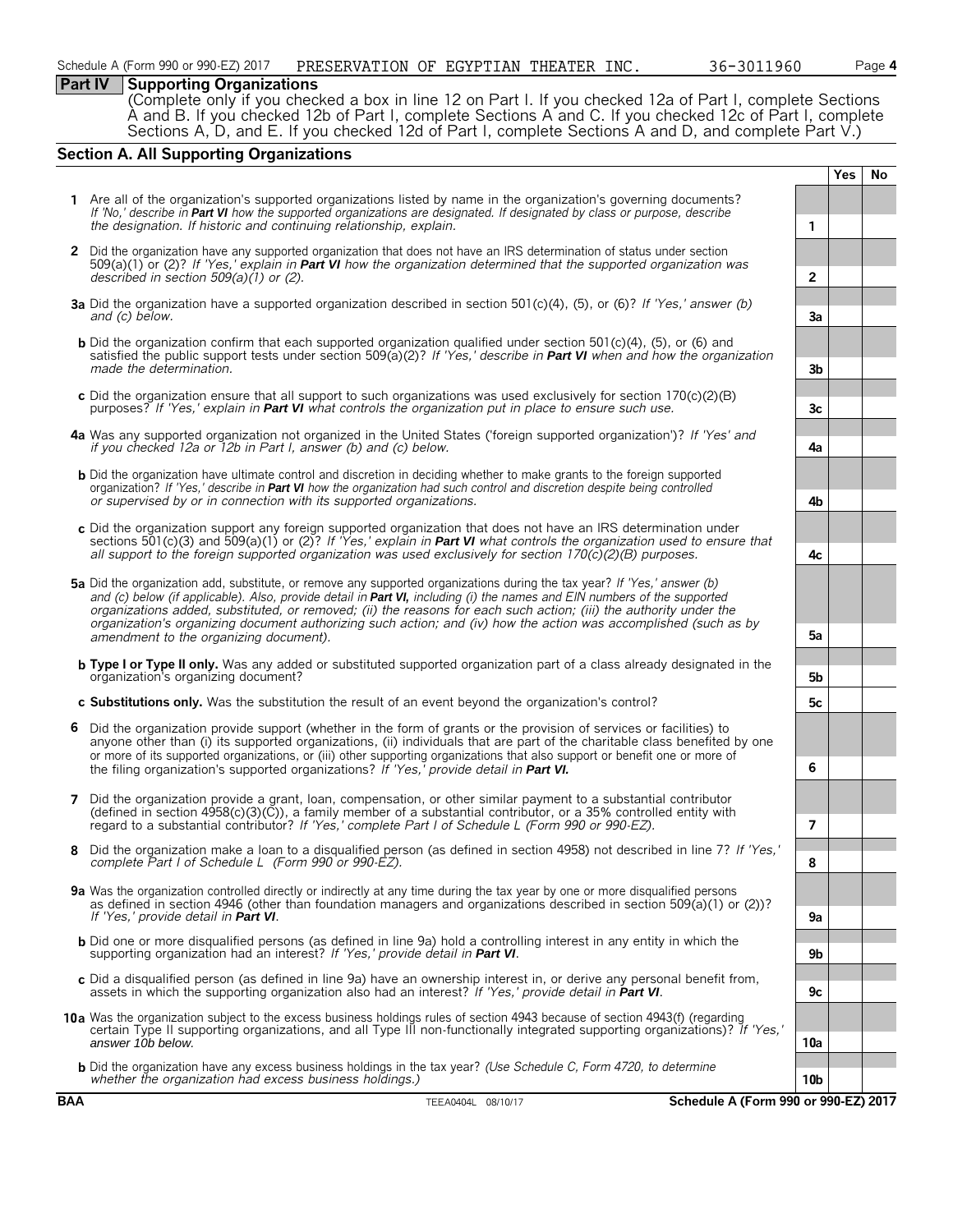**Yes No**

**Yes No**

|                                                                                                                           |                 | Yes | Nο |
|---------------------------------------------------------------------------------------------------------------------------|-----------------|-----|----|
| 11 Has the organization accepted a gift or contribution from any of the following persons?                                |                 |     |    |
| a A person who directly or indirectly controls, either alone or together with persons described in (b) and (c) below, the |                 |     |    |
| governing body of a supported organization?                                                                               | 11a             |     |    |
| <b>b</b> A family member of a person described in (a) above?                                                              | 11 <sub>b</sub> |     |    |
| c A 35% controlled entity of a person described in (a) or (b) above? If 'Yes' to a, b, or c, provide detail in Part VI.   | 11c             |     |    |
| $\ddot{\phantom{1}}$                                                                                                      |                 |     |    |

### **Section B. Type I Supporting Organizations**

- **1** Did the directors, trustees, or membership of one or more supported organizations have the power to regularly appoint or elect at least a majority of the organization's directors or trustees at all times during the tax year? *If 'No,' describe in Part VI how the supported organization(s) effectively operated, supervised, or controlled the organization's activities. If the organization had more than one supported organization, describe how the powers to appoint and/or remove directors or trustees were allocated among the supported organizations and what conditions or restrictions, if any, applied to such powers during the tax* year. **1**
- **2** Did the organization operate for the benefit of any supported organization other than the supported organization(s) that operated, supervised, or controlled the supporting organization? *If 'Yes,' explain in Part VI how providing such benefit carried out the purposes of the supported organization(s) that operated, supervised, or controlled the supporting organization.* **2**

#### **Section C. Type II Supporting Organizations**

| Were a majority of the organization's directors or trustees during the tax year also a majority of the directors or trustees<br>of each of the organization's supported organization(s)? If 'No,' describe in <b>Part VI</b> how control or management of the | .<br>. |
|---------------------------------------------------------------------------------------------------------------------------------------------------------------------------------------------------------------------------------------------------------------|--------|
|                                                                                                                                                                                                                                                               |        |
| supporting organization was vested in the same persons that controlled or managed the supported organization(s).                                                                                                                                              |        |

### **Section D. All Type III Supporting Organizations**

|                                                                                                                                                                                                                                                                                                                                                                      |  | res |  |  |  |  |
|----------------------------------------------------------------------------------------------------------------------------------------------------------------------------------------------------------------------------------------------------------------------------------------------------------------------------------------------------------------------|--|-----|--|--|--|--|
| 1 Did the organization provide to each of its supported organizations, by the last day of the fifth month of the<br>organization's tax year, (i) a written notice describing the type and amount of support provided during the prior tax<br>year, (ii) a copy of the Form 990 that was most recently filed as of the date of notification, and (iii) copies of the  |  |     |  |  |  |  |
| organization's governing documents in effect on the date of notification, to the extent not previously provided?                                                                                                                                                                                                                                                     |  |     |  |  |  |  |
| 2 Were any of the organization's officers, directors, or trustees either (i) appointed or elected by the supported organization(s) or (ii) serving on the governing body of a supported organization? If 'No,' explain in Part                                                                                                                                       |  |     |  |  |  |  |
|                                                                                                                                                                                                                                                                                                                                                                      |  |     |  |  |  |  |
| 3 By reason of the relationship described in (2), did the organization's supported organizations have a significant<br>voice in the organization's investment policies and in directing the use of the organization's income or assets at<br>all times during the tax year? If 'Yes,' describe in Part VI the role the organization's supported organizations played |  |     |  |  |  |  |
| ∍<br>in this regard.                                                                                                                                                                                                                                                                                                                                                 |  |     |  |  |  |  |

### **Section E. Type III Functionally Integrated Supporting Organizations**

- **1** *Check the box next to the method that the organization used to satisfy the Integral Part Test during the year (see instructions).* 
	- **a** The organization satisfied the Activities Test. *Complete line 2 below.*
	- **b** The organization is the parent of each of its supported organizations. *Complete line 3 below.*
	- **c** The organization supported a governmental entity. *Describe in Part VI how you supported a government entity (see instructions).*

#### **2** Activities Test. *Answer (a) and (b) below.* **Yes No**

- **a** Did substantially all of the organization's activities during the tax year directly further the exempt purposes of the supported organization(s) to which the organization was responsive? *If 'Yes,' then in Part VI identify those supported organizations and explain how these activities directly furthered their exempt purposes, how the organization was responsive to those supported organizations, and how the organization determined that these activities constituted substantially all of its activities.* **2a**
- **b** Did the activities described in (a) constitute activities that, but for the organization's involvement, one or more of the organization's supported organization(s) would have been engaged in? *If 'Yes,' explain in Part VI the reasons for the organization's position that its supported organization(s) would have engaged in these activities but for the organization's involvement.* **2b**
- **3** Parent of Supported Organizations. *Answer (a) and (b) below.*
- **a** Did the organization have the power to regularly appoint or elect a majority of the officers, directors, or trustees of each of the supported organizations? *Provide details in Part VI.* **3a**
- **b** Did the organization exercise a substantial degree of direction over the policies, programs, and activities of each of its supported organizations? *If 'Yes,' describe in Part VI the role played by the organization in this regard.* **3b**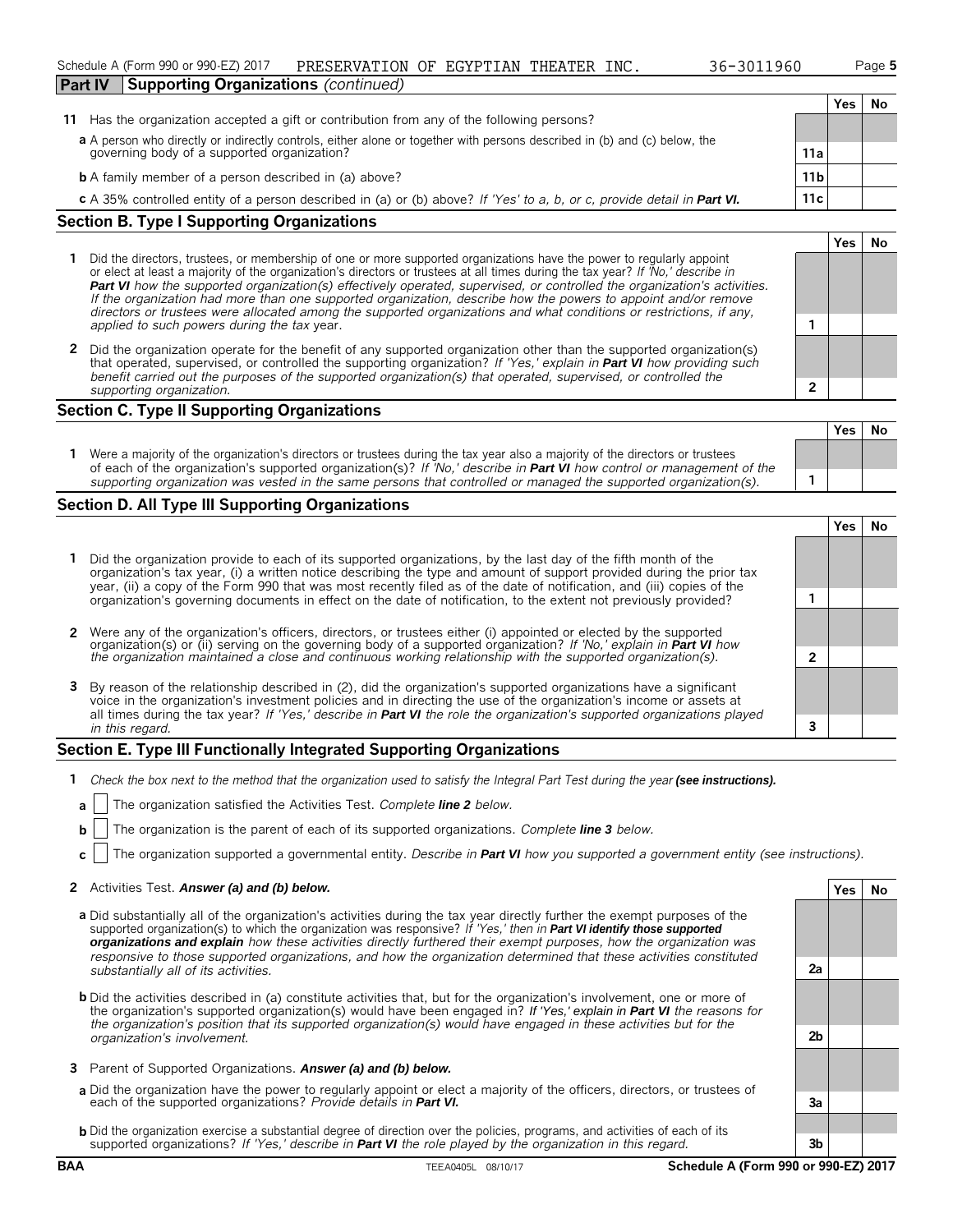### Schedule A (Form 990 or 990-EZ) 2017 PRESERVATION OF EGYPTIAN THEATER INC. 36-3011960 Page 6

|              | Type III Non-Functionally Integrated 509(a)(3) Supporting Organizations<br><b>Part V</b>                                                                                                                                       |                |                |                                |  |  |  |  |
|--------------|--------------------------------------------------------------------------------------------------------------------------------------------------------------------------------------------------------------------------------|----------------|----------------|--------------------------------|--|--|--|--|
| 1            | Check here if the organization satisfied the Integral Part Test as a qualifying trust on Nov. 20, 1970 (explain in Part VI). See instructions. All other Type III non-functionally integrated supporting organizations must co |                |                |                                |  |  |  |  |
|              | Section A - Adjusted Net Income                                                                                                                                                                                                |                | (A) Prior Year | (B) Current Year<br>(optional) |  |  |  |  |
| $\mathbf{1}$ | Net short-term capital gain                                                                                                                                                                                                    | $\mathbf{1}$   |                |                                |  |  |  |  |
| $\mathbf{2}$ | Recoveries of prior-year distributions                                                                                                                                                                                         | $\overline{2}$ |                |                                |  |  |  |  |
| 3            | Other gross income (see instructions)                                                                                                                                                                                          | 3              |                |                                |  |  |  |  |
| 4            | Add lines 1 through 3.                                                                                                                                                                                                         | 4              |                |                                |  |  |  |  |
| 5            | Depreciation and depletion                                                                                                                                                                                                     | 5              |                |                                |  |  |  |  |
| 6            | Portion of operating expenses paid or incurred for production or collection of gross<br>income or for management, conservation, or maintenance of property held for<br>production of income (see instructions)                 | 6              |                |                                |  |  |  |  |
| 7            | Other expenses (see instructions)                                                                                                                                                                                              | $\overline{7}$ |                |                                |  |  |  |  |
| 8            | Adjusted Net Income (subtract lines 5, 6, and 7 from line 4).                                                                                                                                                                  | 8              |                |                                |  |  |  |  |
|              | <b>Section B - Minimum Asset Amount</b>                                                                                                                                                                                        |                | (A) Prior Year | (B) Current Year<br>(optional) |  |  |  |  |
| 1            | Aggregate fair market value of all non-exempt-use assets (see instructions for short<br>tax year or assets held for part of year):                                                                                             |                |                |                                |  |  |  |  |
|              | a Average monthly value of securities                                                                                                                                                                                          | 1a             |                |                                |  |  |  |  |
|              | <b>b</b> Average monthly cash balances                                                                                                                                                                                         | 1 <sub>b</sub> |                |                                |  |  |  |  |
|              | c Fair market value of other non-exempt-use assets                                                                                                                                                                             | 1c             |                |                                |  |  |  |  |
|              | <b>d Total</b> (add lines 1a, 1b, and 1c)                                                                                                                                                                                      | 1 <sub>d</sub> |                |                                |  |  |  |  |
|              | e Discount claimed for blockage or other<br>factors (explain in detail in <b>Part VI</b> ):                                                                                                                                    |                |                |                                |  |  |  |  |
|              | <b>2</b> Acquisition indebtedness applicable to non-exempt-use assets                                                                                                                                                          | $\overline{2}$ |                |                                |  |  |  |  |
| 3            | Subtract line 2 from line 1d.                                                                                                                                                                                                  | 3              |                |                                |  |  |  |  |
| 4            | Cash deemed held for exempt use. Enter 1-1/2% of line 3 (for greater amount,<br>see instructions).                                                                                                                             | 4              |                |                                |  |  |  |  |
| 5.           | Net value of non-exempt-use assets (subtract line 4 from line 3)                                                                                                                                                               | 5              |                |                                |  |  |  |  |
| 6            | Multiply line 5 by .035.                                                                                                                                                                                                       | 6              |                |                                |  |  |  |  |
| 7            | Recoveries of prior-year distributions                                                                                                                                                                                         | $\overline{7}$ |                |                                |  |  |  |  |
| 8            | Minimum Asset Amount (add line 7 to line 6)                                                                                                                                                                                    | 8              |                |                                |  |  |  |  |
|              | Section C - Distributable Amount                                                                                                                                                                                               |                |                | <b>Current Year</b>            |  |  |  |  |
| $\mathbf{1}$ | Adjusted net income for prior year (from Section A, line 8, Column A)                                                                                                                                                          | $\mathbf{1}$   |                |                                |  |  |  |  |
| 2            | Enter 85% of line 1.                                                                                                                                                                                                           | $\mathbf{2}$   |                |                                |  |  |  |  |
|              | 3 Minimum asset amount for prior year (from Section B, line 8, Column A)                                                                                                                                                       | 3              |                |                                |  |  |  |  |
| 4            | Enter greater of line 2 or line 3.                                                                                                                                                                                             | 4              |                |                                |  |  |  |  |
| 5.           | Income tax imposed in prior year                                                                                                                                                                                               | 5              |                |                                |  |  |  |  |
| 6            | <b>Distributable Amount.</b> Subtract line 5 from line 4, unless subject to emergency<br>temporary reduction (see instructions).                                                                                               | 6              |                |                                |  |  |  |  |

**7**  $\mid$  Check here if the current year is the organization's first as a non-functionally integrated Type III supporting organization (see instructions).

**BAA Schedule A (Form 990 or 990-EZ) 2017**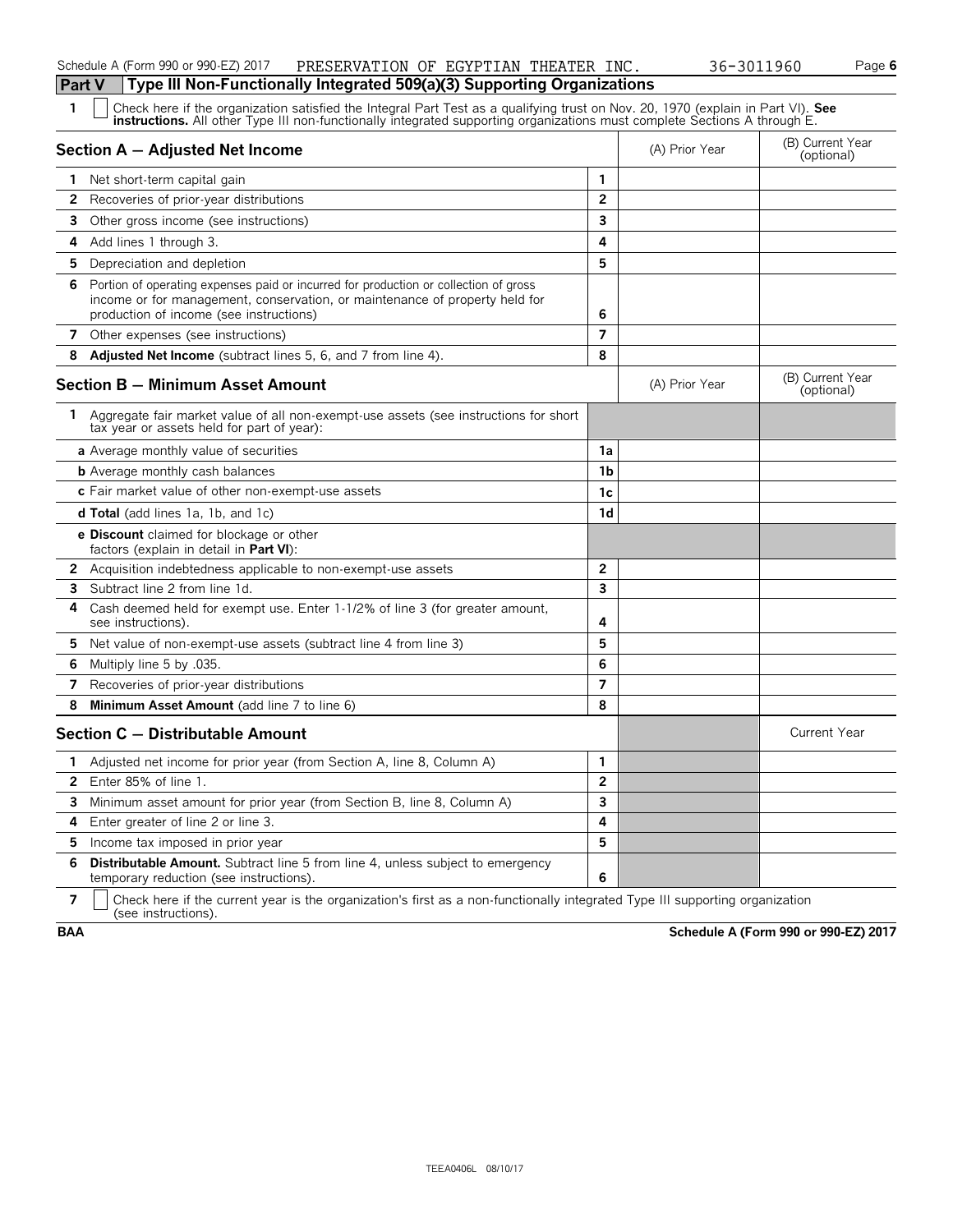### Schedule A (Form 990 or 990-EZ) 2017 PRESERVATION OF EGYPTIAN THEATER INC. 36-3011960 Page **7**

| 3011960 |  |  |
|---------|--|--|
|---------|--|--|

| Type III Non-Functionally Integrated 509(a)(3) Supporting Organizations (continued)<br>Part V                                                                                       |                                              |                                              |                                                         |
|-------------------------------------------------------------------------------------------------------------------------------------------------------------------------------------|----------------------------------------------|----------------------------------------------|---------------------------------------------------------|
| <b>Section D - Distributions</b>                                                                                                                                                    |                                              |                                              | <b>Current Year</b>                                     |
| 1 Amounts paid to supported organizations to accomplish exempt purposes                                                                                                             |                                              |                                              |                                                         |
| Amounts paid to perform activity that directly furthers exempt purposes of supported organizations,<br>2<br>in excess of income from activity                                       |                                              |                                              |                                                         |
| 3<br>Administrative expenses paid to accomplish exempt purposes of supported organizations                                                                                          |                                              |                                              |                                                         |
| Amounts paid to acquire exempt-use assets<br>4                                                                                                                                      |                                              |                                              |                                                         |
| Qualified set-aside amounts (prior IRS approval required)<br>5                                                                                                                      |                                              |                                              |                                                         |
| Other distributions (describe in Part VI). See instructions.<br>6                                                                                                                   |                                              |                                              |                                                         |
| Total annual distributions. Add lines 1 through 6.<br>7                                                                                                                             |                                              |                                              |                                                         |
| Distributions to attentive supported organizations to which the organization is responsive (provide details<br>8<br>in Part VI). See instructions.                                  |                                              |                                              |                                                         |
| Distributable amount for 2017 from Section C, line 6<br>9                                                                                                                           |                                              |                                              |                                                         |
| Line 8 amount divided by line 9 amount<br>10                                                                                                                                        |                                              |                                              |                                                         |
| Section $E -$ Distribution Allocations (see instructions)                                                                                                                           | (i)<br><b>Excess</b><br><b>Distributions</b> | (i)<br><b>Underdistributions</b><br>Pre-2017 | (iii)<br><b>Distributable</b><br><b>Amount for 2017</b> |
| Distributable amount for 2017 from Section C, line 6<br>1.                                                                                                                          |                                              |                                              |                                                         |
| 2 Underdistributions, if any, for years prior to 2017 (reasonable<br>cause required - explain in Part VI). See instructions.                                                        |                                              |                                              |                                                         |
| 3 Excess distributions carryover, if any, to 2017                                                                                                                                   |                                              |                                              |                                                         |
| а                                                                                                                                                                                   |                                              |                                              |                                                         |
| <b>b</b> From 2013.                                                                                                                                                                 |                                              |                                              |                                                         |
| c From 2014.                                                                                                                                                                        |                                              |                                              |                                                         |
| <b>d</b> From 2015.                                                                                                                                                                 |                                              |                                              |                                                         |
| e From 2016.                                                                                                                                                                        |                                              |                                              |                                                         |
| f Total of lines 3a through e                                                                                                                                                       |                                              |                                              |                                                         |
| g Applied to underdistributions of prior years                                                                                                                                      |                                              |                                              |                                                         |
| h Applied to 2017 distributable amount                                                                                                                                              |                                              |                                              |                                                         |
| <i>i</i> Carryover from 2012 not applied (see instructions)                                                                                                                         |                                              |                                              |                                                         |
| j Remainder. Subtract lines 3g, 3h, and 3i from 3f.                                                                                                                                 |                                              |                                              |                                                         |
| Distributions for 2017 from Section D,<br>4<br>\$<br>line 7:                                                                                                                        |                                              |                                              |                                                         |
| a Applied to underdistributions of prior years                                                                                                                                      |                                              |                                              |                                                         |
| <b>b</b> Applied to 2017 distributable amount                                                                                                                                       |                                              |                                              |                                                         |
| c Remainder. Subtract lines 4a and 4b from 4.                                                                                                                                       |                                              |                                              |                                                         |
| Remaining underdistributions for years prior to 2017, if any.<br>5.<br>Subtract lines 3g and 4a from line 2. For result greater than<br>zero, explain in Part VI. See instructions. |                                              |                                              |                                                         |
| 6 Remaining underdistributions for 2017. Subtract lines 3h and 4b<br>from line 1. For result greater than zero, explain in Part VI. See<br>instructions.                            |                                              |                                              |                                                         |
| 7 Excess distributions carryover to 2018. Add lines 3j and 4c.                                                                                                                      |                                              |                                              |                                                         |
| Breakdown of line 7:<br>8                                                                                                                                                           |                                              |                                              |                                                         |
| <b>a</b> Excess from $2013$                                                                                                                                                         |                                              |                                              |                                                         |
| <b>b</b> Excess from $2014$                                                                                                                                                         |                                              |                                              |                                                         |
| $c$ Excess from 2015                                                                                                                                                                |                                              |                                              |                                                         |
| $d$ Excess from 2016                                                                                                                                                                |                                              |                                              |                                                         |
| <b>e</b> Excess from $2017$                                                                                                                                                         |                                              |                                              |                                                         |
| <b>BAA</b>                                                                                                                                                                          |                                              |                                              | Schedule A (Form 990 or 990-EZ) 2017                    |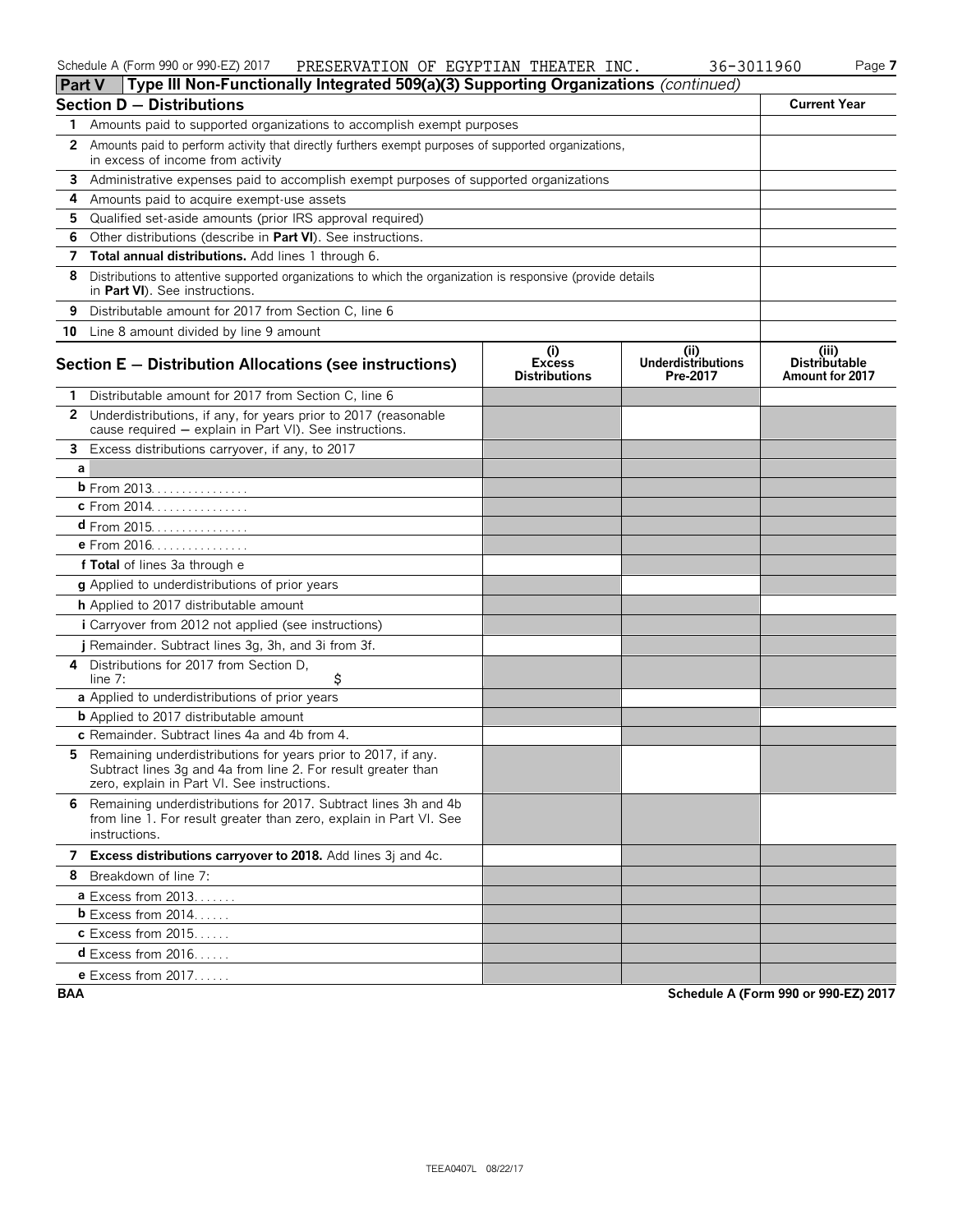Section A, lines 1, 2, 3b, 3c, 4b, 4c, 5a, 6, 9a, 9b, 9c, 11a, 11b, and 11c; Part IV, Section B, lines 1 and 2; Part IV, Section C, line 1; Part IV, Section D, lines 2 and 3; Part IV, Section E, lines 1c, 2a, 2b, 3a, and 3b; Part V, line 1; Part V, Section B, line 1e; Part V, Section D, lines 5, 6, and 8; and Part V, Section E, lines 2, 5, and 6. Also complete this part for any additional information. (See instructions.)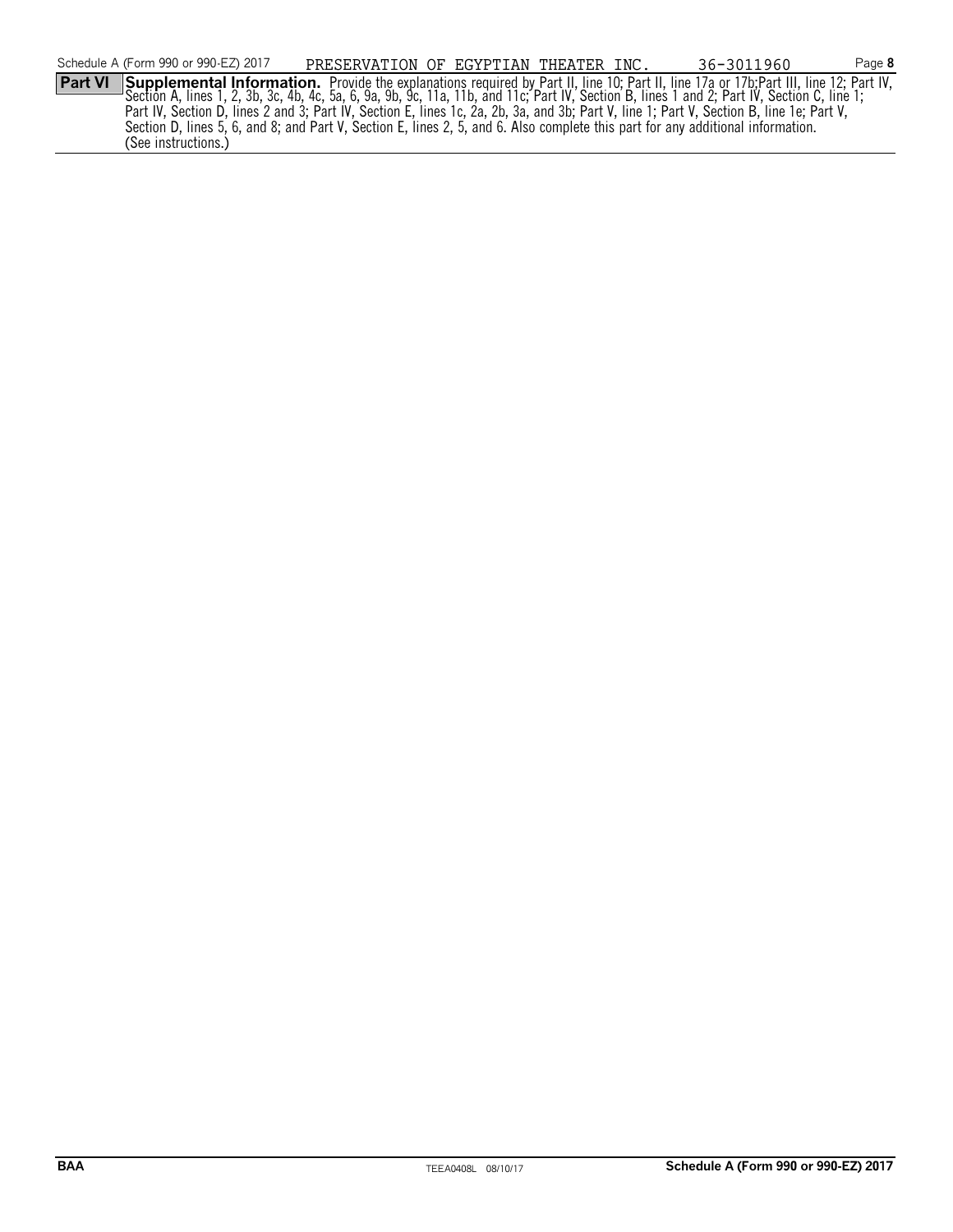|                | <b>SCHEDULE D</b>                                      |                                                                                                   | <b>Supplemental Financial Statements</b>                                                                                                                                                                                                                                                                                                                                                       |                                                    |                     |                                       | OMB No. 1545-0047     |  |  |
|----------------|--------------------------------------------------------|---------------------------------------------------------------------------------------------------|------------------------------------------------------------------------------------------------------------------------------------------------------------------------------------------------------------------------------------------------------------------------------------------------------------------------------------------------------------------------------------------------|----------------------------------------------------|---------------------|---------------------------------------|-----------------------|--|--|
|                | (Form 990)                                             |                                                                                                   | ► Complete if the organization answered 'Yes' on Form 990,<br>Part IV, line 6, 7, 8, 9, 10, 11a, 11b, 11c, 11d, 11e, 11f, 12a, or 12b.                                                                                                                                                                                                                                                         |                                                    |                     | 2017                                  |                       |  |  |
|                | Department of the Treasury<br>Internal Revenue Service |                                                                                                   | ► Attach to Form 990.<br>► Go to www.irs.gov/Form990 for instructions and the latest information.                                                                                                                                                                                                                                                                                              |                                                    |                     | <b>Inspection</b>                     | <b>Open to Public</b> |  |  |
|                | Name of the organization                               |                                                                                                   |                                                                                                                                                                                                                                                                                                                                                                                                |                                                    |                     | <b>Employer identification number</b> |                       |  |  |
|                |                                                        |                                                                                                   |                                                                                                                                                                                                                                                                                                                                                                                                |                                                    |                     |                                       |                       |  |  |
|                |                                                        | PRESERVATION OF EGYPTIAN THEATER INC.                                                             |                                                                                                                                                                                                                                                                                                                                                                                                |                                                    | 36-3011960          |                                       |                       |  |  |
| Part I         |                                                        |                                                                                                   | Organizations Maintaining Donor Advised Funds or Other Similar Funds or Accounts.<br>Complete if the organization answered 'Yes' on Form 990, Part IV, line 6.                                                                                                                                                                                                                                 |                                                    |                     |                                       |                       |  |  |
|                |                                                        |                                                                                                   | (a) Donor advised funds                                                                                                                                                                                                                                                                                                                                                                        |                                                    |                     | (b) Funds and other accounts          |                       |  |  |
|                |                                                        | Total number at end of year                                                                       |                                                                                                                                                                                                                                                                                                                                                                                                |                                                    |                     |                                       |                       |  |  |
| 2              |                                                        | Aggregate value of contributions to (during year)                                                 |                                                                                                                                                                                                                                                                                                                                                                                                |                                                    |                     |                                       |                       |  |  |
| 3              |                                                        | Aggregate value of grants from (during year)                                                      |                                                                                                                                                                                                                                                                                                                                                                                                |                                                    |                     |                                       |                       |  |  |
| 4              |                                                        | Aggregate value at end of year                                                                    |                                                                                                                                                                                                                                                                                                                                                                                                |                                                    |                     |                                       |                       |  |  |
| 5              |                                                        |                                                                                                   | Did the organization inform all donors and donor advisors in writing that the assets held in donor advised funds                                                                                                                                                                                                                                                                               |                                                    |                     | Yes                                   | No                    |  |  |
| 6              |                                                        |                                                                                                   | Did the organization inform all grantees, donors, and donor advisors in writing that grant funds can be used only                                                                                                                                                                                                                                                                              |                                                    |                     |                                       |                       |  |  |
|                |                                                        |                                                                                                   | for charitable purposes and not for the benefit of the donor or donor advisor, or for any other purpose conferring                                                                                                                                                                                                                                                                             |                                                    |                     | Yes                                   | No                    |  |  |
| <b>Part II</b> |                                                        | <b>Conservation Easements.</b>                                                                    |                                                                                                                                                                                                                                                                                                                                                                                                |                                                    |                     |                                       |                       |  |  |
|                |                                                        |                                                                                                   | Complete if the organization answered 'Yes' on Form 990, Part IV, line 7.                                                                                                                                                                                                                                                                                                                      |                                                    |                     |                                       |                       |  |  |
| $\mathbf{1}$   |                                                        |                                                                                                   | Purpose(s) of conservation easements held by the organization (check all that apply).                                                                                                                                                                                                                                                                                                          |                                                    |                     |                                       |                       |  |  |
|                |                                                        | Preservation of land for public use (e.g., recreation or education)                               |                                                                                                                                                                                                                                                                                                                                                                                                | Preservation of a historically important land area |                     |                                       |                       |  |  |
|                |                                                        | Protection of natural habitat                                                                     |                                                                                                                                                                                                                                                                                                                                                                                                | Preservation of a certified historic structure     |                     |                                       |                       |  |  |
| 2              |                                                        | Preservation of open space                                                                        | Complete lines 2a through 2d if the organization held a qualified conservation contribution in the form of a conservation easement on the                                                                                                                                                                                                                                                      |                                                    |                     |                                       |                       |  |  |
|                | last day of the tax year.                              |                                                                                                   |                                                                                                                                                                                                                                                                                                                                                                                                |                                                    |                     |                                       |                       |  |  |
|                |                                                        |                                                                                                   |                                                                                                                                                                                                                                                                                                                                                                                                |                                                    |                     | Held at the End of the Tax Year       |                       |  |  |
|                |                                                        |                                                                                                   |                                                                                                                                                                                                                                                                                                                                                                                                | 2a                                                 |                     |                                       |                       |  |  |
|                |                                                        |                                                                                                   | <b>c</b> Number of conservation easements on a certified historic structure included in (a) $\dots$                                                                                                                                                                                                                                                                                            | 2 <sub>b</sub><br>2c                               |                     |                                       |                       |  |  |
|                |                                                        |                                                                                                   |                                                                                                                                                                                                                                                                                                                                                                                                |                                                    |                     |                                       |                       |  |  |
|                |                                                        |                                                                                                   | d Number of conservation easements included in (c) acquired after 7/25/06, and not on a historic                                                                                                                                                                                                                                                                                               | 2d                                                 |                     |                                       |                       |  |  |
| 3              | tax year $\blacktriangleright$                         |                                                                                                   | Number of conservation easements modified, transferred, released, extinguished, or terminated by the organization during the                                                                                                                                                                                                                                                                   |                                                    |                     |                                       |                       |  |  |
| 4              |                                                        | Number of states where property subject to conservation easement is located $\blacktriangleright$ |                                                                                                                                                                                                                                                                                                                                                                                                |                                                    |                     |                                       |                       |  |  |
|                |                                                        |                                                                                                   | Does the organization have a written policy regarding the periodic monitoring, inspection, handling of violations,                                                                                                                                                                                                                                                                             |                                                    |                     |                                       |                       |  |  |
|                |                                                        |                                                                                                   | Staff and volunteer hours devoted to monitoring, inspecting, handling of violations, and enforcing conservation easements during the year                                                                                                                                                                                                                                                      |                                                    |                     | Yes                                   | No                    |  |  |
| 6              |                                                        |                                                                                                   |                                                                                                                                                                                                                                                                                                                                                                                                |                                                    |                     |                                       |                       |  |  |
| 7              | ►\$                                                    |                                                                                                   | Amount of expenses incurred in monitoring, inspecting, handling of violations, and enforcing conservation easements during the year                                                                                                                                                                                                                                                            |                                                    |                     |                                       |                       |  |  |
| 8              |                                                        |                                                                                                   | Does each conservation easement reported on line 2(d) above satisfy the requirements of section 170(h)(4)(B)(i)                                                                                                                                                                                                                                                                                |                                                    |                     | Yes                                   | No                    |  |  |
| 9              |                                                        |                                                                                                   | In Part XIII, describe how the organization reports conservation easements in its revenue and expense statement, and balance sheet, and<br>include, if applicable, the text of the footnote to the organization's financial statements that describes the organization's accounting for                                                                                                        |                                                    |                     |                                       |                       |  |  |
|                | conservation easements.                                |                                                                                                   |                                                                                                                                                                                                                                                                                                                                                                                                |                                                    |                     |                                       |                       |  |  |
|                | <b>Part III</b>                                        |                                                                                                   | Organizations Maintaining Collections of Art, Historical Treasures, or Other Similar Assets.<br>Complete if the organization answered 'Yes' on Form 990, Part IV, line 8.                                                                                                                                                                                                                      |                                                    |                     |                                       |                       |  |  |
|                |                                                        |                                                                                                   | 1a If the organization elected, as permitted under SFAS 116 (ASC 958), not to report in its revenue statement and balance sheet works of<br>art, historical treasures, or other similar assets held for public exhibition, education, or research in furtherance of public service, provide,<br>in Part XIII, the text of the footnote to its financial statements that describes these items. |                                                    |                     |                                       |                       |  |  |
|                |                                                        | following amounts relating to these items:                                                        | b If the organization elected, as permitted under SFAS 116 (ASC 958), to report in its revenue statement and balance sheet works of art,<br>historical treasures, or other similar assets held for public exhibition, education, or research in furtherance of public service, provide the                                                                                                     |                                                    |                     |                                       |                       |  |  |
|                |                                                        |                                                                                                   |                                                                                                                                                                                                                                                                                                                                                                                                |                                                    | $\triangleright$ \$ |                                       |                       |  |  |
| 2              |                                                        |                                                                                                   | If the organization received or held works of art, historical treasures, or other similar assets for financial gain, provide the following<br>amounts required to be reported under SFAS 116 (ASC 958) relating to these items:                                                                                                                                                                |                                                    |                     |                                       |                       |  |  |
|                |                                                        |                                                                                                   |                                                                                                                                                                                                                                                                                                                                                                                                |                                                    |                     |                                       |                       |  |  |
|                |                                                        |                                                                                                   |                                                                                                                                                                                                                                                                                                                                                                                                |                                                    |                     |                                       |                       |  |  |

**BAA For Paperwork Reduction Act Notice, see the Instructions for Form 990.** TEEA3301L 10/11/17 Schedule D (Form 990) 2017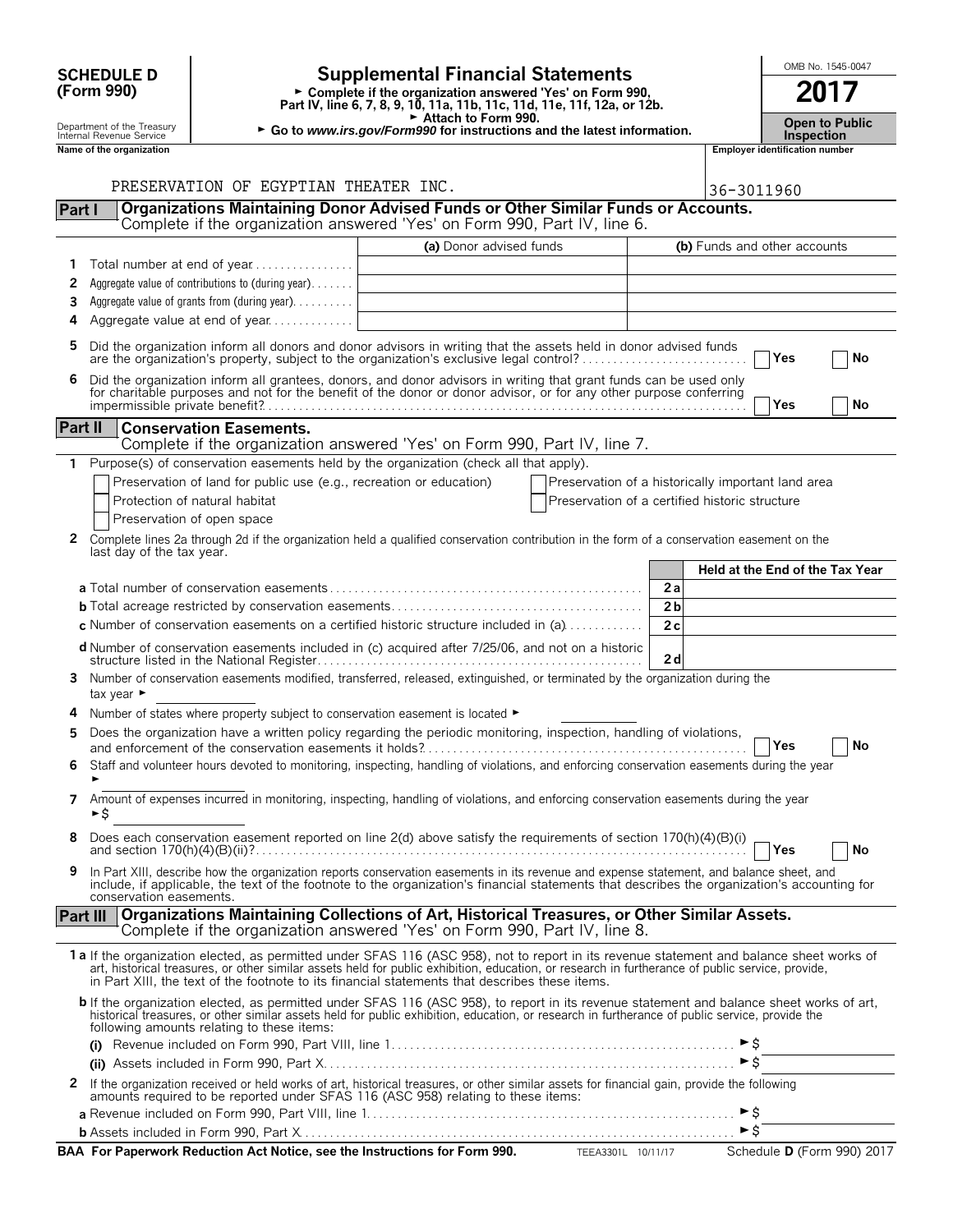| Schedule D (Form 990) 2017 PRESERVATION OF EGYPTIAN THEATER INC.                                                                                                                                                          |                  |                                         |                                    | 36-3011960                      |                            | Page 2    |
|---------------------------------------------------------------------------------------------------------------------------------------------------------------------------------------------------------------------------|------------------|-----------------------------------------|------------------------------------|---------------------------------|----------------------------|-----------|
| Organizations Maintaining Collections of Art, Historical Treasures, or Other Similar Assets (continued)<br>Part III                                                                                                       |                  |                                         |                                    |                                 |                            |           |
| Using the organization's acquisition, accession, and other records, check any of the following that are a significant use of its collection<br>3<br>items (check all that apply):                                         |                  |                                         |                                    |                                 |                            |           |
| Public exhibition<br>a                                                                                                                                                                                                    |                  | d                                       | Loan or exchange programs          |                                 |                            |           |
| Scholarly research<br>b                                                                                                                                                                                                   |                  | Other<br>е                              |                                    |                                 |                            |           |
| Preservation for future generations<br>C                                                                                                                                                                                  |                  |                                         |                                    |                                 |                            |           |
| Provide a description of the organization's collections and explain how they further the organization's exempt purpose in<br>4<br>Part XIII.                                                                              |                  |                                         |                                    |                                 |                            |           |
| During the year, did the organization solicit or receive donations of art, historical treasures, or other similar assets to be sold to raise funds rather than to be maintained as part of the organization's collection? |                  |                                         |                                    |                                 | Yes                        | <b>No</b> |
| <b>Escrow and Custodial Arrangements.</b> Complete if the organization answered 'Yes' on Form 990, Part IV,<br><b>Part IV</b>                                                                                             |                  |                                         |                                    |                                 |                            |           |
| line 9, or reported an amount on Form 990, Part X, line 21.                                                                                                                                                               |                  |                                         |                                    |                                 |                            |           |
|                                                                                                                                                                                                                           |                  |                                         |                                    |                                 |                            |           |
| 1a Is the organization an agent, trustee, custodian or other intermediary for contributions or other assets not included                                                                                                  |                  |                                         |                                    |                                 | Yes                        | No        |
| <b>b</b> If 'Yes,' explain the arrangement in Part XIII and complete the following table:                                                                                                                                 |                  |                                         |                                    |                                 |                            |           |
|                                                                                                                                                                                                                           |                  |                                         |                                    |                                 | Amount                     |           |
|                                                                                                                                                                                                                           |                  |                                         |                                    | 1 с                             |                            |           |
|                                                                                                                                                                                                                           |                  |                                         |                                    | 1 d                             |                            |           |
|                                                                                                                                                                                                                           |                  |                                         |                                    | 1е                              |                            |           |
|                                                                                                                                                                                                                           |                  |                                         |                                    | 1f                              |                            |           |
| 2a Did the organization include an amount on Form 990, Part X, line 21, for escrow or custodial account liability?                                                                                                        |                  |                                         |                                    |                                 | Yes                        | No        |
|                                                                                                                                                                                                                           |                  |                                         |                                    |                                 |                            |           |
|                                                                                                                                                                                                                           |                  |                                         |                                    |                                 |                            |           |
| <b>Part V</b><br><b>Endowment Funds.</b> Complete if the organization answered 'Yes' on Form 990, Part IV, line 10.                                                                                                       |                  |                                         |                                    |                                 |                            |           |
|                                                                                                                                                                                                                           | (a) Current year | (b) Prior year                          | (c) Two years back                 | (d) Three years back            | (e) Four years back        |           |
| <b>1 a</b> Beginning of year balance                                                                                                                                                                                      |                  |                                         |                                    |                                 |                            |           |
| <b>b</b> Contributions $\ldots \ldots \ldots \ldots \ldots$                                                                                                                                                               |                  |                                         |                                    |                                 |                            |           |
| c Net investment earnings, gains,<br>and losses                                                                                                                                                                           |                  |                                         |                                    |                                 |                            |           |
| <b>d</b> Grants or scholarships                                                                                                                                                                                           |                  |                                         |                                    |                                 |                            |           |
| <b>e</b> Other expenditures for facilities                                                                                                                                                                                |                  |                                         |                                    |                                 |                            |           |
| and programs                                                                                                                                                                                                              |                  |                                         |                                    |                                 |                            |           |
| f Administrative expenses                                                                                                                                                                                                 |                  |                                         |                                    |                                 |                            |           |
| <b>g</b> End of year balance                                                                                                                                                                                              |                  |                                         |                                    |                                 |                            |           |
| 2 Provide the estimated percentage of the current year end balance (line 1g, column (a)) held as:                                                                                                                         |                  |                                         |                                    |                                 |                            |           |
| a Board designated or quasi-endowment $\blacktriangleright$                                                                                                                                                               |                  |                                         |                                    |                                 |                            |           |
| <b>b</b> Permanent endowment ►                                                                                                                                                                                            | နွ               |                                         |                                    |                                 |                            |           |
| c Temporarily restricted endowment ►                                                                                                                                                                                      |                  | ٥                                       |                                    |                                 |                            |           |
| The percentages on lines 2a, 2b, and 2c should equal 100%.                                                                                                                                                                |                  |                                         |                                    |                                 |                            |           |
| 3a Are there endowment funds not in the possession of the organization that are held and administered for the                                                                                                             |                  |                                         |                                    |                                 |                            |           |
| organization by:                                                                                                                                                                                                          |                  |                                         |                                    |                                 | Yes                        | No        |
|                                                                                                                                                                                                                           |                  |                                         |                                    |                                 | 3a(i)                      |           |
|                                                                                                                                                                                                                           |                  |                                         |                                    |                                 | 3a(ii)                     |           |
|                                                                                                                                                                                                                           |                  |                                         |                                    |                                 | 3 <sub>b</sub>             |           |
| 4 Describe in Part XIII the intended uses of the organization's endowment funds.                                                                                                                                          |                  |                                         |                                    |                                 |                            |           |
| <b>Part VI</b> Land, Buildings, and Equipment.                                                                                                                                                                            |                  |                                         |                                    |                                 |                            |           |
| Complete if the organization answered 'Yes' on Form 990, Part IV, line 11a. See Form 990, Part X, line 10.                                                                                                                |                  |                                         |                                    |                                 |                            |           |
| Description of property                                                                                                                                                                                                   |                  | (a) Cost or other basis<br>(investment) | (b) Cost or other<br>basis (other) | (c) Accumulated<br>depreciation | (d) Book value             |           |
|                                                                                                                                                                                                                           |                  |                                         | 10,000.                            |                                 |                            | 10,000.   |
|                                                                                                                                                                                                                           |                  |                                         | 1,252,569.                         | 606,116.                        |                            | 646, 453. |
| c Leasehold improvements                                                                                                                                                                                                  |                  |                                         |                                    |                                 |                            |           |
|                                                                                                                                                                                                                           |                  |                                         | 579,457.                           | 338, 324.                       |                            | 241, 133. |
|                                                                                                                                                                                                                           |                  |                                         | 196, 343.                          | 85,082.                         |                            | 111,261.  |
| Total. Add lines 1a through 1e. (Column (d) must equal Form 990, Part X, column (B), line 10c.)                                                                                                                           |                  |                                         |                                    |                                 | 1,008,847.                 |           |
| <b>BAA</b>                                                                                                                                                                                                                |                  |                                         |                                    |                                 | Schedule D (Form 990) 2017 |           |

TEEA3302L 08/10/17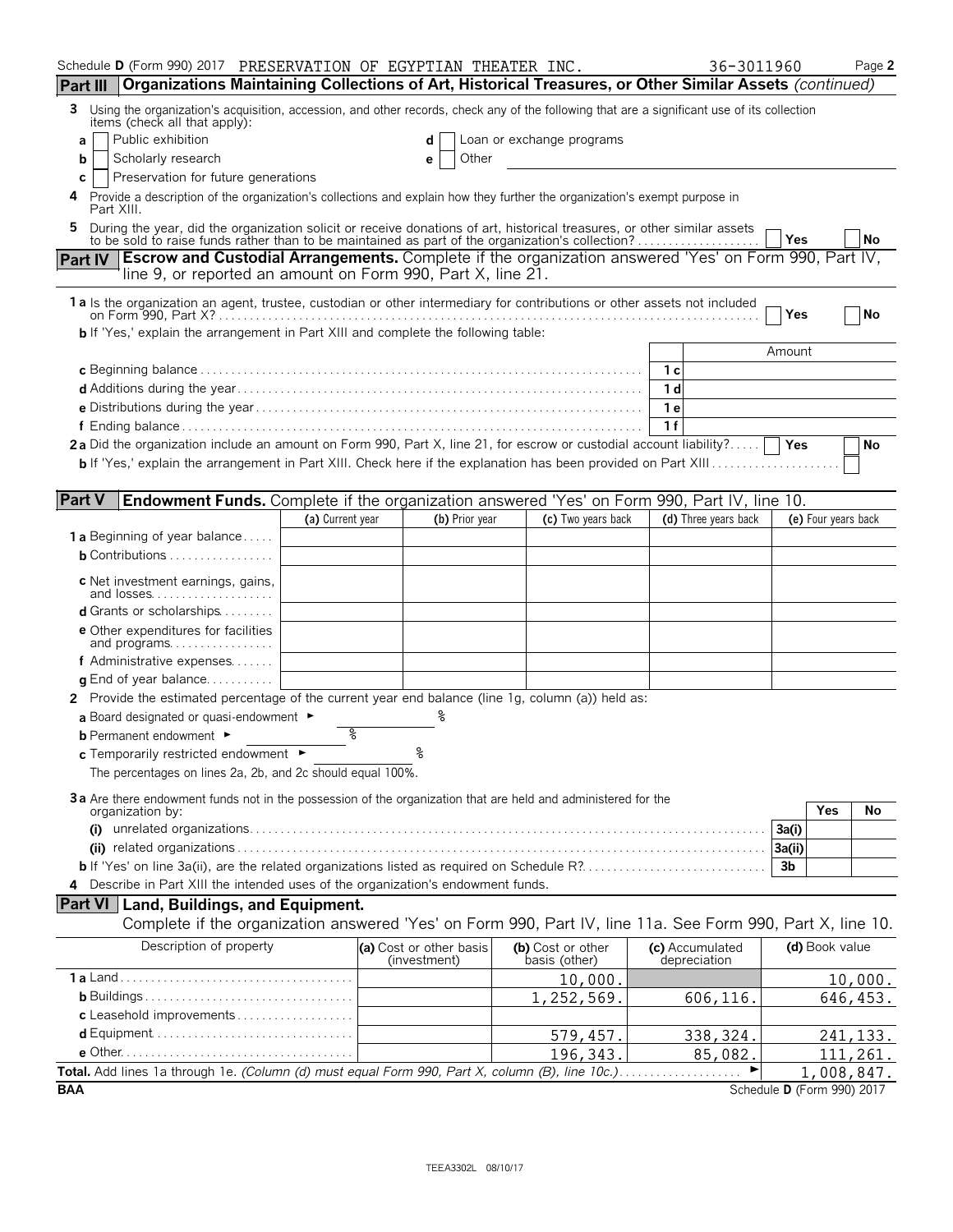| Schedule <b>D</b> (Form 990) 2017 | PRESERVATION<br>OF | EGYPTIAN | THEATER | INC. | 1960<br>$\lceil 3011 \rceil$<br>36– | ലം -<br>aue <b>o</b> |
|-----------------------------------|--------------------|----------|---------|------|-------------------------------------|----------------------|
|-----------------------------------|--------------------|----------|---------|------|-------------------------------------|----------------------|

|                         | Part VII   Investments - Other Securities.                                                                                                                                         |                 | N/A                                                       |                |
|-------------------------|------------------------------------------------------------------------------------------------------------------------------------------------------------------------------------|-----------------|-----------------------------------------------------------|----------------|
|                         | Complete if the organization answered 'Yes' on Form 990, Part IV, line 11b. See Form 990, Part X, line 12.<br>(a) Description of security or category (including name of security) | (b) Book value  | (c) Method of valuation: Cost or end-of-year market value |                |
|                         |                                                                                                                                                                                    |                 |                                                           |                |
|                         | (2) Closely-held equity interests                                                                                                                                                  |                 |                                                           |                |
| (3) Other               |                                                                                                                                                                                    |                 |                                                           |                |
| (A)                     |                                                                                                                                                                                    |                 |                                                           |                |
| (B)                     |                                                                                                                                                                                    |                 |                                                           |                |
| (C)                     |                                                                                                                                                                                    |                 |                                                           |                |
| (D)                     |                                                                                                                                                                                    |                 |                                                           |                |
| (E)                     |                                                                                                                                                                                    |                 |                                                           |                |
| (F)                     |                                                                                                                                                                                    |                 |                                                           |                |
| (G)                     |                                                                                                                                                                                    |                 |                                                           |                |
| (H)                     |                                                                                                                                                                                    |                 |                                                           |                |
| $($ l $)$               |                                                                                                                                                                                    |                 |                                                           |                |
|                         | Total. (Column (b) must equal Form 990, Part X, column (B) line 12.)                                                                                                               |                 |                                                           |                |
|                         | Part VIII Investments - Program Related.<br>Complete if the organization answered 'Yes' on Form 990, Part IV, line 11c. See Form 990, Part X, line 13.                             |                 | N/A                                                       |                |
|                         | (a) Description of investment                                                                                                                                                      | (b) Book value  | (c) Method of valuation: Cost or end-of-year market value |                |
| (1)                     |                                                                                                                                                                                    |                 |                                                           |                |
| (2)                     |                                                                                                                                                                                    |                 |                                                           |                |
| (3)                     |                                                                                                                                                                                    |                 |                                                           |                |
| (4)                     |                                                                                                                                                                                    |                 |                                                           |                |
| (5)                     |                                                                                                                                                                                    |                 |                                                           |                |
| (6)                     |                                                                                                                                                                                    |                 |                                                           |                |
| (7)                     |                                                                                                                                                                                    |                 |                                                           |                |
| (8)                     |                                                                                                                                                                                    |                 |                                                           |                |
| (9)                     |                                                                                                                                                                                    |                 |                                                           |                |
| (10)                    |                                                                                                                                                                                    |                 |                                                           |                |
|                         | Total. (Column (b) must equal Form 990, Part X, column (B) line 13.).                                                                                                              |                 |                                                           |                |
| Part IX                 | <b>Other Assets.</b><br>Complete if the organization answered 'Yes' on Form 990, Part IV, line 11d. See Form 990, Part X, line 15.                                                 |                 |                                                           |                |
|                         |                                                                                                                                                                                    | (a) Description |                                                           | (b) Book value |
|                         | (1) DCCF endowment restricted                                                                                                                                                      |                 |                                                           | 186,782.       |
| (2)                     |                                                                                                                                                                                    |                 |                                                           |                |
| (3)                     |                                                                                                                                                                                    |                 |                                                           |                |
| (4)                     |                                                                                                                                                                                    |                 |                                                           |                |
| $\overline{(5)}$<br>(6) |                                                                                                                                                                                    |                 |                                                           |                |
| (7)                     |                                                                                                                                                                                    |                 |                                                           |                |
| (8)                     |                                                                                                                                                                                    |                 |                                                           |                |
| (9)                     |                                                                                                                                                                                    |                 |                                                           |                |
| (10)                    |                                                                                                                                                                                    |                 |                                                           |                |
|                         | Total. (Column (b) must equal Form 990, Part X, column (B) line 15.)                                                                                                               |                 | ▶                                                         | 186,782.       |
| Part X                  | <b>Other Liabilities.</b>                                                                                                                                                          |                 |                                                           |                |
|                         | Complete if the organization answered 'Yes' on Form 990, Part IV, line 11e or 11f. See Form 990, Part X, line 25<br>(a) Description of liability                                   | (b) Book value  |                                                           |                |
|                         | (1) Federal income taxes                                                                                                                                                           |                 |                                                           |                |
|                         | (2) Medical reimbursement                                                                                                                                                          | 3,600.          |                                                           |                |
| (3) Payroll             | and taxes<br>payable                                                                                                                                                               | 15,534.         |                                                           |                |
|                         | (4) Sales tax                                                                                                                                                                      | 459             |                                                           |                |
| (5)                     |                                                                                                                                                                                    |                 |                                                           |                |
| $\overline{(6)}$        |                                                                                                                                                                                    |                 |                                                           |                |
| (7)                     |                                                                                                                                                                                    |                 |                                                           |                |
| (8)                     |                                                                                                                                                                                    |                 |                                                           |                |
| (9)                     |                                                                                                                                                                                    |                 |                                                           |                |
| (10)<br>(11)            |                                                                                                                                                                                    |                 |                                                           |                |
|                         |                                                                                                                                                                                    |                 |                                                           |                |
|                         | Total. (Column (b) must equal Form 990, Part X, column (B) line 25.).                                                                                                              | 19,593.         |                                                           |                |

2. Liability for uncertain tax positions. In Part XIII, provide the text of the footnote to the organization's financial statements that reports the organization's liability for uncertain tax positions under FIN 48 (ASC 740). Check here if the text of the footnote has been provided in Part XIII . . . . . . . . . . . . . . . . . . . . . . . . . . . . . . . . . . . . . . . . . . . . . . . . . . . . . .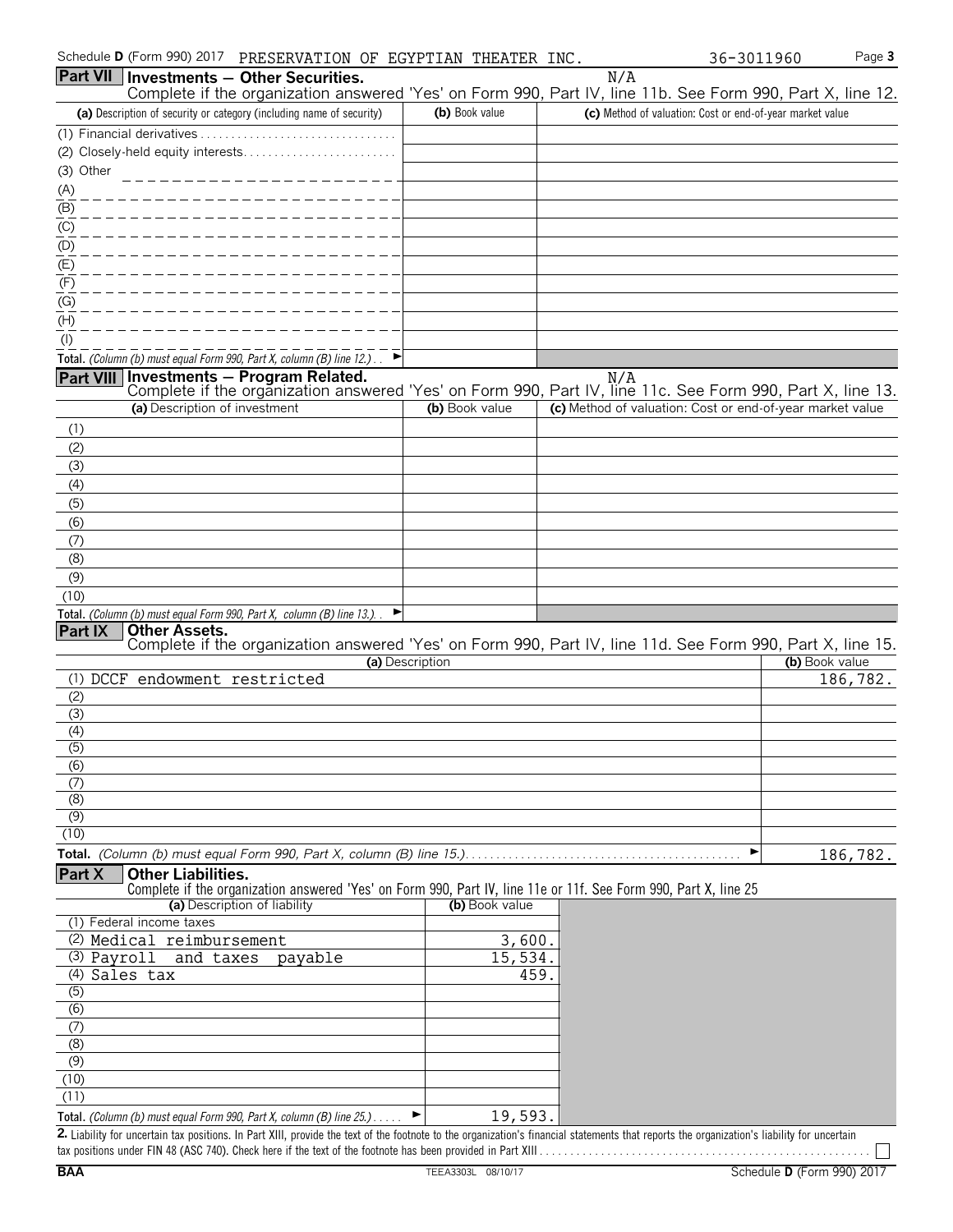| Schedule D (Form 990) 2017 PRESERVATION OF EGYPTIAN THEATER INC.                                         | 36-3011960     | Page 4 |
|----------------------------------------------------------------------------------------------------------|----------------|--------|
| <b>Part XI</b> Reconciliation of Revenue per Audited Financial Statements With Revenue per Return. $N/A$ |                |        |
| Complete if the organization answered 'Yes' on Form 990, Part IV, line 12a.                              |                |        |
| 1.                                                                                                       | $\overline{1}$ |        |
| Amounts included on line 1 but not on Form 990, Part VIII, line 12:<br>2                                 |                |        |
|                                                                                                          |                |        |
|                                                                                                          |                |        |
|                                                                                                          |                |        |
|                                                                                                          |                |        |
|                                                                                                          | 2e             |        |
| З.                                                                                                       | $\mathbf{3}$   |        |
| Amounts included on Form 990, Part VIII, line 12, but not on line 1:<br>4                                |                |        |
|                                                                                                          |                |        |
|                                                                                                          |                |        |
|                                                                                                          | 4 c            |        |
| 5 Total revenue. Add lines 3 and 4c. (This must equal Form 990, Part I, line 12.)                        | 5              |        |
| Part XII   Reconciliation of Expenses per Audited Financial Statements With Expenses per Return. N/A     |                |        |
| Complete if the organization answered 'Yes' on Form 990, Part IV, line 12a.                              |                |        |
|                                                                                                          | $\mathbf{1}$   |        |
| 2 Amounts included on line 1 but not on Form 990, Part IX, line 25:                                      |                |        |
|                                                                                                          |                |        |
|                                                                                                          |                |        |
|                                                                                                          |                |        |
|                                                                                                          |                |        |
|                                                                                                          | <b>2e</b>      |        |
| 3                                                                                                        | 3              |        |
| Amounts included on Form 990, Part IX, line 25, but not on line 1:<br>4                                  |                |        |
|                                                                                                          |                |        |
|                                                                                                          |                |        |
|                                                                                                          | 4 c            |        |
| 5 Total expenses. Add lines 3 and 4c. (This must equal Form 990, Part I, line 18.)                       | 5              |        |
| Part XIII Supplemental Information.                                                                      |                |        |

Provide the descriptions required for Part II, lines 3, 5, and 9; Part III, lines 1a and 4; Part IV, lines 1b and 2b; Part V,

line 4; Part X, line 2; Part XI, lines 2d and 4b; and Part XII, lines 2d and 4b. Also complete this part to provide any additional information.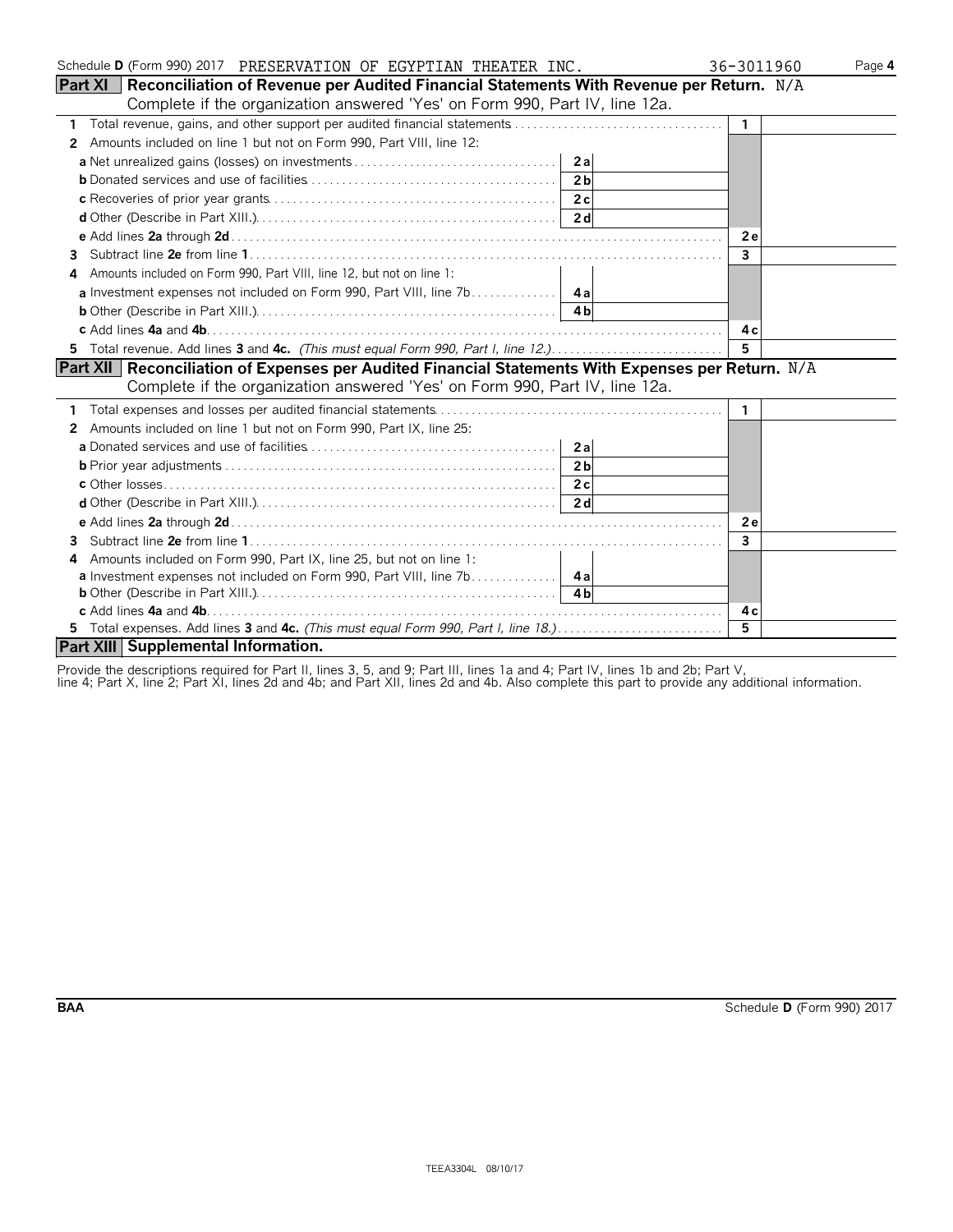# **SCHEDULE O Supplemental Information to Form 990 or 990-EZ**  $\frac{\text{OMB No. 1545-0047}}{\text{Com B90 or 990-EZ}}$

**(Form 990 or 990-EZ) Complete to provide information for responses to specific questions on Form 990 or 990-EZ or to provide any additional information. 2017** Attach to Form 990 or 990-EZ.

Department of the Treasury **Constant Comment of the Collam Constant Constant Constant Comment of the Inspection<br>Internal Revenue Service <b>Inspection** 

Name of the organization **Employer identification number Employer identification number Employer identification number** 

#### PRESERVATION OF EGYPTIAN THEATER INC. 36-3011960

#### **CHANGE IN BEGINNING RETAINED EARNINGS**

AUDITORS ADJUSTED RETAINED EARNINGS FOR THE NET VALUE OF THE BUILDING. THIS

INCREASED THE BEGINNING BALANCE BY \$\$947,821. PREVIOUSLY, THE BUILDING HAD NOT BEEN

RECORDED ON THE BOOKS.

#### **Form 990, Part VI, Line 11b - Form 990 Review Process**

No review was or will be conducted.

#### **Form 990, Part VI, Line 19 - Other Organization Documents Publicly Available**

No other documents available to the public.

#### **Form 990, Part XI, Line 9 Other Changes In Net Assets Or Fund Balances**

| $IN-$ | KTND |  | J FIXED ASSETS CONTRIBUTED |  |
|-------|------|--|----------------------------|--|
|       |      |  |                            |  |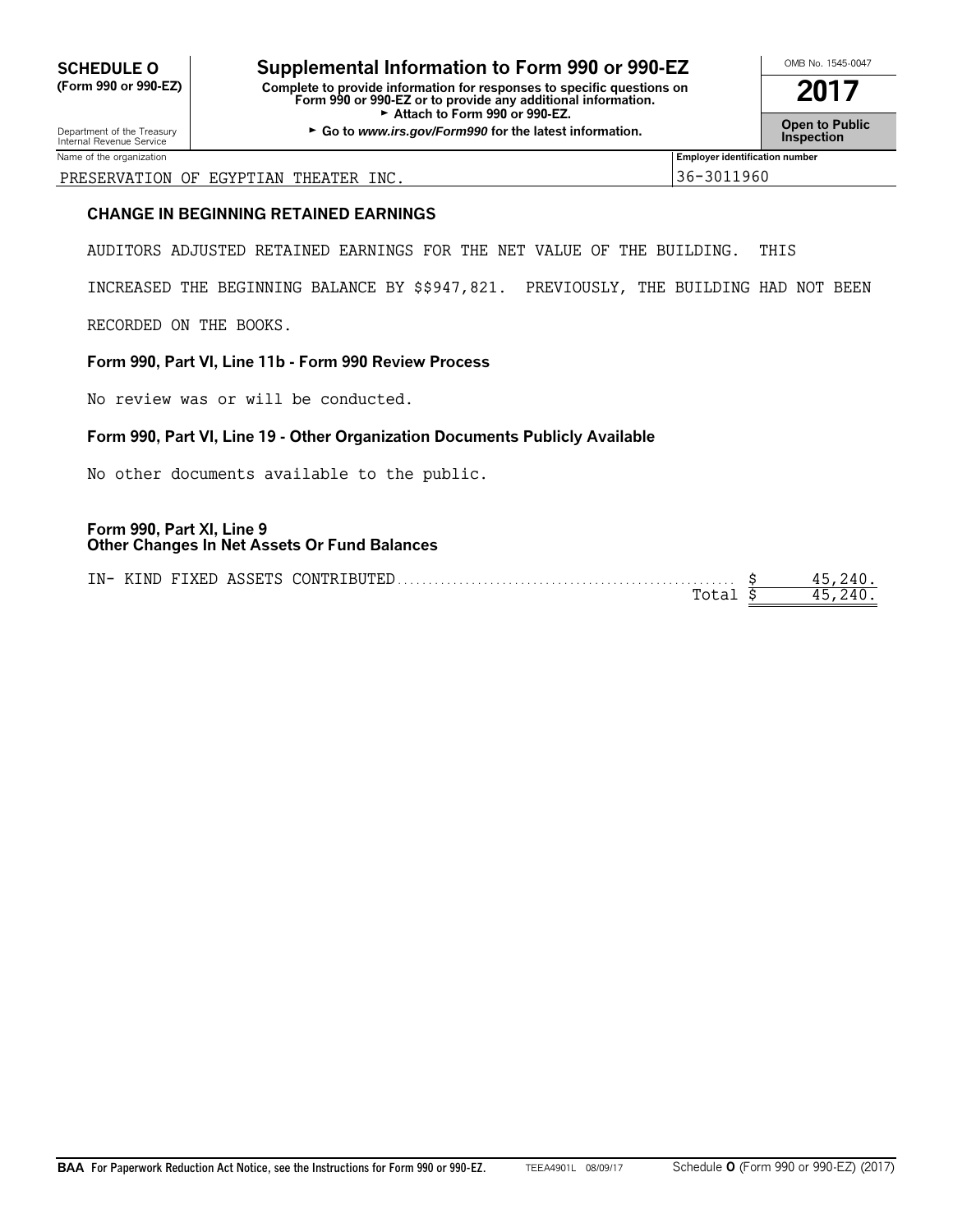## **2017 Federal Worksheets Page 1**

### **Client EGYPTIAN PRESERVATION OF EGYPTIAN THEATER INC. 36-3011960**

3/13/19 03:58PM

#### **Form 990, Part III, Line 4e Program Services Totals**

|                                     | Program<br>Services<br>Total | Form 990 | Source                                                                                                   |
|-------------------------------------|------------------------------|----------|----------------------------------------------------------------------------------------------------------|
| Total Expenses<br>Grants<br>Revenue | 384,986.                     |          | 384,986. Part IX, Line 25, Col. B<br>0. Part IX, Lines 1-3, Col. B<br>592,836. Part VIII, Line 2, Col. A |

#### **Form 990, Part IX, Line 24e Other Expenses**

|                                                |       | (A)              | (B)                 | (C)                             | (D)          |
|------------------------------------------------|-------|------------------|---------------------|---------------------------------|--------------|
|                                                |       | Total            | Program<br>Services | Management<br>& General         | Fundraising  |
| Association dues<br>Grant funds expenses       |       | 2,389.<br>1,725. |                     | 2,389.<br>1,725.                |              |
| Merchandise and concessions<br>Miscellaneous   |       | 15,075.<br>649.  | 15,075.<br>324.     | 325.                            |              |
| Postage and Shipping<br>Repair and maintenance |       | 549.<br>18,185.  | 274.<br>4,110.      | 165.<br>14,075.                 | 110.         |
| Sales tax<br>Storage                           |       | 4,694.<br>2,143. | 4,694.              | 2,143.                          |              |
| supplies                                       |       | 4,774.           | 2,387.              | 2,387.                          |              |
| Telephone                                      | Total | 5,931.<br>56,114 | 26,864.             | 5,338.<br>$\overline{28,547}$ . | 593.<br>703. |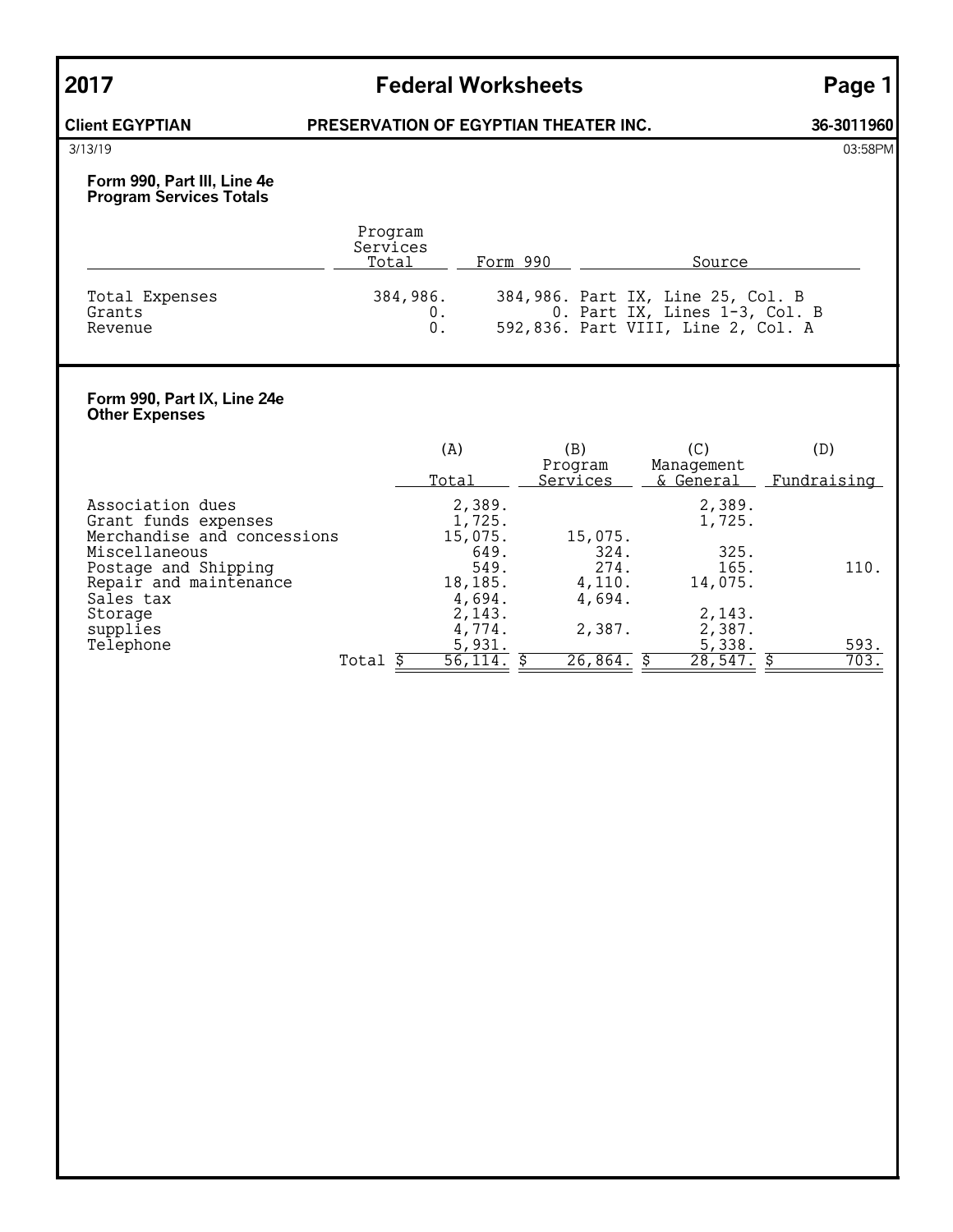## **6/30/18 2017 Federal Book Depreciation Schedule Page 1**

### **Client EGYPTIAN PRESERVATION OF EGYPTIAN THEATER INC. 36-3011960**

| 3/13/19                   |                                      |                  |              |                       |              |                     |                            |                                      |                             |                              |                       |                |                  |                |        | 03:58PM          |
|---------------------------|--------------------------------------|------------------|--------------|-----------------------|--------------|---------------------|----------------------------|--------------------------------------|-----------------------------|------------------------------|-----------------------|----------------|------------------|----------------|--------|------------------|
| No.                       | Description                          | Date<br>Acquired | Date<br>Sold | Cost/<br><b>Basis</b> | Bus.<br>Pct. | Cur<br>179<br>Bonus | Special<br>Depr.<br>Allow. | Prior<br>179/<br>Bonus/<br>Sp. Depr. | Prior<br>Dec. Bal.<br>Depr. | Salvage<br>/Basis<br>Reductn | Depr.<br><b>Basis</b> | Prior<br>Depr. | Method Life Rate |                |        | Current<br>Depr. |
| Form 990/990-PF           |                                      |                  |              |                       |              |                     |                            |                                      |                             |                              |                       |                |                  |                |        |                  |
| <b>Buildings</b>          |                                      |                  |              |                       |              |                     |                            |                                      |                             |                              |                       |                |                  |                |        |                  |
|                           | 3 Building and Improvements          | Various          |              | 1,252,569             |              |                     |                            |                                      |                             |                              | 1,252,569             | 574,000        | S/L MM           | 39             | .02564 | 32,116           |
| <b>Total Buildings</b>    |                                      |                  |              | 1,252,569             |              | $\boldsymbol{0}$    | $\pmb{0}$                  | $\mathbf 0$                          | $\boldsymbol{0}$            | $\bm{0}$                     | 1,252,569             | 574,000        |                  |                |        | 32,116           |
| Furniture and Fixtures    |                                      |                  |              |                       |              |                     |                            |                                      |                             |                              |                       |                |                  |                |        |                  |
| Seating<br>$\mathbf{1}$   |                                      | 7/01/11          |              | 196,341               |              |                     |                            |                                      |                             |                              | 196,341               | 71,991         | S/L              | 15             |        | 13,089           |
|                           | <b>Total Furniture and Fixtures</b>  |                  |              | 196,341               |              | $\boldsymbol{0}$    | $\pmb{0}$                  | $\mathbf 0$                          | $\mathbf 0$                 | $\bm{0}$                     | 196,341               | 71,991         |                  |                |        | 13,089           |
| Land                      |                                      |                  |              |                       |              |                     |                            |                                      |                             |                              |                       |                |                  |                |        |                  |
| 2 Land                    |                                      | 6/30/82          |              | 10,000                |              |                     |                            |                                      |                             |                              | 10,000                |                |                  |                |        | $\mathbf 0$      |
| <b>Total Land</b>         |                                      |                  |              | 10,000                |              | $\pmb{0}$           | $\mathbf 0$                | $\boldsymbol{0}$                     | $\pmb{0}$                   | $\mathbf 0$                  | 10,000                | 0              |                  |                |        | $\pmb{0}$        |
| Machinery and Equipment   |                                      |                  |              |                       |              |                     |                            |                                      |                             |                              |                       |                |                  |                |        |                  |
| Wurlitzer Organ<br>4      |                                      | Various          |              | 75,000                |              |                     |                            |                                      |                             |                              | 75,000                | 75,000         | S/L              | 15             |        | $\pmb{0}$        |
| 5 Furniture & equipment   |                                      | Various          |              | 459,208               |              |                     |                            |                                      |                             |                              | 459,208               | 199,956        | S/L HY           | $10\,$         | .10000 | 61,753           |
| 6 Theatre equip- in kind  |                                      | 6/30/18          |              | 45,249                |              |                     |                            |                                      |                             |                              | 45,249                |                | 200DB MQ         | $\overline{7}$ | .03570 | 1,615            |
|                           | <b>Total Machinery and Equipment</b> |                  |              | 579,457               |              | $\pmb{0}$           | $\pmb{0}$                  | $\mathbf 0$                          | $\boldsymbol{0}$            | $\pmb{0}$                    | 579,457               | 274,956        |                  |                |        | 63,368           |
| <b>Total Depreciation</b> |                                      |                  |              | 2,038,367             |              | $\Omega$            | $\Omega$                   | 0                                    | $\mathbf 0$                 | $\mathbf{0}$                 | 2,038,367             | 920,947        |                  |                |        | 108,573          |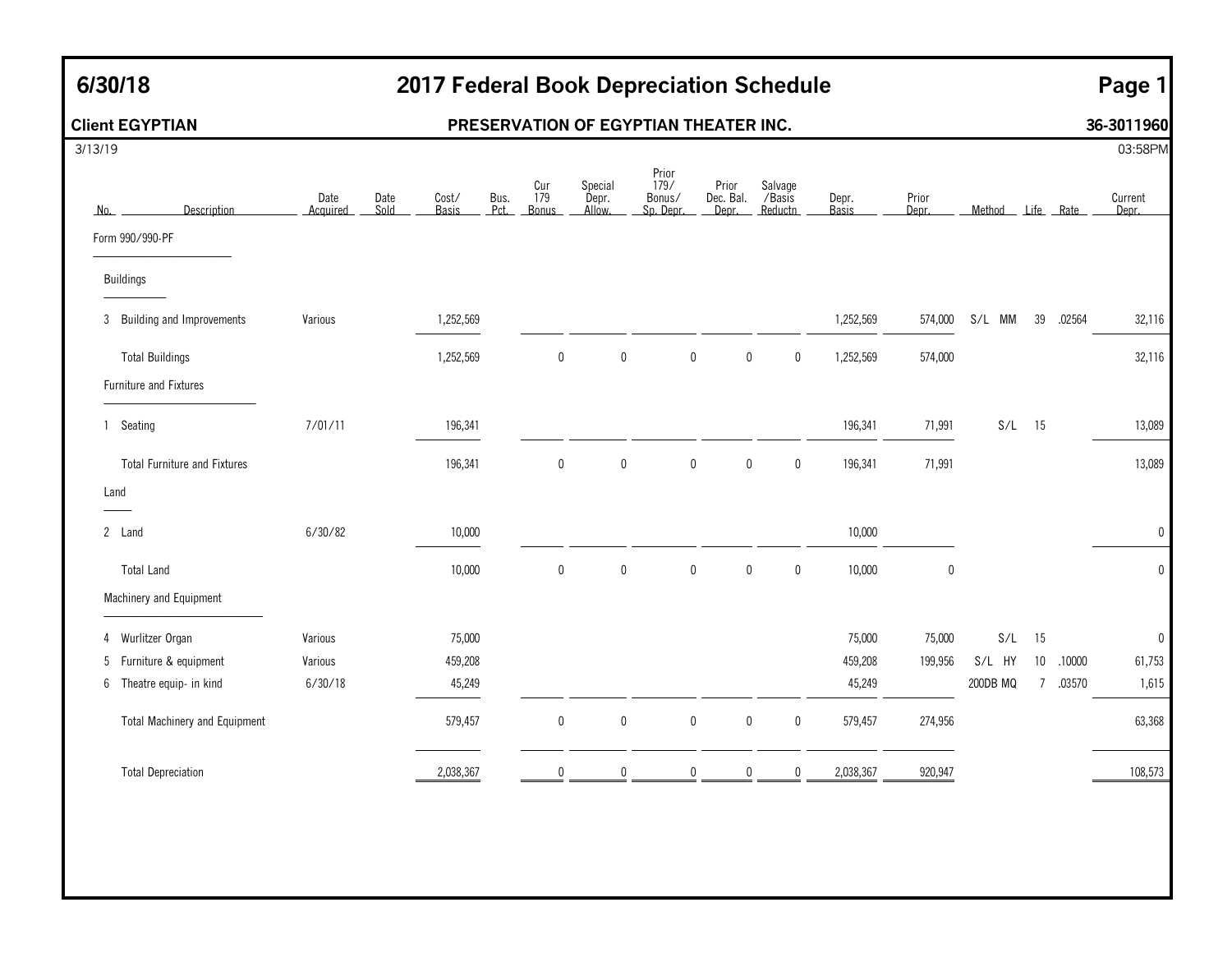## **6/30/18 2017 Federal Book Depreciation Schedule**

## **Page 2**

|         | <b>Client EGYPTIAN</b>          |                  |              |                |              |                     |                            | PRESERVATION OF EGYPTIAN THEATER INC. |                |                                                     |                |                |                  | 36-3011960       |
|---------|---------------------------------|------------------|--------------|----------------|--------------|---------------------|----------------------------|---------------------------------------|----------------|-----------------------------------------------------|----------------|----------------|------------------|------------------|
| 3/13/19 |                                 |                  |              |                |              |                     |                            |                                       |                |                                                     |                |                |                  | 03:58PM          |
| No.     | Description                     | Date<br>Acquired | Date<br>Sold | Cost/<br>Basis | Bus.<br>Pct. | Cur<br>179<br>Bonus | Special<br>Depr.<br>Allow. | Prior<br>179/<br>Bonus/<br>Sp. Depr.  |                | Prior Salvage<br>Dec. Bal. / Basis<br>Depr. Reductn | Depr.<br>Basis | Prior<br>Depr. | Method Life Rate | Current<br>Depr. |
|         |                                 |                  |              |                |              |                     |                            |                                       |                |                                                     |                |                |                  |                  |
|         | <b>Grand Total Depreciation</b> |                  |              | 2,038,367      |              | $\frac{0}{1}$       | $\frac{0}{2}$              |                                       | $\overline{0}$ | $\frac{0}{1}$<br>$\overline{0}$                     | 2,038,367      | 920,947        |                  | 108,573          |
|         |                                 |                  |              |                |              |                     |                            |                                       |                |                                                     |                |                |                  |                  |
|         |                                 |                  |              |                |              |                     |                            |                                       |                |                                                     |                |                |                  |                  |
|         |                                 |                  |              |                |              |                     |                            |                                       |                |                                                     |                |                |                  |                  |
|         |                                 |                  |              |                |              |                     |                            |                                       |                |                                                     |                |                |                  |                  |
|         |                                 |                  |              |                |              |                     |                            |                                       |                |                                                     |                |                |                  |                  |
|         |                                 |                  |              |                |              |                     |                            |                                       |                |                                                     |                |                |                  |                  |
|         |                                 |                  |              |                |              |                     |                            |                                       |                |                                                     |                |                |                  |                  |
|         |                                 |                  |              |                |              |                     |                            |                                       |                |                                                     |                |                |                  |                  |
|         |                                 |                  |              |                |              |                     |                            |                                       |                |                                                     |                |                |                  |                  |
|         |                                 |                  |              |                |              |                     |                            |                                       |                |                                                     |                |                |                  |                  |
|         |                                 |                  |              |                |              |                     |                            |                                       |                |                                                     |                |                |                  |                  |
|         |                                 |                  |              |                |              |                     |                            |                                       |                |                                                     |                |                |                  |                  |
|         |                                 |                  |              |                |              |                     |                            |                                       |                |                                                     |                |                |                  |                  |
|         |                                 |                  |              |                |              |                     |                            |                                       |                |                                                     |                |                |                  |                  |
|         |                                 |                  |              |                |              |                     |                            |                                       |                |                                                     |                |                |                  |                  |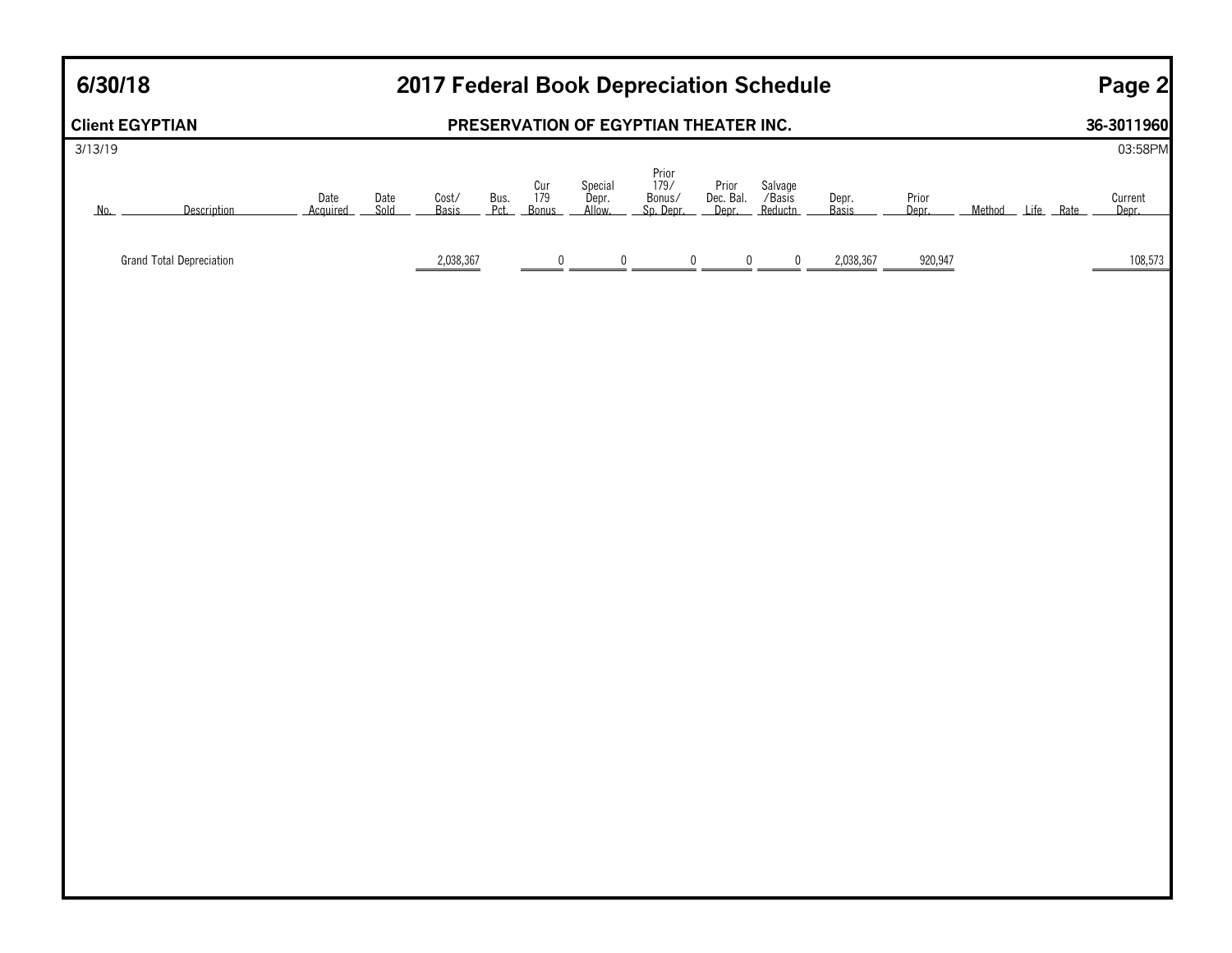| For Office Use Only                                   | ILLINOIS CHARITABLE ORGANIZATION ANNUAL REPORT<br>Attorney General LISA MADIGAN State of Illinois<br>Charitable Trust Bureau, 100 West Randolph |                                                  |                 | Form AG990-IL<br>Revised 3/05 ID: 2BN                      |
|-------------------------------------------------------|-------------------------------------------------------------------------------------------------------------------------------------------------|--------------------------------------------------|-----------------|------------------------------------------------------------|
| PMT#                                                  |                                                                                                                                                 |                                                  |                 |                                                            |
| AMT                                                   | 11th Floor, Chicago, Illinois 60601                                                                                                             |                                                  |                 | CO# 01012478                                               |
|                                                       | Report for the Fiscal Period:                                                                                                                   | X                                                |                 | Check all items attached:<br>Copy of IRS Return            |
| INIT                                                  | Beginning 7/01/17                                                                                                                               | X                                                |                 | <b>Audited Financial Statements</b>                        |
|                                                       | & Ending 6/30/18                                                                                                                                | <b>Make Checks</b><br>Payable to<br>the Illinois |                 | Copy of Form IFC                                           |
|                                                       | <b>MO</b><br><b>DAY</b><br><b>YR</b>                                                                                                            | Charity<br><b>Bureau Fund</b>                    |                 | X \$15.00 Annual Report Filing Fee                         |
| Federal ID # 36-3011960                               |                                                                                                                                                 |                                                  |                 | \$100.00 Late Report Filing Fee<br>DAY<br>MO.<br><b>YR</b> |
| Are contributions to the organization tax deductible? | X Yes<br>No                                                                                                                                     | Date Organization was created:                   |                 | 6/15/1982                                                  |
| <b>LEGAL</b>                                          | NAME PRESERVATION OF EGYPTIAN THEATER INC.                                                                                                      | Year-end<br>amounts                              |                 |                                                            |
| <b>MAIL</b>                                           |                                                                                                                                                 | A ASSETS                                         | Α\$             | 1,293,509.                                                 |
| ADDRESS 135 N. SECOND ST.<br>CITY, STATE              |                                                                                                                                                 | <b>B</b> LIABILITIES                             | $B$ \$          | 97,831.                                                    |
| ZIP CODE DEKALB, IL 60115                             |                                                                                                                                                 | C NET ASSETS                                     | $C$ \$          | 1,195,678.                                                 |
|                                                       |                                                                                                                                                 |                                                  |                 |                                                            |
|                                                       | I SUMMARY OF ALL REVENUE ITEMS DURING THE YEAR:                                                                                                 | <b>PERCENTAGE</b>                                |                 | <b>AMOUNT</b>                                              |
| (GROSS AMOUNTS)                                       | <b>D</b> PUBLIC SUPPORT, CONTRIBUTIONS AND PROGRAM SERVICE REVENUE                                                                              | 98.41%                                           | D\$             | 716,391.                                                   |
| Е.                                                    | GOVERNMENT GRANTS AND MEMBERSHIP DUES                                                                                                           | နွ                                               | E\$             |                                                            |
| OTHER REVENUES<br>F.                                  | See Statement 1                                                                                                                                 | 1.59%                                            | F\$             | 11,583.                                                    |
| G                                                     | TOTAL REVENUE, INCOME AND CONTRIBUTIONS RECEIVED (ADD D, E, AND F)                                                                              | 100 %                                            | G\$             | 727,974.                                                   |
| Ш.                                                    | SUMMARY OF ALL EXPENDITURES DURING THE YEAR:                                                                                                    |                                                  |                 |                                                            |
|                                                       | H OPERATING CHARITABLE PROGRAM EXPENSE                                                                                                          | နွ                                               | H\$             |                                                            |
|                                                       | <b>I</b> EDUCATION PROGRAM SERVICE EXPENSE                                                                                                      | శి                                               | $1\overline{5}$ |                                                            |
|                                                       | J TOTAL CHARITABLE PROGRAM SERVICE EXPENSE (ADD H AND I)                                                                                        | နွ                                               | J\$             | 0.                                                         |
|                                                       | J1 JOINT COSTS ALLOCATED TO PROGRAM SERVICES (INCLUDED IN J):<br>\$                                                                             |                                                  |                 |                                                            |
|                                                       | K GRANTS TO OTHER CHARITABLE ORGANIZATIONS                                                                                                      | နွ                                               | Κ\$             |                                                            |
|                                                       | TOTAL CHARITABLE PROGRAM SERVICE EXPENDITURE (ADD J AND K)                                                                                      | နွ                                               | L\$             | 0.                                                         |
| M                                                     | MANAGEMENT AND GENERAL EXPENSE                                                                                                                  | 83.82%                                           | $M$ \$          | 372,292.                                                   |
| <b>N</b> FUNDRAISING EXPENSE                          |                                                                                                                                                 | 16.18%                                           | N\$             | 71,864.                                                    |
| O                                                     | TOTAL EXPENDITURES THIS PERIOD (ADD L, M, AND N)                                                                                                | 100%                                             | O <sub>5</sub>  | 444, 156.                                                  |
|                                                       | III SUMMARY OF ALL PAID FUNDRAISER AND CONSULTANT ACTIVITIES:                                                                                   |                                                  |                 |                                                            |
|                                                       | (Attach Attorney General Report of Individual Fundraising Campaign - Form IFC. One for each PFR.)                                               |                                                  |                 |                                                            |
| <b>PROFESSIONAL FUNDRAISERS:</b>                      |                                                                                                                                                 |                                                  |                 |                                                            |
| P                                                     | TOTAL AMOUNT RAISED BY PAID PROFESSIONAL FUNDRAISERS                                                                                            | 100%                                             | P\$             | 0.                                                         |
| Q                                                     | TOTAL FUNDRAISERS FEES AND EXPENSES                                                                                                             | န္                                               | Q\$             | $0$ .                                                      |
|                                                       | <b>R</b> NET RECEIVED BY THE CHARITY (P MINUS Q=R)                                                                                              | ৡ                                                | $R$ \$          | 0.                                                         |
|                                                       | <b>PROFESSIONAL FUNDRAISING CONSULTANTS:</b>                                                                                                    |                                                  |                 |                                                            |
|                                                       | S TOTAL AMOUNT PAID TO PROFESSIONAL FUNDRAISING CONSULTANTS                                                                                     |                                                  | $S$ \$          | 0.                                                         |
|                                                       | IV COMPENSATION TO THE (3) HIGHEST PAID PERSONS DURING THE YEAR:                                                                                |                                                  |                 |                                                            |
|                                                       | T NAME, TITLE: ALEX NERAD, EXEC. DIRECTOR                                                                                                       |                                                  | Τ\$             |                                                            |
| U                                                     | NAME, TITLE: JEANINE HOLCOMB, MARKETING DIR.                                                                                                    |                                                  | U\$             |                                                            |
|                                                       | V NAME, TITLE: BRANDON PUGH, HOUSE MANAGER                                                                                                      |                                                  | V\$             |                                                            |
| <b>EXPENDED) CODE CATEGORIES</b>                      | V CHARITABLE PROGRAM DESCRIPTION: CHARITABLE PROGRAM (3 HIGHEST BY \$                                                                           |                                                  |                 | See instructions for list<br>CODE                          |
|                                                       | W DESCRIPTION: PRESERVATION OF HISTORIC STRUCTURE                                                                                               |                                                  | W#              | 300                                                        |
| X DESCRIPTION:                                        | HOSTING PERFORMING ARTS & CULTURAL EVENTS                                                                                                       |                                                  | X#              | 030                                                        |
| Y DESCRIPTION:                                        |                                                                                                                                                 |                                                  | Y#              |                                                            |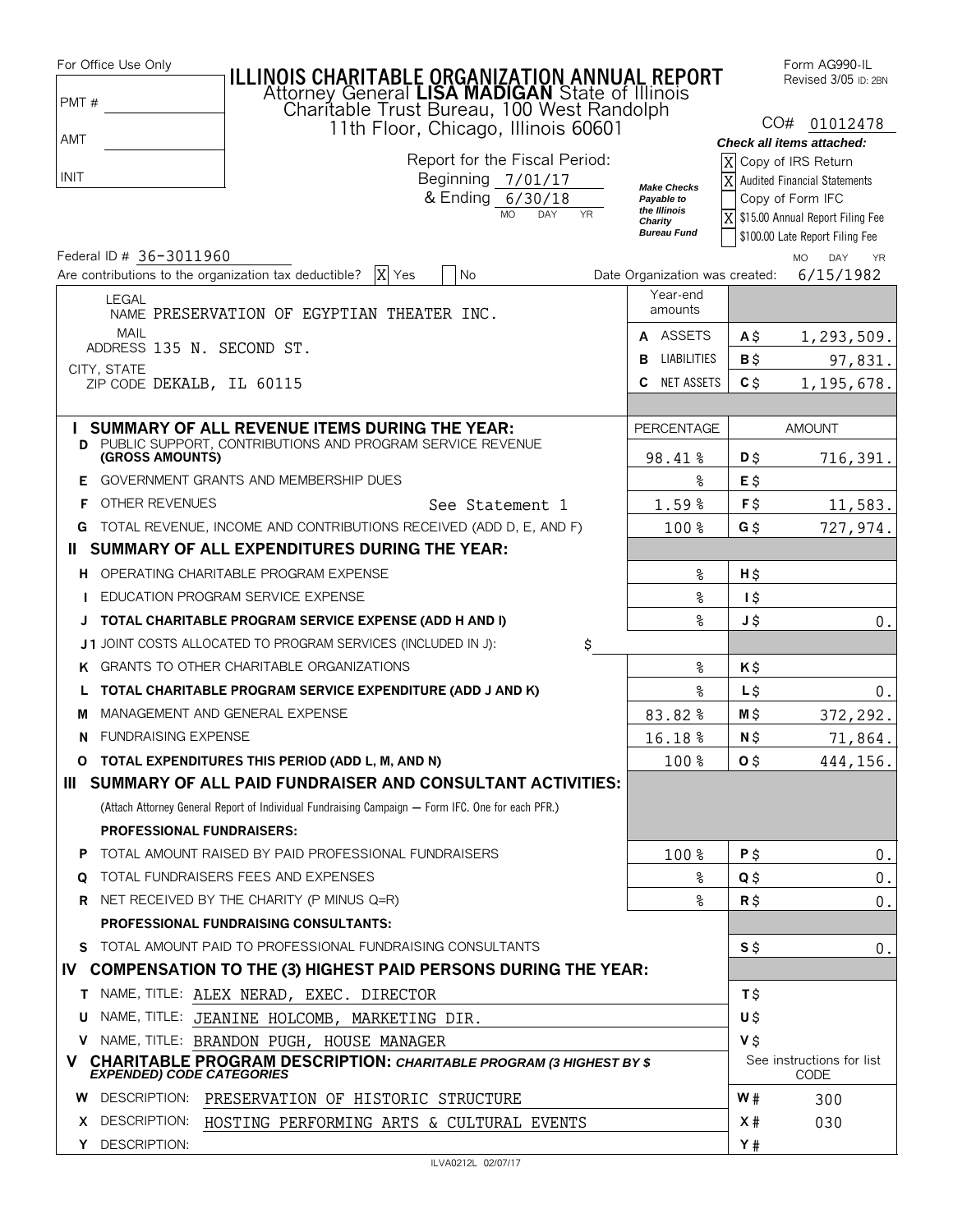|   | PRESERVATION OF EGYPTIAN THEATER INC.                                                                                                                                                                                                                                                                                                                                                       | 36-3011960     | Page 2                  |
|---|---------------------------------------------------------------------------------------------------------------------------------------------------------------------------------------------------------------------------------------------------------------------------------------------------------------------------------------------------------------------------------------------|----------------|-------------------------|
|   | IF THE ANSWER TO ANY OF THE FOLLOWING IS YES, ATTACH A DETAILED EXPLANATION:                                                                                                                                                                                                                                                                                                                |                | <b>YES</b><br><b>NO</b> |
|   |                                                                                                                                                                                                                                                                                                                                                                                             |                |                         |
|   | 1 WAS THE ORGANIZATION THE SUBJECT OF ANY COURT ACTION, FINE, PENALTY OR JUDGMENT?                                                                                                                                                                                                                                                                                                          | $\mathbf{1}$   | X                       |
|   | 2 HAS THE ORGANIZATION OR A CURRENT DIRECTOR, TRUSTEE, OFFICER OR EMPLOYEE THEREOF, EVER BEEN<br>CONVICTED BY ANY COURT OF ANY MISDEMEANOR INVOLVING THE MISUSE OR MISAPPROPRIATION OF FUNDS                                                                                                                                                                                                |                |                         |
|   | OR ANY FELONY?                                                                                                                                                                                                                                                                                                                                                                              | $\overline{2}$ | X                       |
|   | 3 DID THE ORGANIZATION MAKE A GRANT AWARD OR CONTRIBUTION TO ANY ORGANIZATION IN WHICH<br>ANY OF ITS OFFICERS, DIRECTORS OR TRUSTEES OWNS AN INTEREST; OR WAS IT A PARTY TO ANY<br>TRANSACTION IN WHICH ANY OF ITS OFFICERS, DIRECTORS OR TRUSTEES HAS A MATERIAL FINANCIAL<br>INTEREST: OR DID ANY OFFICER, DIRECTOR OR TRUSTEE RECEIVE ANYTHING OF VALUE NOT REPORTED<br>AS COMPENSATION? | 3              | X                       |
|   | 4 HAS THE ORGANIZATION INVESTED IN ANY CORPORATE STOCK IN WHICH ANY OFFICER, DIRECTOR OR<br>TRUSTEE OWNS MORE THAN 10% OF THE OUTSTANDING SHARES?                                                                                                                                                                                                                                           | 4              | X                       |
|   | 5 IS ANY PROPERTY OF THE ORGANIZATION HELD IN THE NAME OF OR COMMINGLED WITH THE PROPERTY OF<br>ANY OTHER PERSON OR ORGANIZATION?                                                                                                                                                                                                                                                           | 5              | $\mathbf X$             |
|   | 6 DID THE ORGANIZATION USE THE SERVICES OF A PROFESSIONAL FUNDRAISER? (ATTACH FORM IFC )                                                                                                                                                                                                                                                                                                    | 6              | $\overline{X}$          |
|   | <b>7a DID THE ORGANIZATION ALLOCATE THE COST OF ANY SOLICITATION, MAILING, ADVERTISEMENT OR</b><br>LITERATURE COSTS BETWEEN PROGRAM SERVICE AND FUNDRAISING EXPENSES?                                                                                                                                                                                                                       | $\overline{7}$ | X                       |
|   | 7b IF 'YES', ENTER (i) THE AGGREGATE AMOUNT OF THESE JOINT COSTS \$ ; (ii) THE                                                                                                                                                                                                                                                                                                              |                |                         |
|   |                                                                                                                                                                                                                                                                                                                                                                                             |                |                         |
|   | MANAGEMENT AND GENERAL \$ ______________________; AND (iv) THE AMOUNT ALLOCATED TO                                                                                                                                                                                                                                                                                                          |                |                         |
|   | <b>FUNDRAISING \$</b>                                                                                                                                                                                                                                                                                                                                                                       |                |                         |
| 8 | DID THE ORGANIZATION EXPEND ITS RESTRICTED FUNDS FOR PURPOSES OTHER THAN<br><b>RESTRICTED PURPOSES?</b>                                                                                                                                                                                                                                                                                     | 8              | X                       |
| 9 | HAS THE ORGANIZATION EVER BEEN REFUSED REGISTRATION OR HAD ITS REGISTRATION OR TAX EXEMPTION<br>SUSPENDED OR REVOKED BY ANY GOVERNMENTAL AGENCY?                                                                                                                                                                                                                                            | 9              | X                       |
|   |                                                                                                                                                                                                                                                                                                                                                                                             |                |                         |
|   | 10 WAS THERE OR DO YOU HAVE ANY KNOWLEDGE OF ANY KICKBACK, BRIBE, OR ANY THEFT, DEFALCATION<br>MISAPPROPRIATION, COMMINGLING OR MISUSE OF ORGANIZATIONAL FUNDS?                                                                                                                                                                                                                             | 10             | X                       |
|   | 11 LIST THE NAME AND ADDRESS OF THE FINANCIAL INSTITUTIONS WHERE THE ORGANIZATION MAINTAINS ITS THREE<br>LARGEST ACCOUNTS:                                                                                                                                                                                                                                                                  |                |                         |
|   | See Statement 2                                                                                                                                                                                                                                                                                                                                                                             |                |                         |
|   |                                                                                                                                                                                                                                                                                                                                                                                             |                |                         |
|   |                                                                                                                                                                                                                                                                                                                                                                                             |                |                         |
|   | 12 NAME AND TELEPHONE NUMBER OF CONTACT PERSON: STEVE PARKER 815-757-4022                                                                                                                                                                                                                                                                                                                   |                |                         |

#### ALL ATTACHMENTS MUST ACCOMPANY THIS REPORT - SEE INSTRUCTIONS

UNDER PENALTY OF PERJURY, I (WE) THE UNDERSIGNED DECLARE AND CERTIFY THAT I (WE) HAVE EXAMINED THIS ANNUAL REPORT AND THE ATTACHED DOCUMENTS, INCLUDING ALL THE SCHEDULES AND STATEMENTS AND THE FACTS THEREIN STATED ARE TRUE AND COMPLETE AND FILED WITH THE ILLINOIS ATTORNEY GENERAL FOR THE PURPOSE OF HAVING THE PEOPLE OF THE STATE OF ILLINOIS RELY THEREUPON. I HEREBY FURTHER AUTHORIZE AND AGREE TO SUBMIT MYSELF AND THE REGISTRANT HEREBY TO THE JURISDICTION OF THE STATE OF ILLINOIS.

|                                                                                       | Alex Nerad                                                         |                  |                        |
|---------------------------------------------------------------------------------------|--------------------------------------------------------------------|------------------|------------------------|
| BE SURE TO INCLUDE ALL FEES DUE: I                                                    | PRESIDENT OF TRUSTEE (PRINT NAME)                                  | <b>SIGNATURE</b> | <b>DATE</b>            |
| REPORTS ARE DUE WITHIN SIX<br>MONTHS OF YOUR FISCAL YEAR END.                         | STEVE PARKER                                                       |                  |                        |
| 2 FOR FEES DUE SEE INSTRUCTIONS.                                                      | TREASURER or TRUSTEE (PRINT NAME)                                  | <b>SIGNATURE</b> | <b>DATE</b>            |
| <b>3</b> REPORTS THAT ARE LATE OR<br>INCOMPLETE ARE SUBJECT TO A<br>\$100.00 PENALTY. | VINCENT A. BOONE<br>PREPARER (PRINT NAME)                          | <b>SIGNATURE</b> | 3/13/19<br><b>DATF</b> |
|                                                                                       | Boone and Johnson, CPAs<br>128 N. Third Street<br>Dekalb, IL 60115 |                  |                        |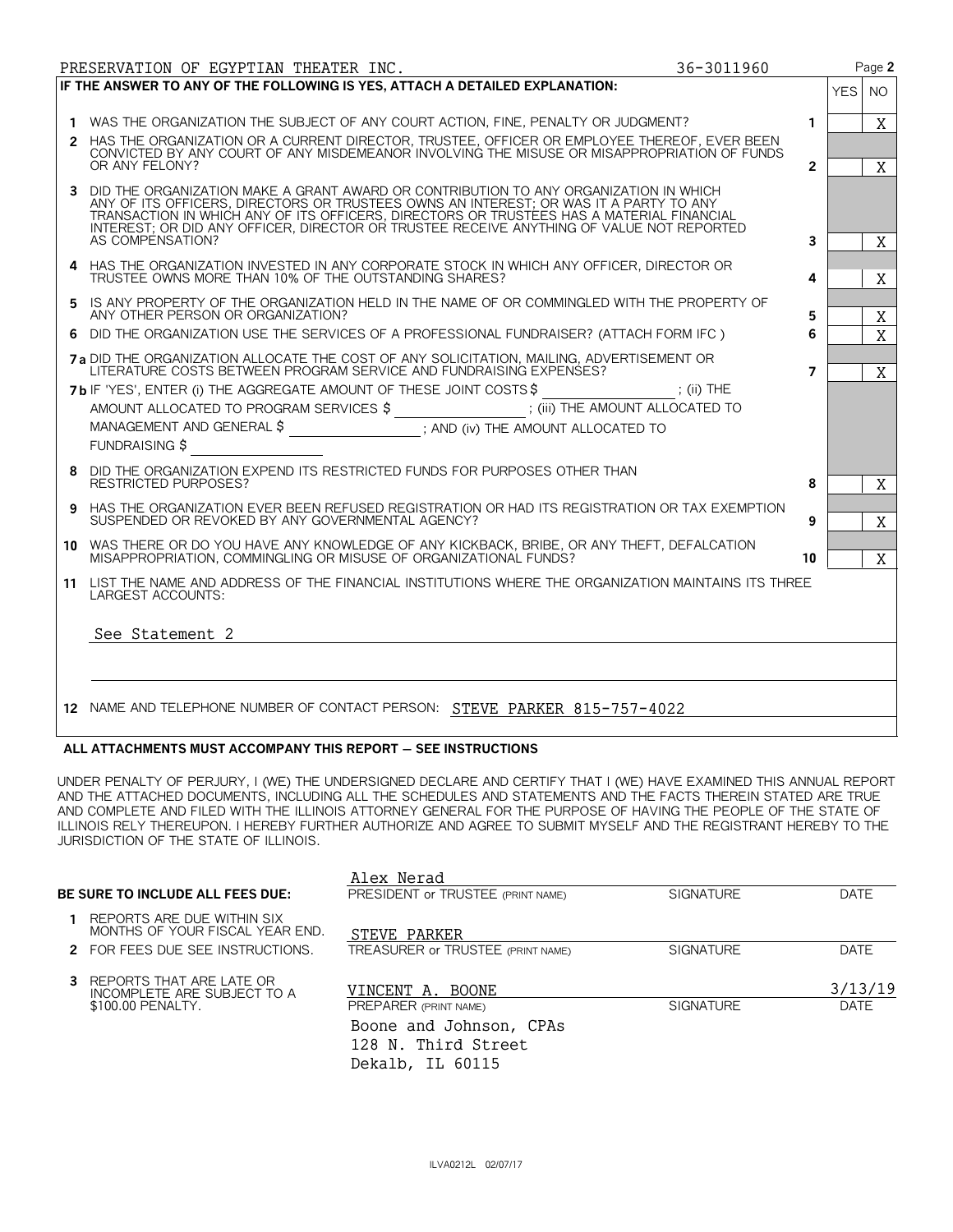## **2017 Illinois Statements Page 1**

### **Client EGYPTIAN PRESERVATION OF EGYPTIAN THEATER INC. 36-3011960**

| 3/13/19                     | 03:59PM |
|-----------------------------|---------|
| $\sim$ $\sim$ $\sim$ $\sim$ |         |

### **Statement 1 Form AG990-IL, Page 1, Line F Other Revenues**

| INVESTMENT | <b>INCOME</b><br>. |     |
|------------|--------------------|-----|
|            |                    | - - |

#### **Statement 2 Form AG990-IL, Page 2, Question 11 Name and Address of Institutions Holding Three Largest Accounts**

DeKalb County Community Foundation (ENDOWMENT ACCOUNT) 475 DeKalb Ave. Sycamore, IL 60178 First Midwest Bank 230 W. STATE, SYCAMORE, IL. 60178